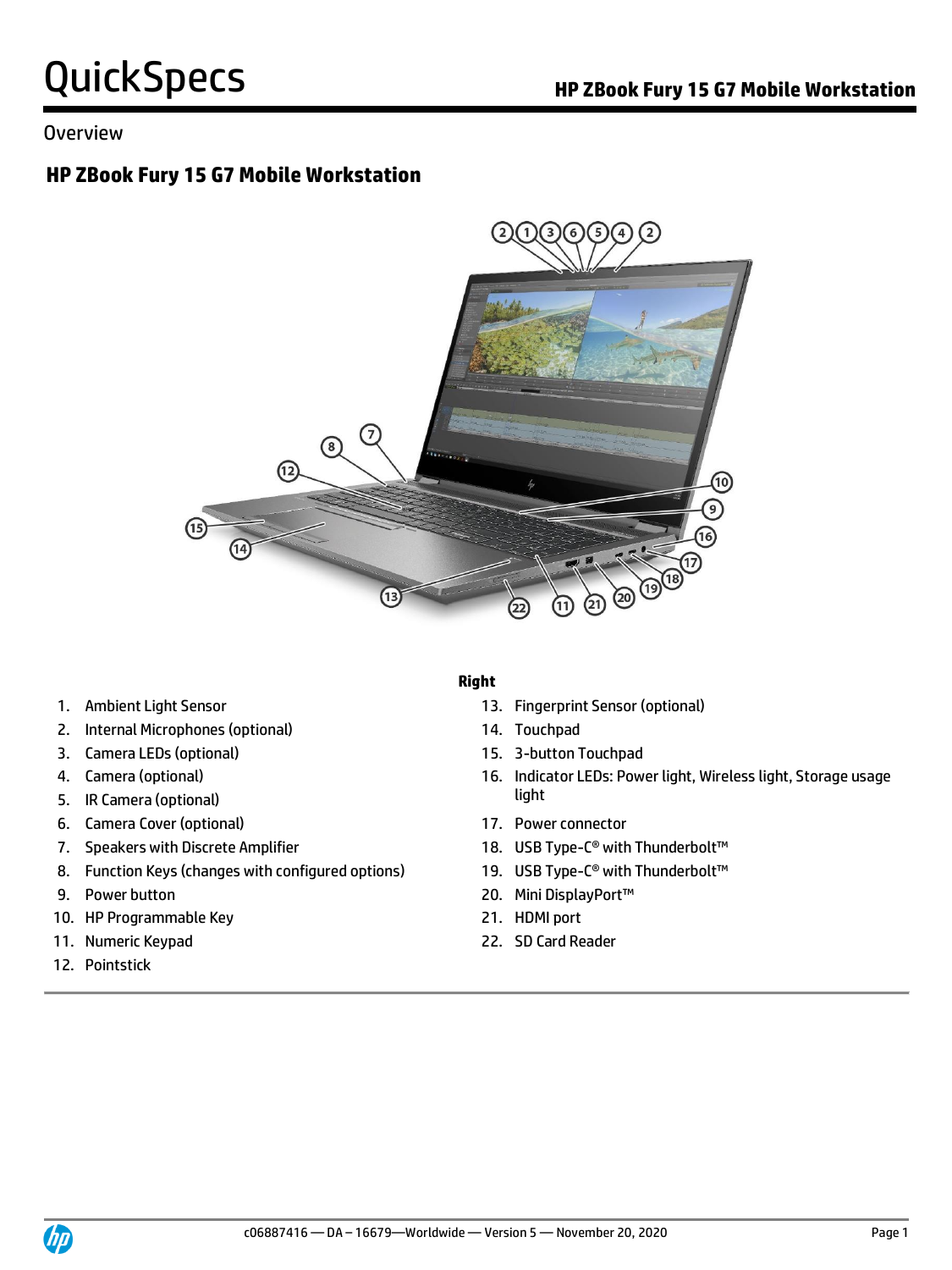### **Overview**



**Left**

- 
- 2. Nano security lock slot 5. Audio Combo Jack
- 3. USB 3.1 Gen 1 Charging Port 6. Smart Card Reader
- 1. RJ-45 4. USB 3.1 Gen 1
	-
	-

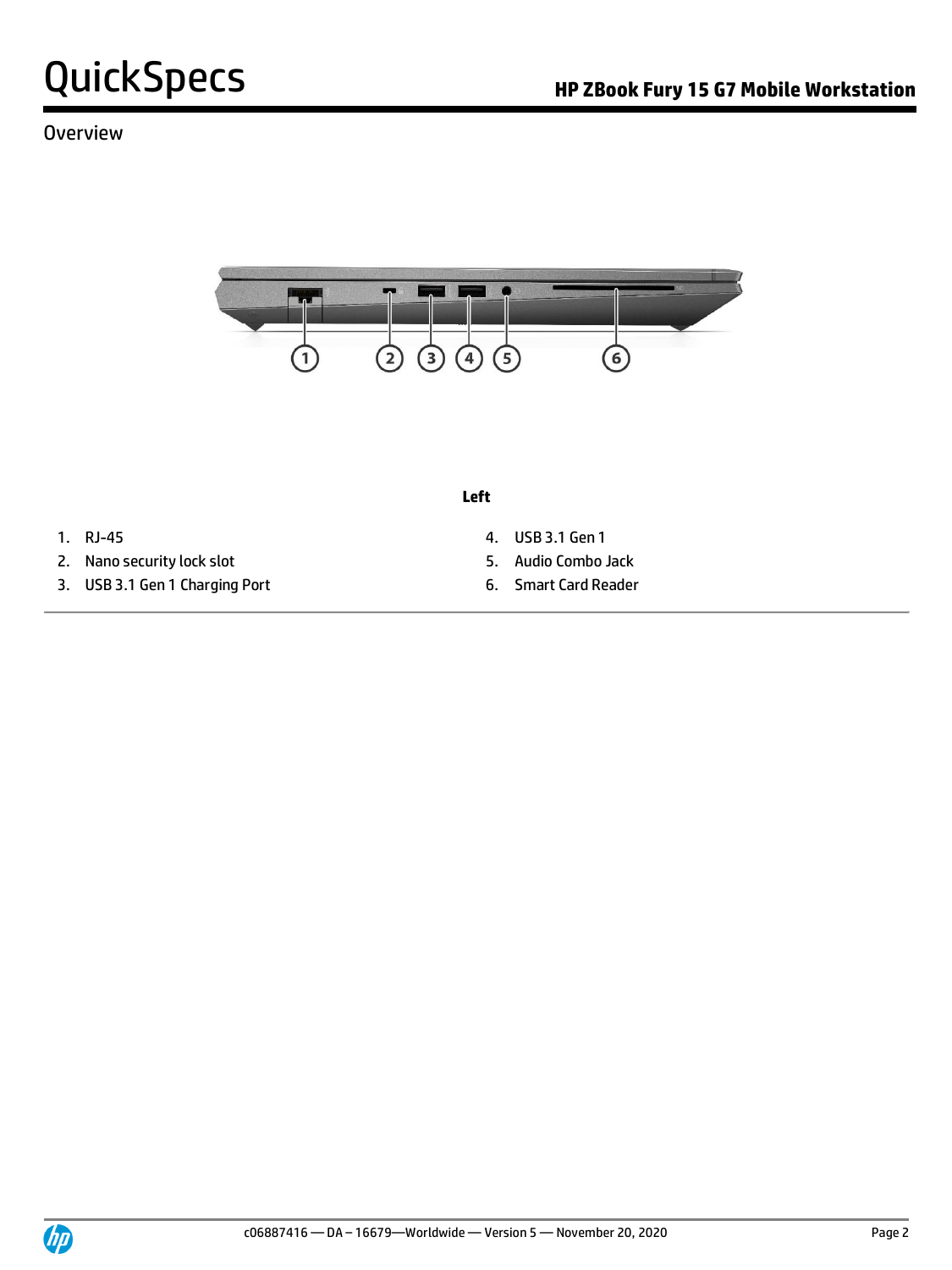#### Overview

### **At A Glance**

- Work anywhere without compromising on performance or security with Windows 10 Pro<sup>1</sup>, powered by HP's collaboration and connectivity technology.
- Accelerate your workflow. Power through projects with up to 128 GB RAM <sup>2</sup> for fast rendering, editing and visual effects performance.
- Take multitasking to the next level with the Intel® Core™ i9 processor  $3$  designed to handle complex, multithreaded apps like Adobe® Premier Pro, and with fast clock speeds you can boost your speed on single threaded apps like Autodesk 3ds Max.<sup>4</sup>
- Run demanding professional apps with the newest generation Intel® Xeon® processors <sup>5</sup> for powerful performance and productivity.
- Experience high-end visualization and seamlessly render your biggest projects with the next generation NVIDIA® Turing architecture with Quadro® T-Series and RTX graphics<sup>19</sup>; Certified and supported for the apps you use every day.
- Strenuously tested to meet software certification and deliver superb performance with leading software providers, including Autodesk and Adobe® <sup>6</sup> .
- Blitz through multiple tasks and ditch external drives with up to 10 TB <sup>7,8</sup>, local PCIel NVMe storage up to 21x faster than standard HDD and 6x faster than SATA SSD<sup>9</sup>.
- Have confidence with the HP's most secure mobile workstations. Instantly protect against visual hacking with HP Sure View <sup>10</sup>, and defend against firmware and malware attacks with HP Sure Start <sup>11</sup> and HP Sure Sense <sup>12</sup>, and have peace of mind with multi-factor authentication- including an infrared camera and fingerprint scanner 13.
- Enhanced transfer and upload speeds via dual Thunderbolt™ 3 ports. Get wide-ranging connectivity options to ensure maximum device interaction: USB 3.0, HDMI, mDP, SD card, Smart Card Reader and more.
- Designed for ultimate durability, this ZBook undergoes brutal MIL-STD 810H <sup>14</sup> tests to help ensure this PC keeps rolling through your workday.
- Plug in to greater connectivity at your desktop with the HP Thunderbolt Dock for lightning-fast Thunderbolt™ 3 <sup>15</sup> transfers and the flexibility to run up to two external 4K displays 16,17.
- Improve connectivity while on Wi-Fi® with HP Extended Range Wireless LAN that allows greater distance from transmission point and fast data throughput at shorter ranges 18.

<sup>1</sup> Not all features are available in all editions or versions of Windows. Systems may require upgraded and/or separately purchased hardware, drivers, software or BIOS update to take full advantage of Windows functionality. Windows 10 is automatically updated, which is always enabled. ISP fees may apply and additional requirements may apply over time for updates. See http://www.windows.com.

<sup>2</sup> Up to 128GB nECC memory is an optional, configurable feature.

<sup>3</sup> Multicore is designed to improve performance of certain software products. Not all customers or software applications will necessarily benefit from use of this technology. Performance and clock frequency will vary depending on application workload and your hardware and software configurations. Intel's numbering, branding and/or naming is not a measurement of higher performance.

<sup>4</sup> Adobe Premier Pro and Autodesk 3ds Max sold separately.

<sup>5</sup> Multicore is designed to improve performance of certain software products. Not all customers or software applications will necessarily benefit from use of this technology. Performance and clock frequency will vary depending on application workload and your hardware and software configurations. Intel's numbering, branding and/or naming is not a measurement of higher performance.

<sup>6</sup> Adobe and Autodesk software sold separately.

<sup>7</sup> For hard drives, GB = 1 billion bytes. TB = 1 trillion bytes. Actual formatted capacity is less. Up to 3GB (for Windows 10) of system disk is reserved for system recovery software.

<sup>8</sup> 8TB available at launch, 10TB planned to be available Spring 2021.

<sup>9</sup> Speeds based on 10TB PCIe NNVMe storage.

<sup>10</sup> Based on HP's unique and comprehensive security capabilities at no additional cost among desktop workstation vendors as of Sept. 2017 on HP Mobile Workstations with 7th Gen and higher Intel® Processors.

<sup>11</sup> HP Sure Start Gen5 is available on select HP PCs with Intel processors. See product specifications for availability.

<sup>12</sup> HP Sure Sense requires Windows 10. See product specifications for availability.

<sup>13</sup> Infrared camera and fingerprint scanner are optional, configurable features.

<sup>14</sup> Testing is not intended to demonstrate fitness of U.S. Department of Defense (DoD) contract requirements or for military use. Test results are not a guarantee of future performance under these test conditions. Accidental damage requires an optional HP Accidental Damage Protection Care Pack.

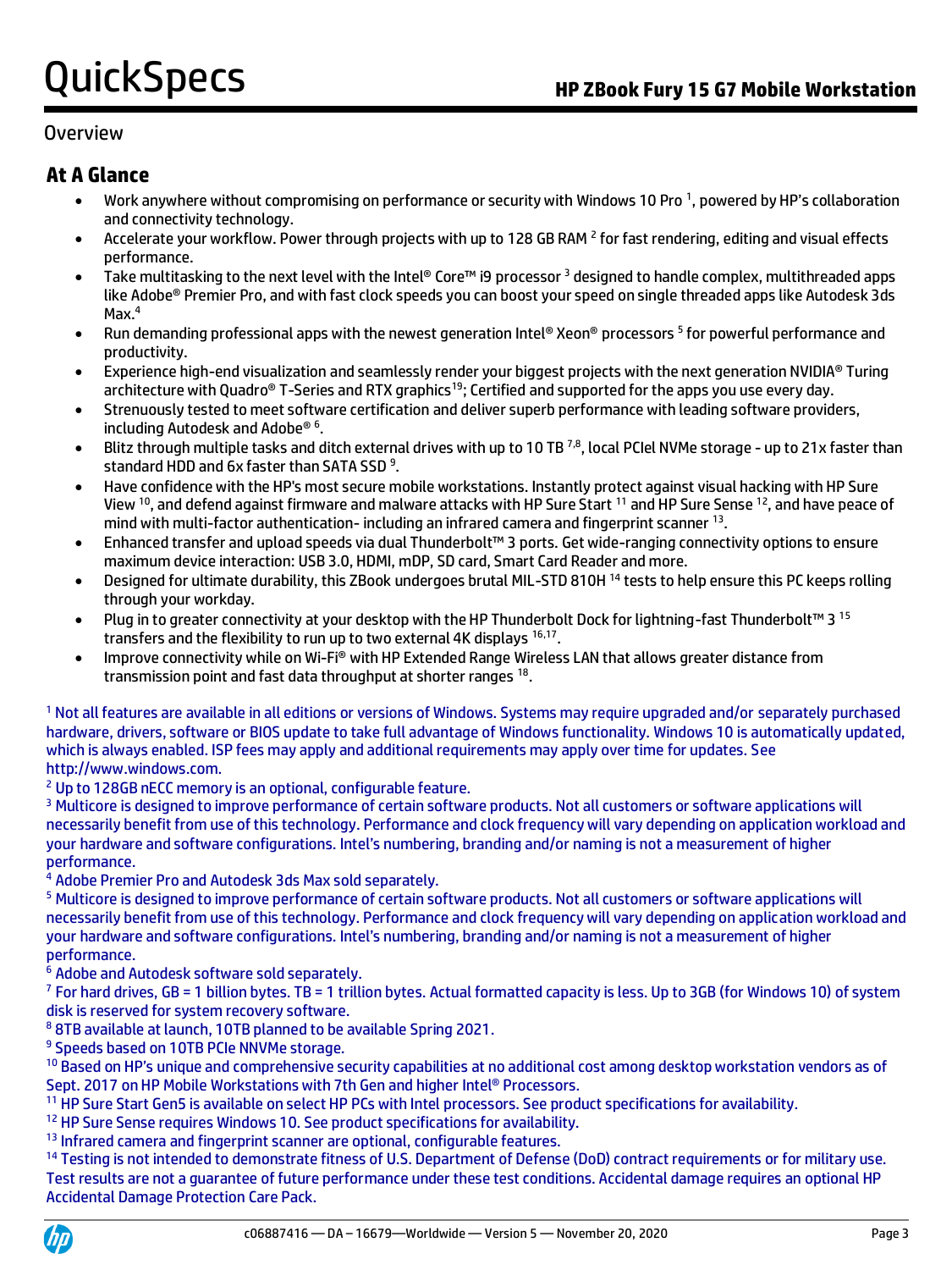#### Overview

- <sup>15</sup> HP Thunderbolt Dock with Thunderbolt™ 3 sold separately.
- <sup>16</sup> External displays sold separately.
- <sup>17</sup> Optional hybrid graphics is required to run up to two external 4K displays.
- <sup>18</sup> Based on internal testing vs. previous generation product with 802.11 ac wireless LAN module.

<sup>19</sup> The HP custom vapor chamber (Z VaporForce) is only available on configurations with NVIDIA RTX graphics or AMD Radeon graphics

**NOTE: See important legal disclosures for all listed specs in their respective features sections.**

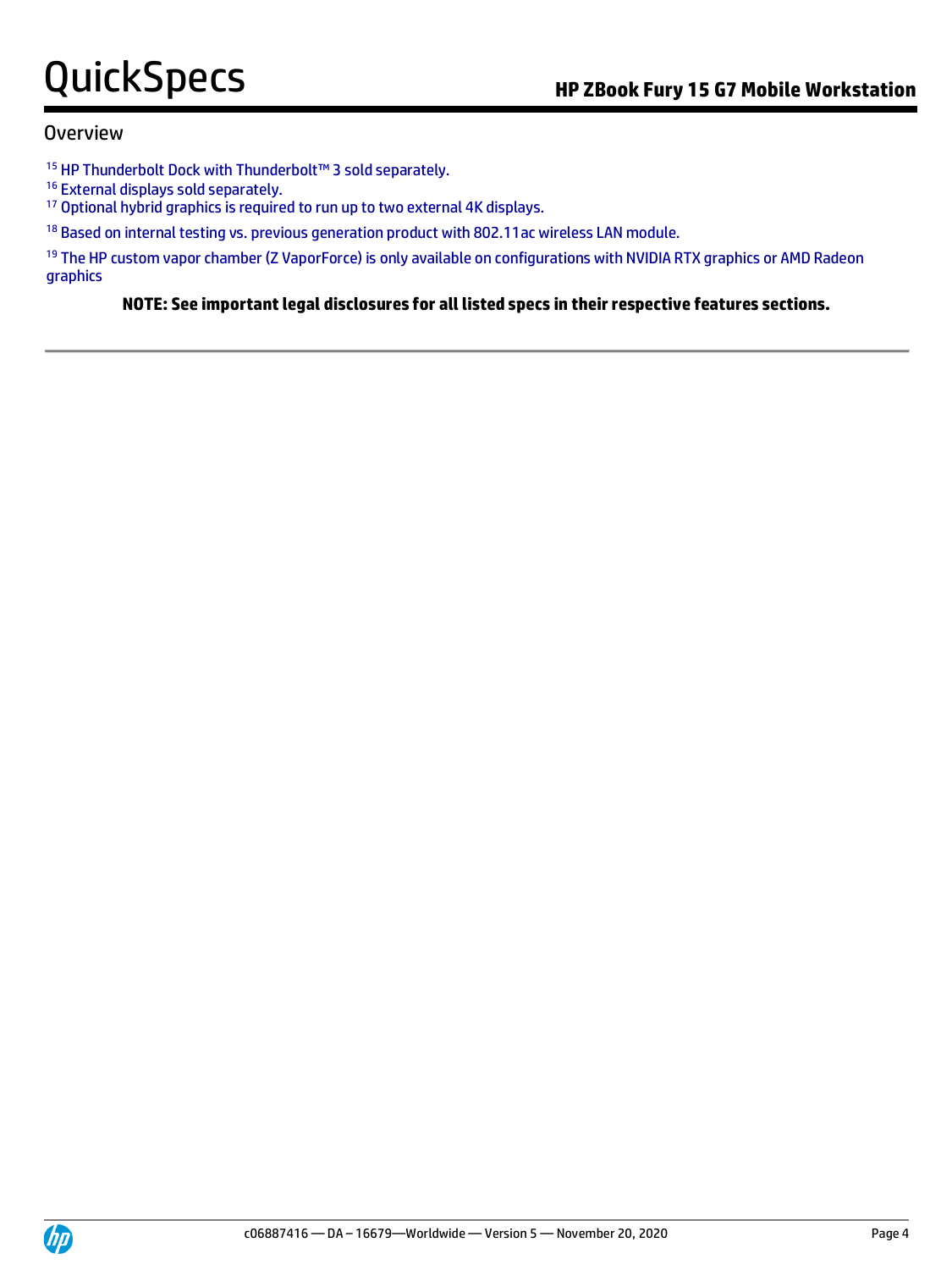#### Features

### **OPERATING SYSTEM**

| <b>Preinstalled OS</b>   | Windows 10 Pro 64 - HP recommends Windows 10 Pro for business. <sup>1</sup><br>Windows 10 Pro for Workstations 64 <sup>1</sup><br>Windows 10 Home $64^1$<br>Windows 10 Home Single Language $64^1$<br>FreeDOS 3.0 |
|--------------------------|-------------------------------------------------------------------------------------------------------------------------------------------------------------------------------------------------------------------|
| Web support OS           | Red Hat <sup>®</sup> Enterprise Linux® 8 <sup>2</sup><br>Ubuntu Linux 18.04 <sup>2</sup><br>Windows 10 Enterprise $641$                                                                                           |
| <b>Supported Version</b> | HP tested Windows 10, version 1809 on this platform. For testing information on newer versions of<br>Windows 10, please see: https://support.hp.com/document/c05195282.                                           |

<sup>1</sup> Not all features are available in all editions or versions of Windows. Systems may require upgraded and/or separately purchased hardware, drivers, software or BIOS update to take full advantage of Windows functionality. Windows 10 is automatically updated, which is always enabled. ISP fees may apply and additional requirements may apply over time for updates. Se[e http://www.windows.com.](http://www.windows.com/)

<sup>2</sup> For detailed Linux<sup>®</sup> OS/hardware support information, see: http/www.hp.com/linux\_hardware\_matrix

### **PROCESSOR**

10<sup>th</sup> Generation Intel® Xeon® W-10885M vPro™ with Intel® UHD Graphics (2.4 GHz base frequency, up to 5.3 GHz with Intel® Turbo Boost Technology, 16 MB cache, 8 cores)<sup>1,2,3,4,5,6</sup>

10<sup>th</sup> Generation Intel® Core™ i9-10885H vPro™ with Intel® UHD Graphics (2.4 GHz base frequency, up to 5.3 GHz with Intel® Turbo Boost Technology, 16 MB cache, 8 cores) 1,2,3,4,5,6

10<sup>th</sup> Generation Intel® Core™ i7-10850H vPro™ with Intel® UHD Graphics (2.7 GHz base frequency, up to 5.1 GHz with Intel® Turbo Boost Technology, 12 MB cache, 6 cores) 1,2,3,4,5,6

10<sup>th</sup> Generation Intel® Core™ i7 10750H with Intel® UHD Graphics (2.6 GHz base frequency, up to 5.0 GHz with Intel® Turbo Boost Technology, 12 MB cache, 6 cores)<sup>1,2,3,4,5</sup>

10<sup>th</sup> Generation Intel® Core<sup>™</sup> i5-10400H vPro™ with Intel® UHD Graphics (2.6 GHz base frequency, up to 4.6 GHz with Intel® Turbo Boost Technology, 8 MB cache, 4 cores)<sup>1,2,3,4.5,6</sup>

10<sup>th</sup> Generation Intel® Core<sup>™</sup> i5 10300H with Intel® UHD Graphics (2.5 GHz base frequency, up to 4.5 GHz with Intel® Turbo Boost Technology, 8 MB cache, 4 cores)<sup>1,2,3,4,5</sup>

<sup>1</sup> Multicore is designed to improve performance of certain software products. Not all customers or software applications will necessarily benefit from use of this technology. Performance and clock frequency will vary depending on application workload and your hardware and software configurations. Intel's numbering, branding and/or naming is not a measurement of higher performance.

<sup>2</sup> Processor speed denotes maximum performance mode; processors will run at lower speeds in battery optimization mode. 3 Intel® Turbo Boost performance varies depending on hardware, software and overall system configuration. Energy Efficient Turbo is a power management feature that can lower the maximum core ratio (frequency), if the CPU thinks it can achieve about the same performance as with the maximum turbo frequency. Energy Efficient Turbo feature is disabled in Comet Lake H in order to prioritize performance in DC mode. It can be changed in F10 BIOS settings. See

www.intel.com/technology/turboboost for more information.<sup>4</sup> In accordance with Microsoft's support policy, HP does not support the Windows 8 or Windows 7 operating system on products configured with Intel and AMD 7th generation and forward processors or provide any Windows 8 or Windows 7 drivers o[n http://www.support.hp.com.](http://www.support.hp.com/)

<sup>5</sup> For full Intel® vPro® functionality, Windows, a vPro supported processor, vPro enabled Q370 chipset or higher and vPro enabled WLAN card are required. Some functionality, such as Intel Active management technology and Intel Virtualization technology, requires additional 3rd party software in order to run. Availability of future "virtual appliances" applications for Intel vPro technology is dependent on 3rd party software providers. Compatibility of this generation of Intel vPro technology-based hardware with future "virtual appliances" is yet to be determined.

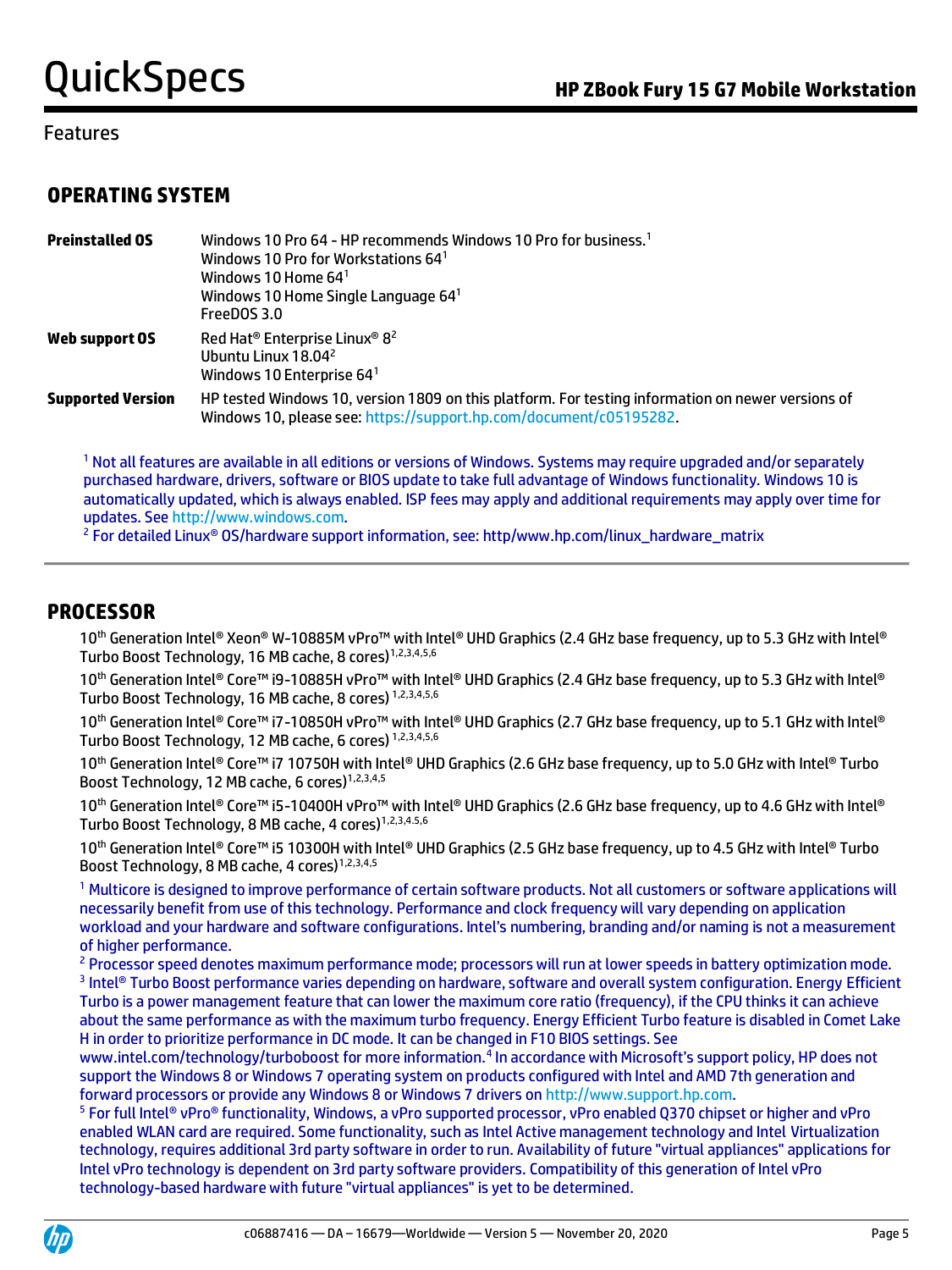

Features

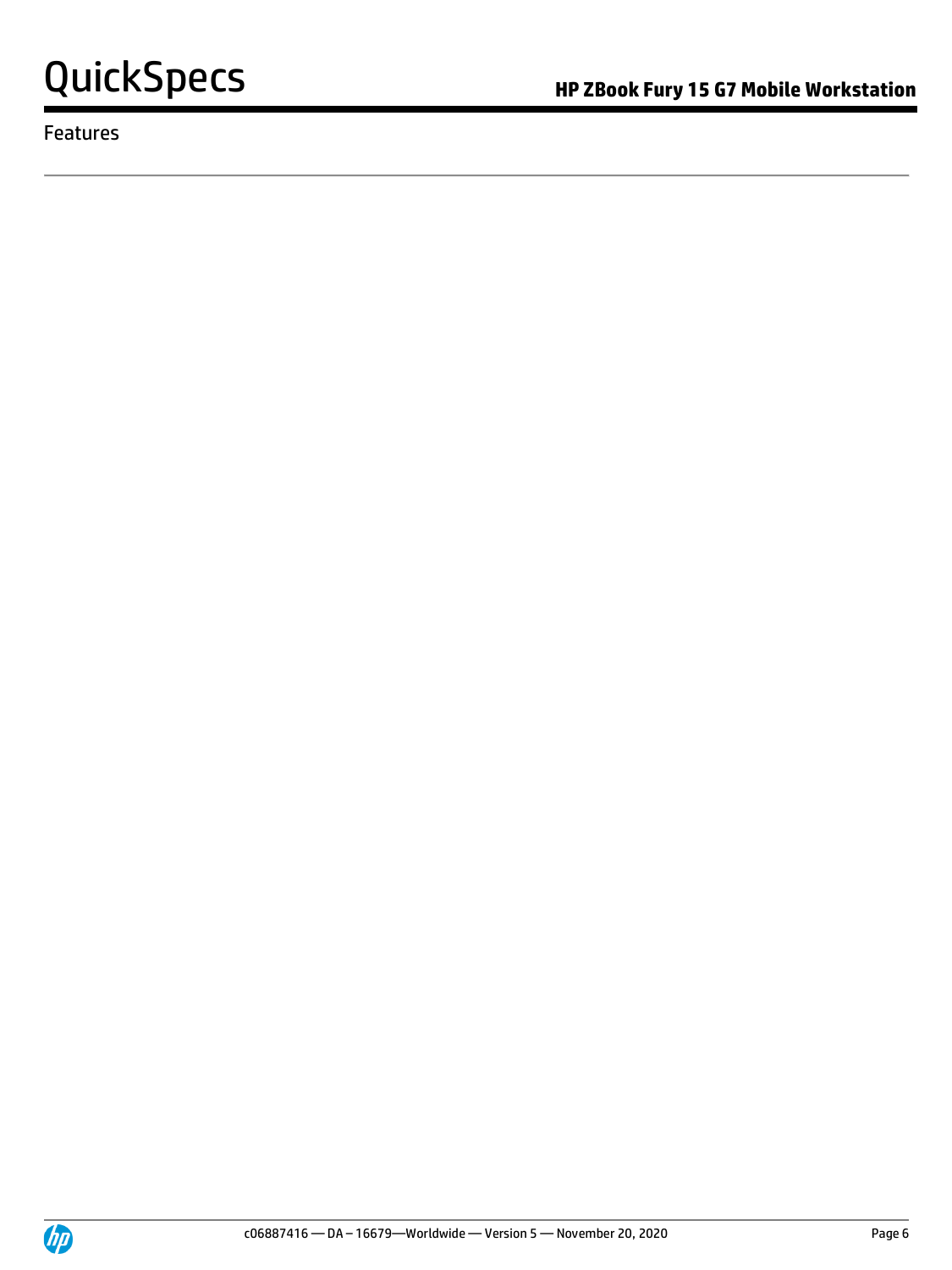#### Features

### **CHIPSET**

Mobile Intel® WM 490

## **INTEL® CORE™ I5 WITH VPRO/CORE I7 WITH VPRO/XEON® WITH VPRO TECHNOLOGY CAPABLE**

Intel® Core™ i5 with vPro™, Core™ i7 with vPro™, Core™ i9 with vPro™ and Xeon® with vPro™ technology is a selectable feature that is available on units configured with select processors, a qualified Intel® WLAN module and a preinstalled Windows® operating system. It provides advances in remote manageability, security, energy efficient performance, and wireless connectivity. Intel® Active Management Technology (iAMT) offers built-in manageability and proactive security for networked mobile workstations, even when they are powered off\* or when the operating system is inoperable. It can help identify threats before they reach the network, isolate infected systems, and update regardless of their power state. <sup>1,2</sup>

 $^1$  Requires a Windows operating system, network hardware and software, connection with a power source, and a direct (non-VPN) corporate network connection which is either cable or wireless LAN.

<sup>2</sup> Some functionality of Intel® Core™ i5 with vPro™/Core™ i7 with vPro™/Core™ i9 with vPro™/Xeon® with vPro™ technology, such as Intel® Active Management technology and Intel® Virtualization technology, requires additional third- party software in order to run. Availability of future "virtual appliances" applications for Intel® Core™ i5 with vPro™/Core i7 with vPro™/Core™ i9 with vPro™/XEON® with vPro™ technology is dependent on third- party software providers. Compatibility with future "virtual appliances" is yet to be determined.

### **GRAPHICS**

**Integrated** Intel® UHD Graphics 1,2,3,4,5 **Discrete** NVIDIA Graphic options: NVIDIA® Quadro® RTX 5000 with Max-Q Design (16 GB GDDR6 dedicated) 1,2,3,4,5,7 NVIDIA® Quadro® RTX 4000 with Max-Q Design (8 GB GDDR6 dedicated) 1,2,3,4,5,7 NVIDIA® Quadro® RTX 3000 (6 GB GDDR6 dedicated) 1,2,3,4,5,7 NVIDIA® Quadro® T2000 with Max-Q Design (4 GB GDDR6 dedicated) 1,2,3,4,5 NVIDIA® Quadro® T1000 with Max-Q Design (4 GB GDDR6 dedicated) 1,2,3,4,5

AMD Graphic options: AMD Radeon Pro W5500M (4 GB GDDR6 dedicated) 1,2,3,4,5,7 AMD Radeon RX 5500M (4 GB GDDR6 dedicated) 1,2,3,4,5,7

<sup>1</sup> UHD content required to view UHD images.

<sup>2</sup> Support HD decode, DX11, DX12, HDMI 1.4, HDCP 2.3 via DP up to 4K @ 60Hz and via HDMI up to 4K @ 30Hz

<sup>3</sup> HDMI cable Sold Separately

4 Shared video memory (UMA) uses part of the total system memory for video performance. System memory dedicated to video performance is not available for other use by other programs. <sup>5</sup> miniDP cable sold separately.

<sup>6</sup>GPU configurations may be limited to specific panel options

<sup>7</sup> The HP custom vapor chamber (Z VaporForce) is only available on configurations with NVIDIA RTX graphics or AMD Radeon graphics

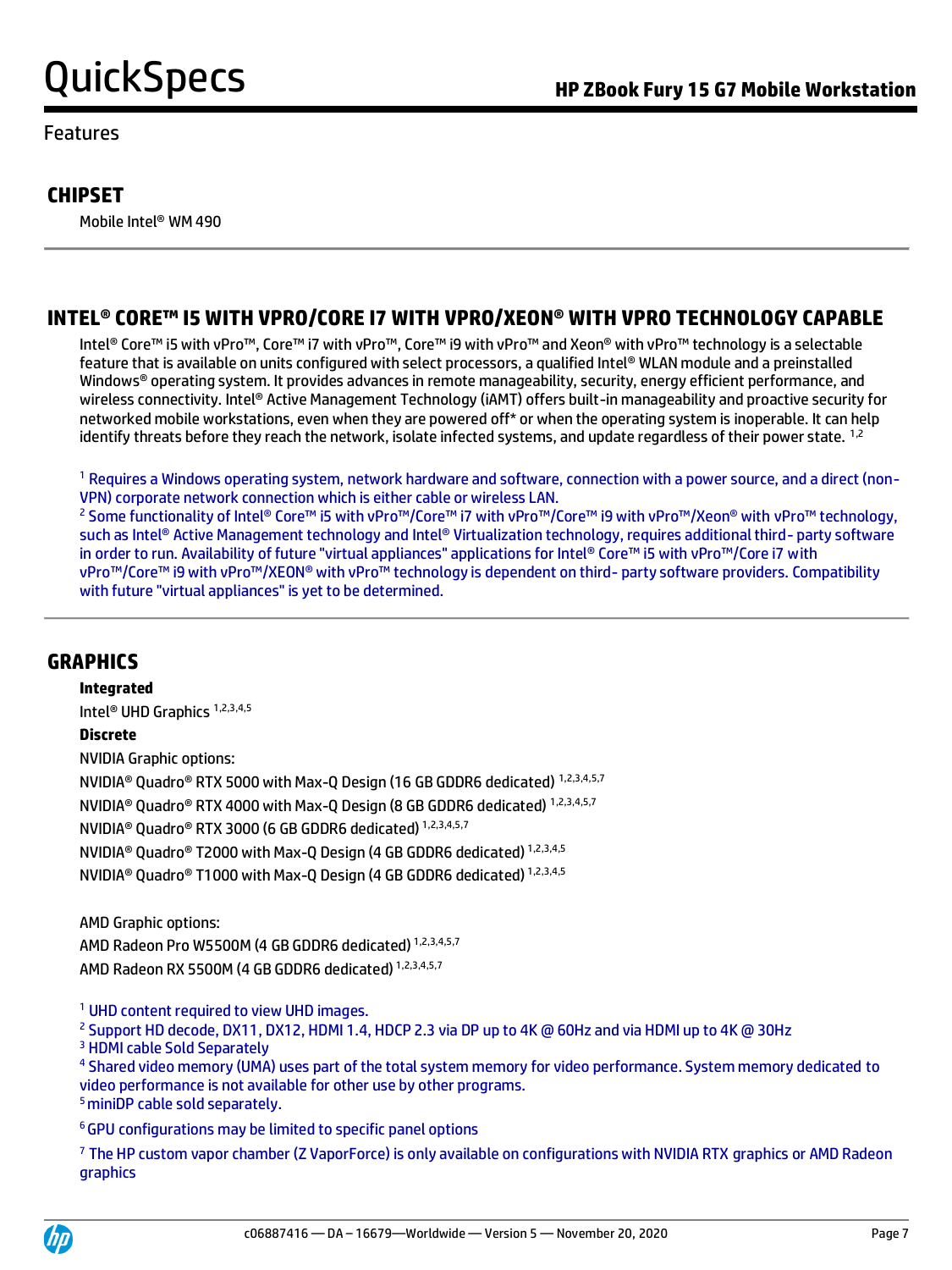#### Features

### **DISPLAY**

#### **Non-touch**

- 15.6" diagonal FHD (1920 x 1080) IPS eDP1.2 anti-glare WLED-backlit and ambient light sensor 250 nits 45% CG<sup>1,2</sup>
- 15.6" diagonal FHD (1920 x 1080) IPS eDP1.3 + PSR anti-glare WLED-backlit and ambient light sensor 400 nits 72% CG<sup>1,2</sup>
- 15.6" diagonal FHD (1920 x 1080) IPS eDP1.3 + PSR anti-glare WLED-backlit and ambient light sensor 1000 nits 72% CG Next Gen HP SureView Reflect<sup>1,2,5</sup>
- 15.6" diagonal UHD (3840 x 2160) IPS HDR 400 eDP1.4 + PSR2 anti-glare BV LED-backlit and ambient light sensor 600 nits 100% DCI-P3 Next Gen HP Dream Color display 1,2,3,4

#### **Touch**

• 15.6" diagonal UHD (3840 x 2160) IPS HDR 400 eDP1.4 + PSR2 WLED-backlit touch screen with Corning® Gorilla® Glass 5 and ambient light sensor 600 nits 100% DCI-P3 1,2,3,4

#### **HP Virtual Reality<sup>6</sup> Headset (sold separately)**

- HP Reverb
- HP Reverb G2

<sup>1</sup> UHD content required to view UHD images.

<sup>2</sup> Resolutions are dependent upon monitor capability, and resolution and color depth settings.

<sup>3</sup> Display options may be limited to specific GPU Configurations.

<sup>4</sup>VESA DisplayHDR 400 certifications are pending.

- <sup>5</sup> HP Sure View Reflect is optional and must be configured at purchase.
- <sup>6</sup> Virtual Reality content is required to view Virtual Reality images

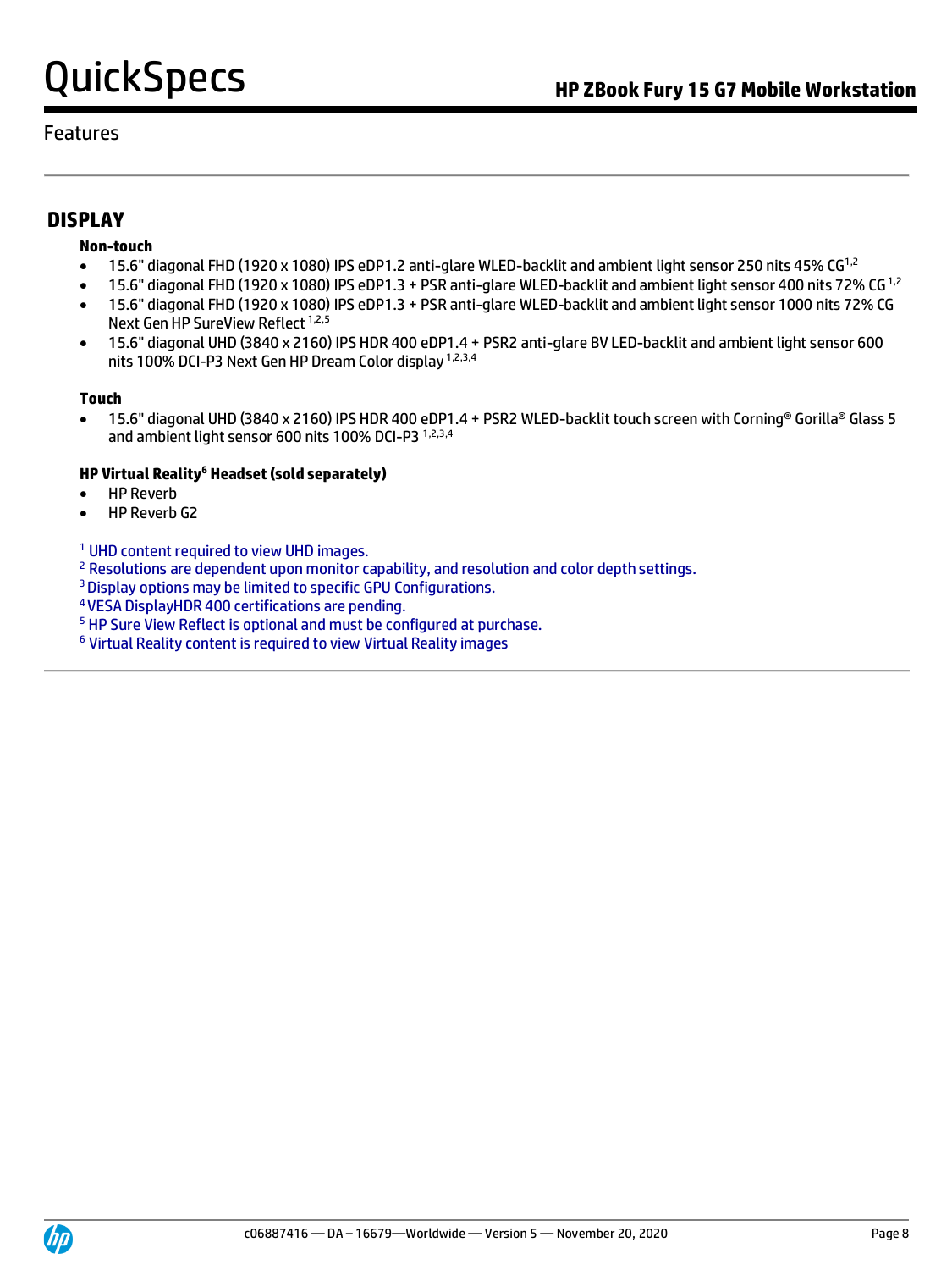#### Features

### **STORAGE AND DRIVES\***

#### **Max Storage**

10TB through four M.2 NVMe drives<sup>1</sup> 8TB through two M.2 NVMe drives and one 2.5" SATA drive<sup>1</sup>

#### **(up to 1) HDD Storage (SATA 3.2)**

500 GB 7200 rpm SATA FIPS 140-2 SED HDD 500 GB 7200 rpm SATA HDD 1 TB 7200 rpm SATA HDD 2 TB 5400 rpm SATA HDD

#### **(up to 4) M.2 Storage (NVMe™ PCIe SSD)**

256 GB PCIe (NVMe™) TLC Self Encrypting (SED) Solid State Drive 512 GB PCIe (NVMe™) TLC Self Encrypting (SED) Solid State Drive 256 GB PCIe (NVMe™) TLC Solid State Drive 512 GB PCIe (NVMe™) TLC Solid State Drive 1 TB PCIe (NVMe™) TLC Solid State Drive<sup>3</sup> 2 TB PCIe (NVMe™) TLC Solid State Drive<sup>3</sup> 4 TB PCIe (NVMe™) TLC Solid State Drive<sup>1</sup>

4TB PCIe Gen 3 x4 NVMe M.2 SSD TLC Option will be available by Spring 2021. 4TB can only be assigned to storage slot 2. Storage slot 1-4 can support NVMe protocol <sup>3</sup>Storage slot 1, 3 and 4 can support SATA protocol Only storage slots 1-3 can support RAID

\* For storage drives, GB = 1 billion bytes. TB = 1 trillion bytes. Actual formatted capacity is less. Up to 35GB of disk is reserved for system recovery software.

### **DRIVE CONTROLLERS**

M.2 Storage Bay (PCIe NVMe) **PCIE Gen 3 x 4 lanes NVMe Solid State Drive** RAID: RAID: RAID 1 support<sup>1</sup>

<sup>1</sup> Support only available with 1TB + 1TB M.2 storage or 2TB + 2TB M.2 storage combinations <sup>2</sup>Not available if slots if storage slots 3 or 4 are selected

### **MEMORY**

#### **Maximum Memory3,2,5**

128 GB DDR4-2667 non-ECC SDRAM 64 GB DDR4-2667 ECC SDRAM 4 DDR4 SODIMMS<sup>4</sup> Supports Dual Channel Memory<sup>1</sup> Slots are customer accessible / upgradeable

<sup>1</sup>Maximized dual-channel performance requires SODIMMs of the same size and speed in both memory channels. <sup>2</sup> Due to the non-industry standard nature of some third-party memory modules, we recommend HP branded memory to ensure compatibility. If you mix memory speeds, the system will perform at the lower memory speed.

<sup>3</sup>Transfer rates up to 2667 MT/s for nECC and ECC memory combinations when memory suppliers are consistent. If suppliers are not consistent, speeds may drop to 2133 MT/s for nECC and 2400 MT/s for ECC memory combinations. A custom configuration including part number AY104AV can be used to lock in a consistent vendor.

<sup>4</sup> Intel® allows architectures designed with four DIMM slots to run at 2400 MT/s

<sup>5</sup> Maximum memory capacities assume Windows 64-bit operating systems. With Windows 32-bit operating systems, memory above 3 GB may not all be available due to system resource requirements.

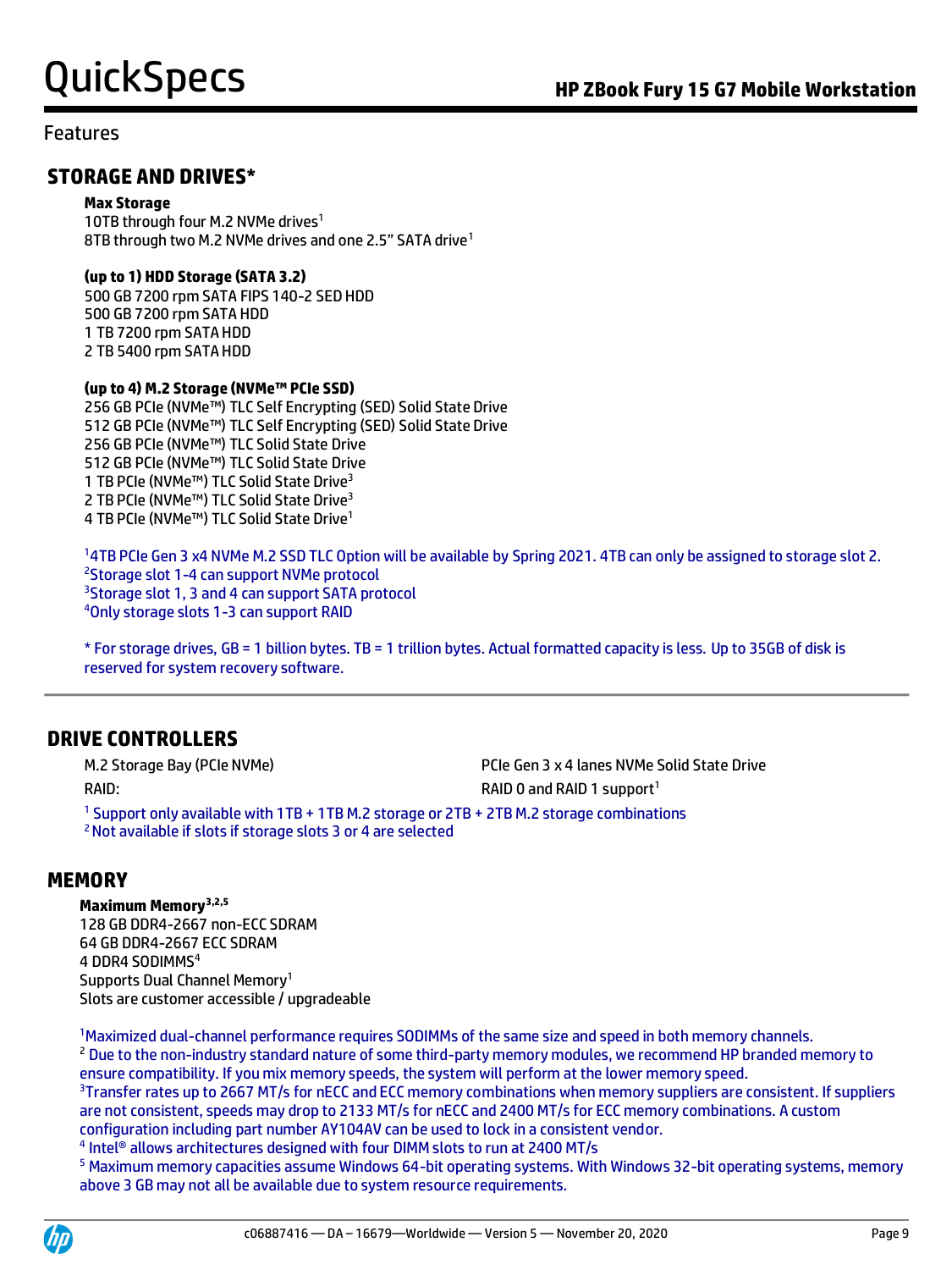

Features

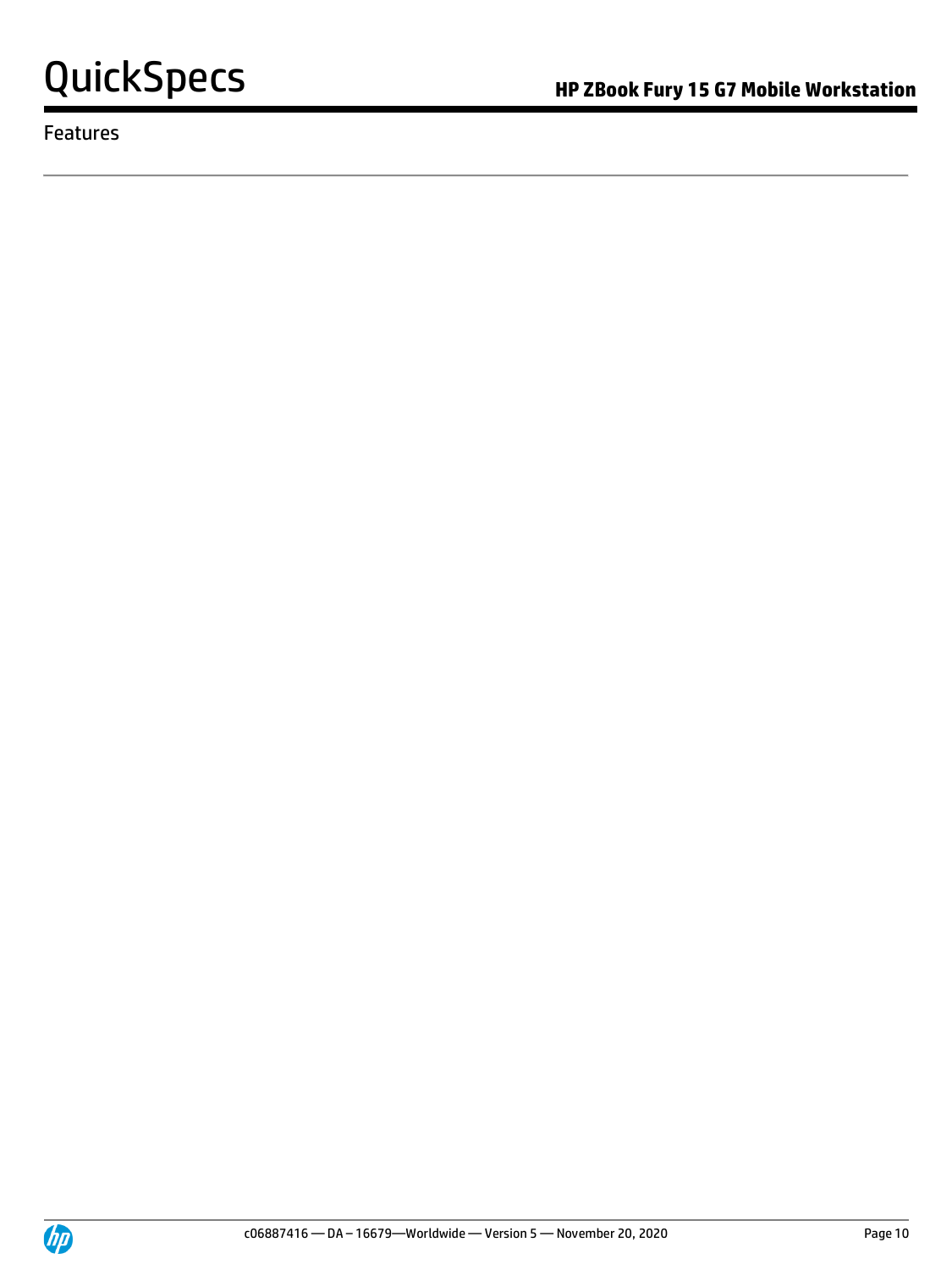#### Features

### **NETWORKING/COMMUNICATIONS**

#### **LAN**

Intel® I219-LM GbE, vPro™<sup>1</sup> Intel® I219-V GbE, non-vPro™<sup>1</sup>

<sup>1</sup>GbE - The term "10/100/1000" or "Gigabit" Ethernet indicates compatibility with IEEE standard 802.3ab for Gigabit Ethernet, and does not connote actual operating speed of 1 Gb/s. For high-speed transmission, connection to a Gigabit Ethernet server and network infrastructure is required.

#### **WLAN**

Intel® Wi-Fi 6 AX201 (2x2) and Bluetooth® 5 combo, vPro™ <sup>1</sup> Intel® Wi-Fi 6 AX201 (2x2) and Bluetooth® 5 combo, non-vPro™ <sup>1</sup>

<sup>1</sup>Wireless cards are optional or add-on features and requires separately purchased wireless access point and internet service. Availability of public wireless access points limited. The specifications for the 802.11ac WLAN are draft specifications and are not final. If the final specifications differ from the draft specifications, it may affect the ability of the notebook to communicate with other 802.11ac WLAN devices.

#### **WWAN<sup>1</sup>**

Intel® XMM™ 7360 LTE Advanced CAT 9

<sup>1</sup> WWAN use requires separately purchased service contract. Check with service provider for coverage and availability in your area. Connection speeds will vary due to location, environment, network conditions, and other factors. 4G LTE not available on all products, and in all regions.

#### **Optional Near Field Communication (NFC) module**

#### **AUDIO/MULTIMEDIA**

#### **Audio**

Audio by Bang & Olufsen, dual stereo speakers, HP World Facing Microphone dual array digital microphone<sup>1</sup>, functions keys for volume up and down, combo microphone/headphone jack, HD audio

<sup>1</sup>Dual-microphone array when equipped with optional webcam and optional world facing microphone.

#### **Camera1, 2, 3** 720p HD webcam with IR 720p HD webcam

<sup>1</sup> FHD and HD content required to view HD images respectively.

<sup>2</sup> Windows Hello face authentication utilizes a camera specially configured for near infrared (IR) imaging to authenticate and unlock Windows devices as well as unlock your Microsoft Passport. <sup>3</sup> Camera-configured options come with a Privacy Shutter

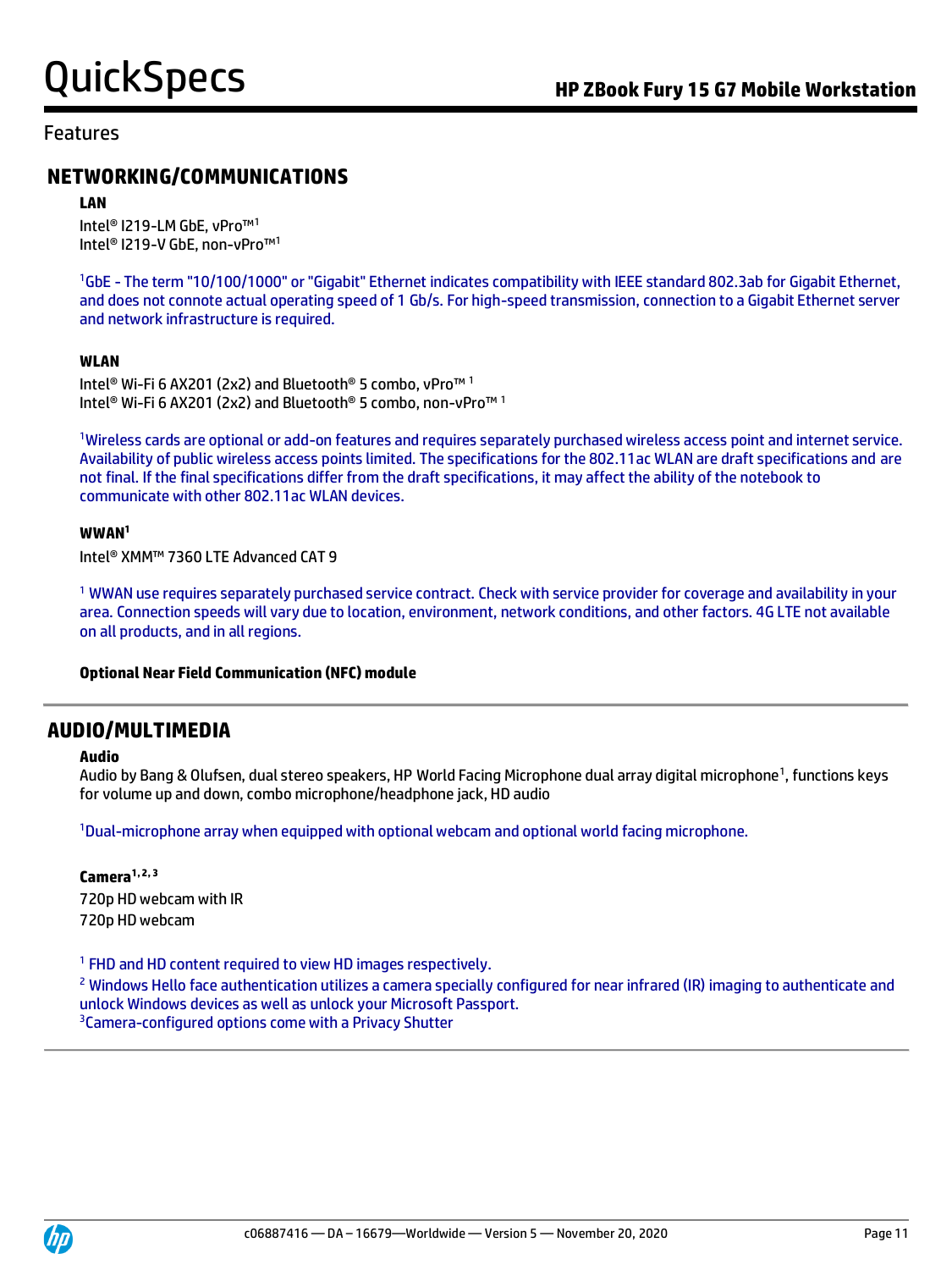#### Features

### **KEYBOARDS/POINTING DEVICES/BUTTONS & FUNCTION KEYS**

#### **Keyboard**

HP Premium Quiet Keyboard, full-size, spill-resistant, backlit, a Programmable Key, with sperate numeric keypad, HP DuraKey, touchpad with glass surface, multi-touch gestures and taps enabled

#### **Pointing Devices**

Dual pointstick; Touchpad with multi-touch gestures enabled, taps enabled as default; Microsoft Precision Touchpad Default Gestures Support

### **SOFTWARE AND SECURITY**

#### **Workstation ISV Certifications**

See the latest list of certifications at[: http://www.hp.com/go/isv](http://www.hp.com/go/isv)

#### **HP ZCENTRAL REMOTE BOOST SOFTWARE**

The remote desktop solution for serious workstation users and their most demanding applications. Download at: http://www.hp.com/go/RGS

#### **HP Performance Advisor**

HP Performance Advisor enables optimal configuration of HP Mobile Workstations delivering stability and best performance. HP Performance Advisor will guide your system setup allowing a "custom" configuration that best matches the workstation to user requirements. Download at: http://www.hp.com/go/performanceadvisor

#### **Software**

Bing search for IE11 Buy Office HP Hotkey Support HP Image Assistant HP Noise Cancellation Software HP Performance Advisor<sup>8</sup> HP Sure Recover HP ZCentral Remote Boost<sup>2</sup> HP Support Assistant 1,7 Native Miracast support <sup>4</sup> HP Connection Optimizer<sup>9</sup> HP Cloud Recovery myHP

#### **Security Management**

Absolute persistence module <sup>6</sup> **HP Admin** HP Device Access Manager HP FingerPrint Sensor HP Manageability Integration Kit Gen4<sup>11</sup> HP Power On Authentication Security lock slot<sup>12</sup> Trusted Platform Module TPM 2.0 Embedded Security Chip with Windows 10 (Common Criteria EAL4+ Certified)(FIPS 140-2 Level 2 Certified) Master Boot Record security Pre-boot authentication Windows Defender<sup>10</sup> HP Client Security Manager Gen57, 16 HP BIOSphere Gen6 5 HP Sure Recover Gen3<sup>13</sup>

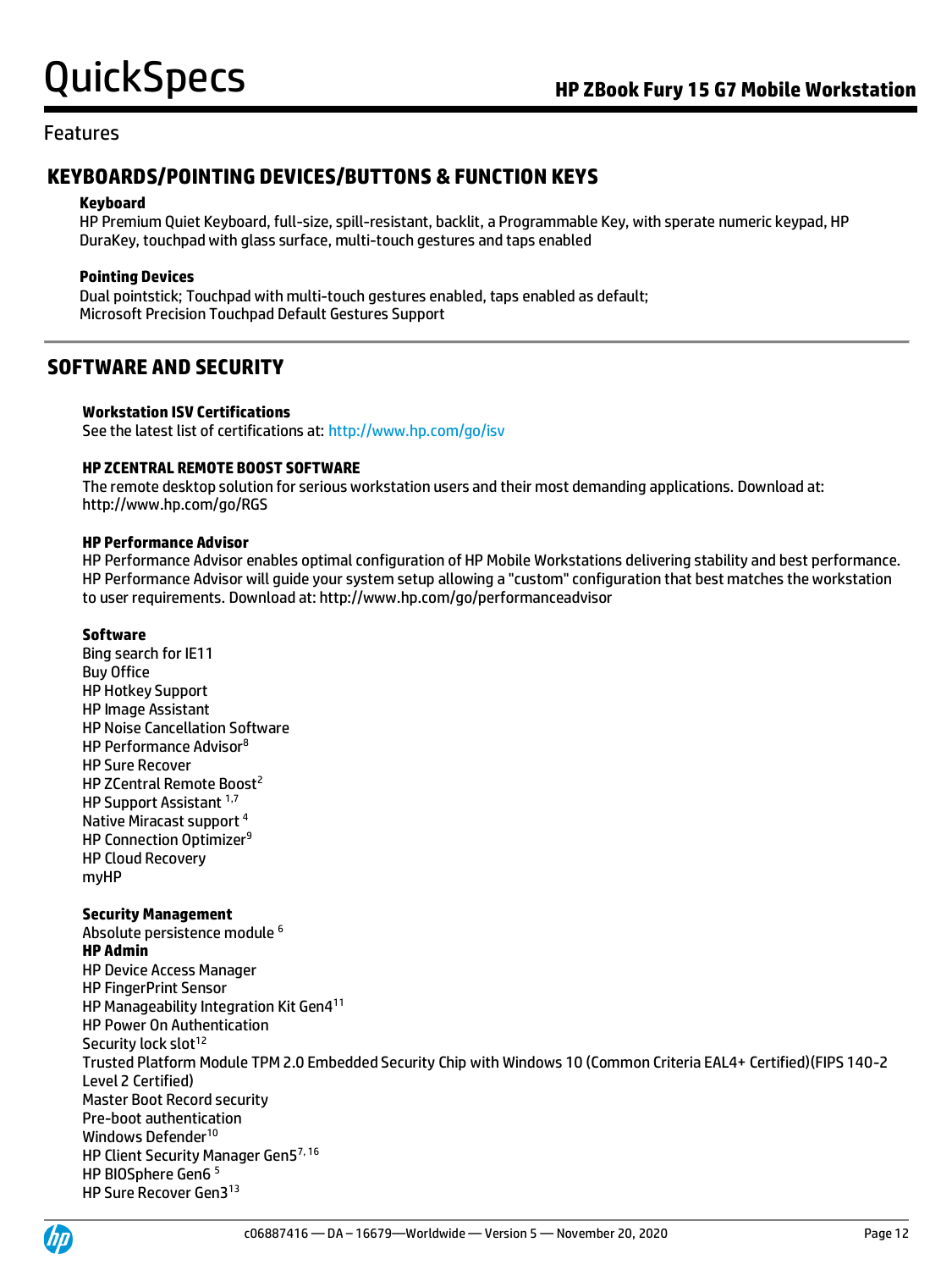#### Features

HP Sure Start Gen6 5, 14 HP Secure Erase<sup>15</sup> HP Sure Sense<sup>17</sup> HP Secure Platform<sup>18</sup> HP Sure Click HP Sure Run Gen3 HP Tamper Lock HP SureView Reflect Smartcard Reader - Alcor AU9560 (FIPS 201 Compliant)

#### **For more information on HP Client Security Software Suite, refer to** http://www.hp.com/go/clientsecurity**.**

#### <sup>1</sup> HP Support Assistant - Requires Windows and Internet Access.

<sup>2</sup> HP Z Central Remote Boost Software does not come preinstalled on Z Workstations but can be downloaded and run on all Z desktop and laptops without license purchase. With non-Z sender devices, purchase of perpetual individual license or perpetual floating license per simultaneously executing versions and purchase of ZCentral Remote Boost Software Support is required. RGS requires Windows, RHEL (7 or 8), UBUNTU 18.04 LTS, or HP ThinPro 7 operating systems. MacOS (10.13 or newer) operating system is only supported on the receiver side. Requires network access. The software is available for download at hp.com/ZCentralRemoteBoost.<sup>4</sup> Miracast is a wireless technology your PC can use to project your screen to TVs, projectors, and streaming media players that also support Miracast. You can use Miracast to share what you're doing on your PC and present a slide show. For more information: http://windows.microsoft.com/en-us/windows-8/project-wireless-screen-miracast.

<sup>5</sup> HP BIOSphere Gen6 is available on select HP Pro, Elite and ZBook PCs. See product specifications for details. Features may vary depending on the platform and configurations. <sup>6</sup> Absolute agent is shipped turned off, and will be activated when customers activate a purchased subscription. Subscriptions can be purchased for terms ranging multiple years. Service is limited, check with Absolute for availability outside the U.S. The Absolute Recovery Guarantee is a limited warranty. Certain conditions apply. For full details visit: http://www.absolute.com/company/legal/agreements/computrace-agreement. Data Delete is an optional service provided by Absolute Software. If utilized, the Recovery Guarantee is null and void. In order to use the Data Delete service, customers must first sign a Pre-Authorization Agreement and either obtain a PIN or purchase one or more RSA SecurID tokens from Absolute Software.

8 HP Performance Advisor Software - HP Performance Advisor is ready and waiting to help you get the most out of your HP Workstation from day one—and every day after. Learn more or download at: https://www8.hp.com/us/en/workstations/performance-advisor.html <sup>9</sup> HP Connection Optimizer requires Windows 10.

<sup>10</sup> Microsoft Defender Opt in and internet connection required for updates.

<sup>11</sup> HP Manageability Integration Kit can be downloaded from http://www.hp.com/go/clientmanagement.

<sup>12</sup> Nano Security lock slot is Lock sold separately.

<sup>13</sup> HP Sure Recover Gen3: See product specifications for availability. Requires an open, wired network connection. You must back up important files, data, photos, videos, etc. before using HP Sure Recover to avoid loss of data. HP Sure Recover (Gen1) does not support platforms with Intel® Optane™.

<sup>14</sup> HP Sure Start Gen6 is available on select HP PCs with Intel processors. See product specifications for availability.

15 For the methods outlined in the National Institute of Standards and Technology Special Publication 800-88 "Clear" sanitation method. HP Secure Erase does not support platforms with Intel® Optane™.

<sup>16</sup> HP Client Security Manager Gen5 requires Windows and is available on select HP Pro, Elite and ZBook PCs. See product specifications for details.

<sup>17</sup> HP Sure Sense requires Windows 10. See product specifications for availability.

<sup>18</sup> Wireless access point and Internet service required and sold separately. Availability of public wireless access points limited.

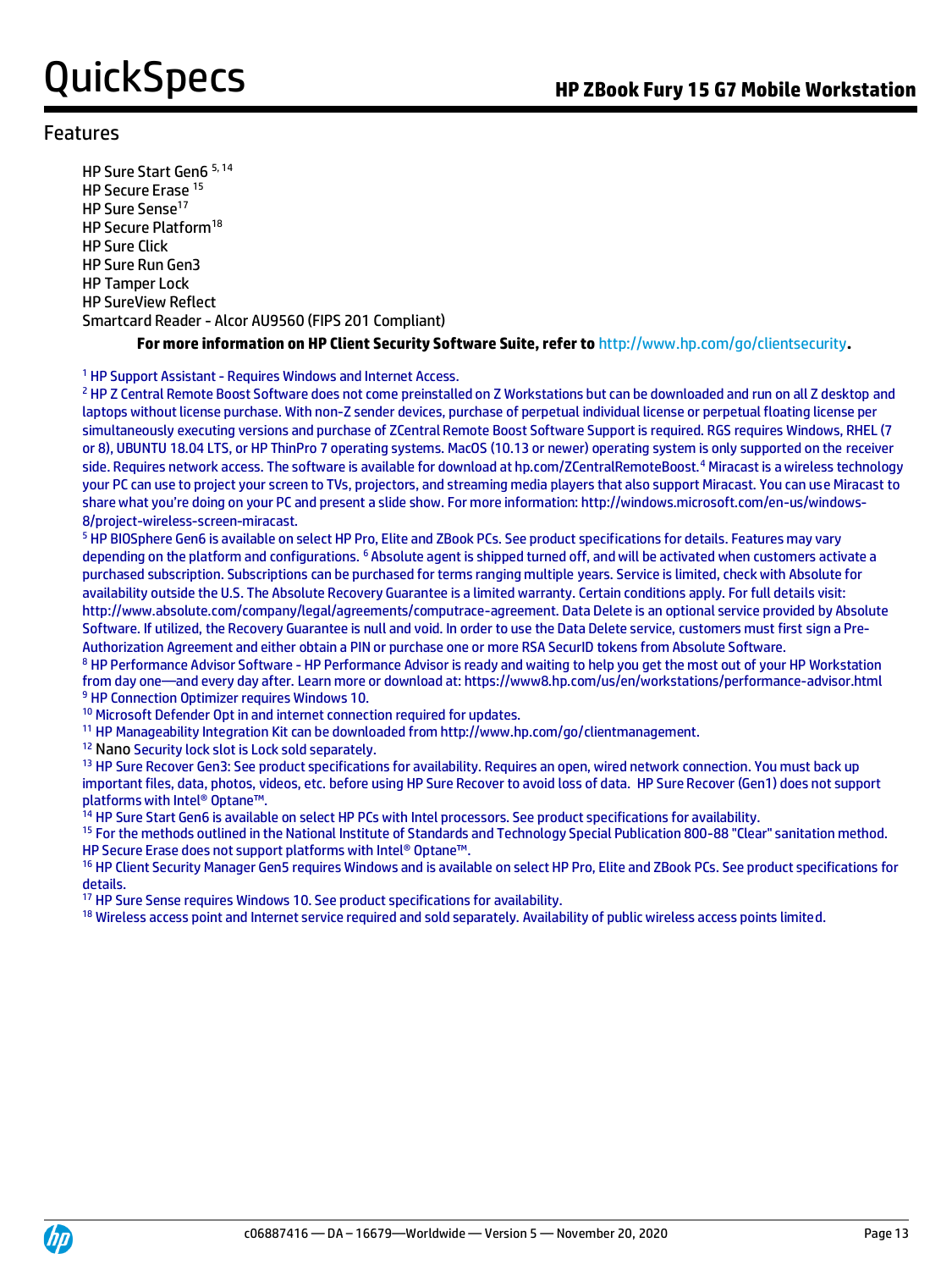#### Features

#### **POWER**

#### **Power Supply**

Up to 16 hours 15 minutes<sup>1</sup>

HP Long Life 8-cell, 94 Wh Li-ion polymer<sup>2</sup>

120 W Slim Smart external AC power adapter 150 W Slim Smart external AC power adapter 200 W UltraSlim Smart external AC power adapter

120 W power adapter is configurable with Intel UMA graphics 150 W power adapter is configurable with NVIDIA Quadro T1000 and T2000 configurations 200 W power adapter is configurable with NVIDIA Quadro RTX 3000<sup>3</sup> or higher configurations

<sup>1</sup> Measured with MobileMark 14

<sup>2</sup> Serviceable by warranty. Batteries have a default one year limited warranty except for Long Life batteries which will have same 1-year or 3-year.

<sup>3</sup> The HP custom vapor chamber (Z VaporForce) is only available on configurations with NVIDIA RTX graphics or AMD Radeon graphics

#### **ENVIRONMENTAL**

ENERGY STAR® certified and EPEAT® 2.0 registered where applicable. EPEAT® registration varies by country. See www.epeat.net for registration status by country.<sup>1</sup>

Low halogen<sup>2</sup>

<sup>1</sup> Based on US EPEAT® registration according to IEEE 1680.1-2018 EPEAT®. Status varies by country. Visit www.epeat.net for more information.

<sup>2</sup> External power supplies, power cords, cables and peripherals are not low halogen. Service parts obtained after purchase may not be low halogen.

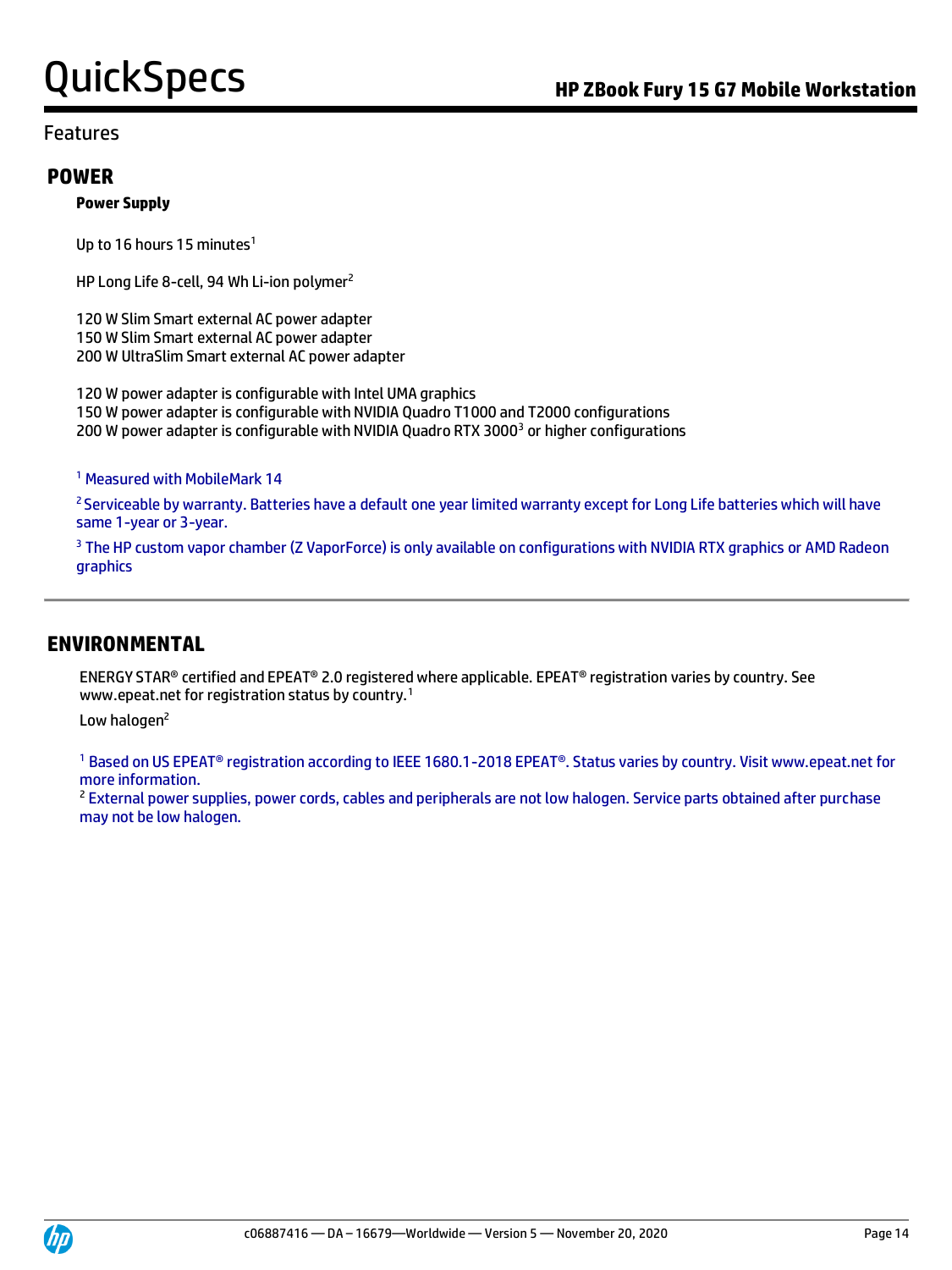#### Features

### **WEIGHTS & DIMENSIONS**

**Dimensions (w x d x h)**

35.7 x 24.25 x 2.59 cm 14.06 x 9.55 x 1.02 in

#### **Weights**

Starting at 2.35kg (5.18 lb) Weight varies by configuration and components.

A deck: Anodized Aluminum B deck: Aluminum with plastic antenna cover; Touch has Corning® Gorilla ® Glass 5 C deck: Anodized Aluminum D deck: Magnesium Die Cast E door: Magnesium Die Cast Metal Alloy Hinges

### **PORTS/SLOTS**

1 smart card reader 1 SD 4.0 Media Card Reader

#### **Left side<sup>6</sup>**

1 RJ-45 1 USB 3.1 Gen 1 (charging) 1 USB 3.1 Gen 1 1 headphone/microphone combo

#### **Right side<sup>6</sup>**

1 power connector 2 USB Type-C® (Thunderbolt™ 3, pass through support DispalyPort™ 1.4<sup>2</sup>, USB 3.1 Gen 2, with BC 1.2) 1 Mini DisplayPort™ 1.4 1 HDMI 2.0b1,3,4,5

<sup>1</sup> HDMI port-cable not included.

<sup>2</sup> Mini DisplayPort™ 1.4 with discrete, 1.2 with UMA.

<sup>3</sup> HDMI 2.0b with discrete, 1.4 with UMA.

<sup>4</sup>When both USB Type-C® are in use, HDMI cannot be detected

 $5$  When one USB Type-C® is in use, HDMI can be detected if USB Type-C® in use is assigned to different channel <sup>6</sup>When product is under heavy power loading, performance may be reduced to prevent battery drain. Disconnecting USB devices will restore system performance

### **SERVICE AND SUPPORT**

HP Services offers 3-year and 1-year limited warranties and 90 day software limited warranty options depending on country. Batteries have a default one year limited warranty except for Long Life batteries which will have same 1-year or 3-year limited warranty as the platform. Refer to http://www.hp.com/support/batterywarranty/ for additional battery information. On-site service and extended coverage is also available. HP Care Pack Services are optional extended service contracts that go beyond the standard limited warranties. To choose the right level of service for your HP product, use the HP Care Pack Services Lookup Tool at: http://www.hp.com/go/cpc.

<sup>1</sup>Sold separately or as an optional feature. Service levels and response times for HP Care Packs may vary depending on your geographic location. Service starts on date of hardware purchase. Restrictions and limitations apply. HP services are

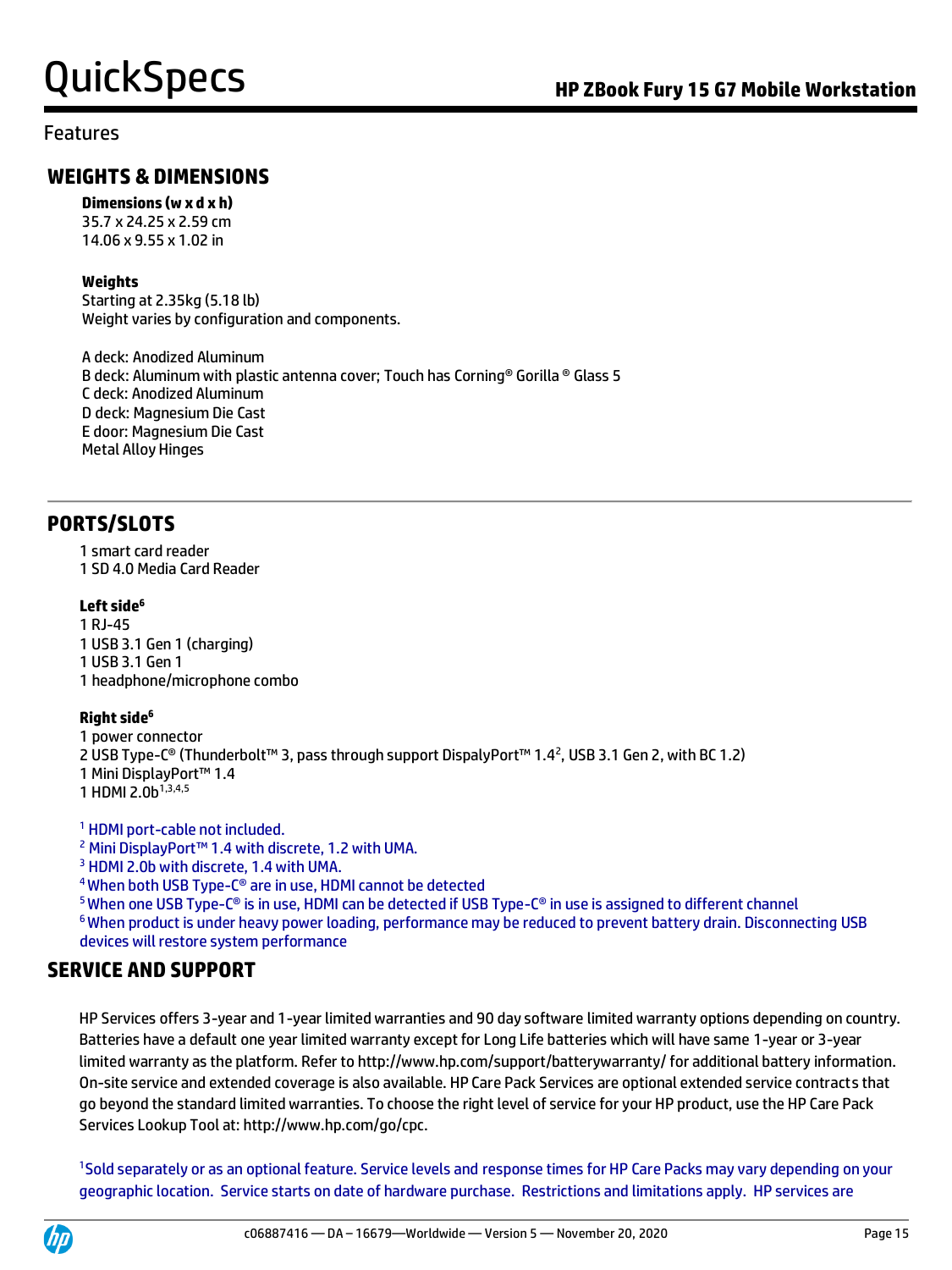#### Features

governed by the applicable HP terms and conditions of service provided or indicated to Customer at the time of purchase. Customer may have additional statutory rights according to applicable local laws, and such rights are not in any way affected by the HP terms and conditions of service or the HP Limited Warranty provided with your HP Product. Consult your local HP Customer Support Center for details.

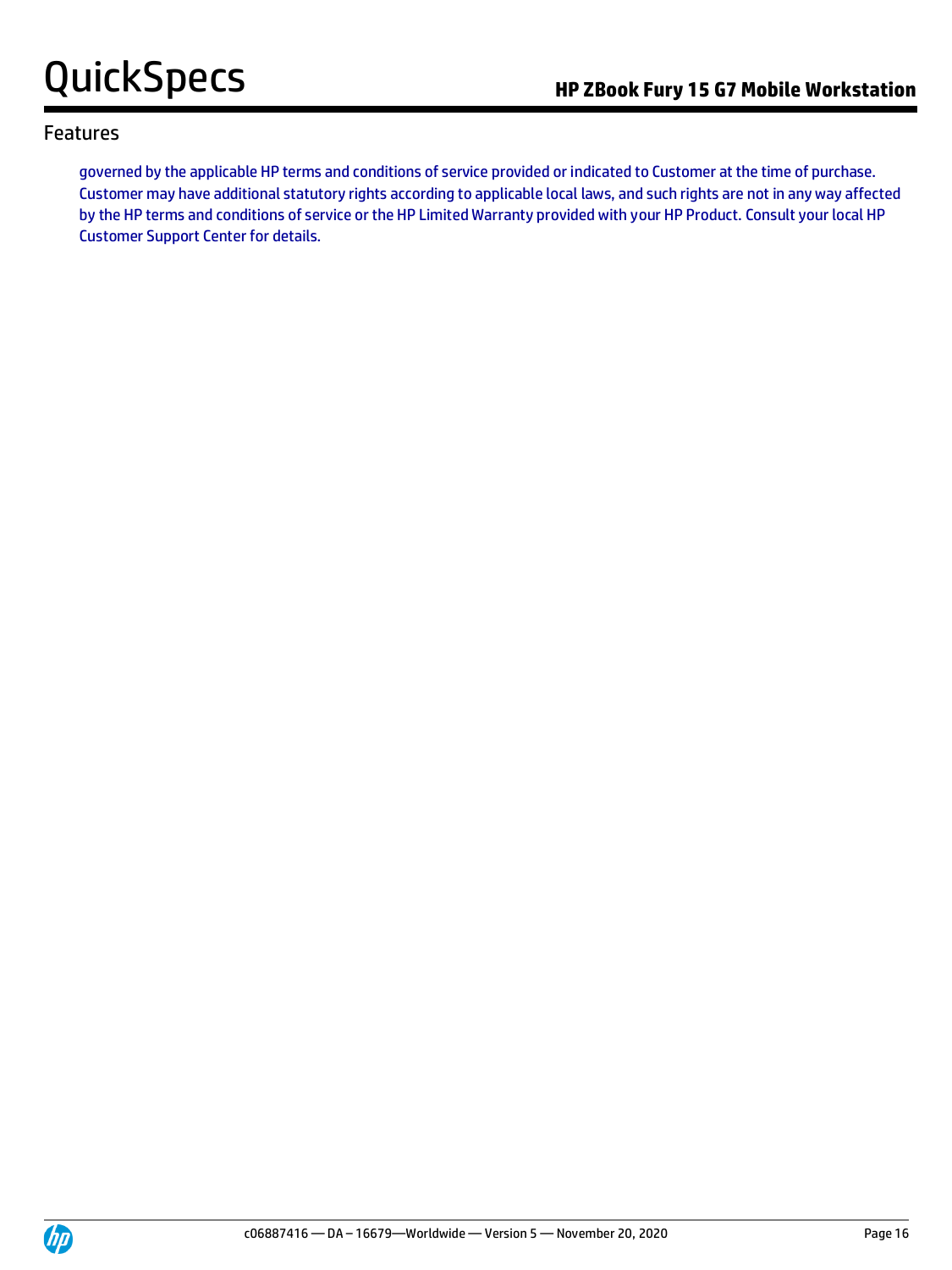## Technical Specifications – System Unit

### **SYSTEM UNIT**

| <b>Stand-Alone Power</b><br><b>Requirements (AC Power) Voltage</b> | <b>Nominal Operating</b>                          | 19.5V                                                                                           |                                                            |  |
|--------------------------------------------------------------------|---------------------------------------------------|-------------------------------------------------------------------------------------------------|------------------------------------------------------------|--|
|                                                                    | <b>Average Operating</b><br>Power(idle)           | System in idle mode + max Adapter Safety test<br>panel brightness                               | condition                                                  |  |
|                                                                    | <b>Discrete Graphics</b>                          | 80W                                                                                             |                                                            |  |
|                                                                    | <b>Max Operating Power</b>                        | <200W                                                                                           |                                                            |  |
| <b>Temperature</b>                                                 | <b>Operating</b>                                  | 41° to 122° F (5° to 50° C) (reading optical)<br>'41° to 113° F (5° to 45° C) (writing optical) |                                                            |  |
|                                                                    | <b>Non-operating</b>                              | 40° to 140° F (-40° to 60° C)                                                                   |                                                            |  |
| <b>Relative Humidity</b>                                           | <b>Operating</b>                                  | 10% to 90%, non-condensing                                                                      |                                                            |  |
|                                                                    | <b>Non-operating</b>                              |                                                                                                 | 5% to 95%, 101.6° F (38.7° C) maximum wet bulb temperature |  |
| <b>Shock</b>                                                       | <b>Operating</b>                                  | 40 G, 2 ms, half-sine                                                                           |                                                            |  |
|                                                                    | <b>Non-operating</b>                              | 200 G, 2 ms, half-sine                                                                          |                                                            |  |
| <b>Random Vibration</b>                                            | <b>Operating</b>                                  | $0.75$ grms                                                                                     |                                                            |  |
|                                                                    | <b>Non-operating</b>                              | $1.50$ grms                                                                                     |                                                            |  |
| <b>Maximum Altitude</b><br>(unpressurized)                         | <b>Operating</b>                                  | -50 to 10,000 ft. (-15.24 to 3,048 m)                                                           |                                                            |  |
|                                                                    | <b>Non-operating</b>                              | -50 to 15,000 ft. (-15.24 to 12,192 m)                                                          |                                                            |  |
| <b>Planned Industry</b>                                            | <b>UL</b>                                         | Yes                                                                                             |                                                            |  |
| <b>Standard</b>                                                    | <b>CSA</b>                                        | Yes                                                                                             |                                                            |  |
| <b>Certifications</b>                                              | <b>FCC Compliance</b>                             | Yes                                                                                             |                                                            |  |
|                                                                    | <b>ENERGY STAR<sup>®</sup></b>                    | Yes                                                                                             |                                                            |  |
|                                                                    | <b>EPEAT<sup>®</sup></b>                          | Yes                                                                                             |                                                            |  |
|                                                                    | <b>ICES</b>                                       | Yes                                                                                             |                                                            |  |
|                                                                    | <b>Australia / NZ A-Tick</b><br><b>Compliance</b> | Yes                                                                                             |                                                            |  |
|                                                                    | CCC                                               | Yes                                                                                             |                                                            |  |
|                                                                    | <b>Japan VCCI Compliance</b>                      | Yes                                                                                             |                                                            |  |
|                                                                    | KCC                                               | Yes                                                                                             |                                                            |  |
|                                                                    | <b>BSMI</b>                                       | Yes                                                                                             |                                                            |  |
|                                                                    | <b>CE Marking Compliance</b>                      | Yes                                                                                             |                                                            |  |
|                                                                    | MIL STD 810H                                      | Yes                                                                                             |                                                            |  |
|                                                                    | <b>BNCI or BELUS</b>                              | Yes                                                                                             |                                                            |  |
|                                                                    | <b>GOST</b>                                       | Yes                                                                                             |                                                            |  |
|                                                                    | Saudi Arabian                                     |                                                                                                 |                                                            |  |
|                                                                    | <b>Compliance (ICCP)</b>                          | Yes                                                                                             |                                                            |  |
|                                                                    | <b>UKRSERTCOMPUTER</b>                            | Yes                                                                                             |                                                            |  |

<sup>1</sup>Configurations of the HP ZBook Fury 15 G7 that are ENERGY STAR® qualified are identified as HP ZBook Fury 15 G7 ENERGY STAR on HP websites and o[n http://www.energystar.gov.](http://www.energystar.gov/)

<sup>2</sup> EPEAT<sup>®</sup> registered where applicable. EPEAT registration varies by country. See http://www.epeat.net for registration status by country. Search keyword generator on HP's 3rd party option store for solar generator accessories at www.hp.com/go/options.

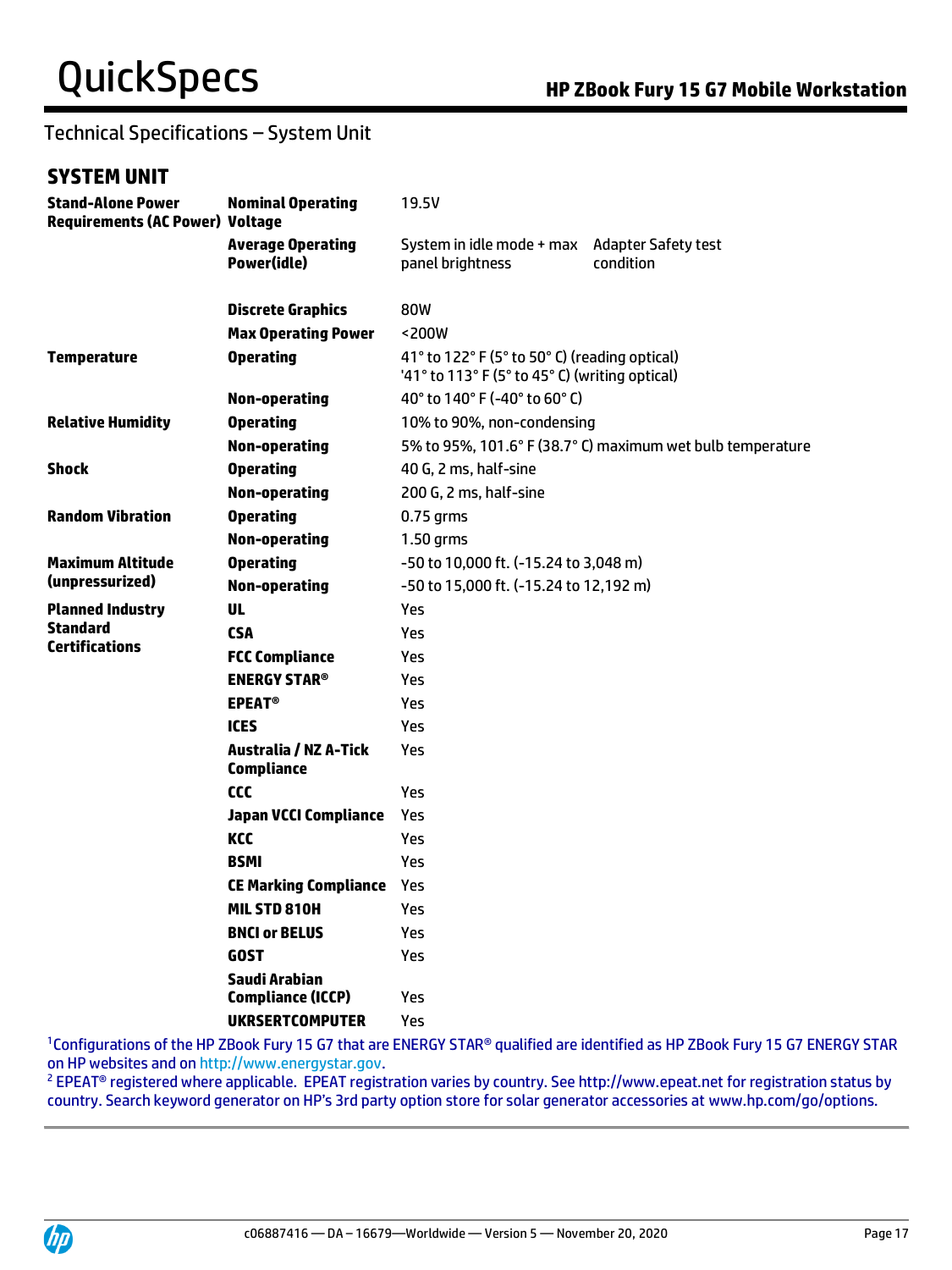### Technical Specifications – Displays

### **DISPLAYS**

| 15.6" diagonal FHD IPS<br>eDP1.2 anti-glare WLED- Active Area<br>backlit and ambient light<br>sensor 250 nits 45% CG<br>$(1920 \times 1080)$ | <b>Outline Dimensions (W x H)</b> | 399.95 x 251.01 mm (max) |                   |
|----------------------------------------------------------------------------------------------------------------------------------------------|-----------------------------------|--------------------------|-------------------|
|                                                                                                                                              |                                   | 381.89 x 214.81 mm       |                   |
|                                                                                                                                              | Weight                            | 550 g (max)              |                   |
|                                                                                                                                              | <b>Diagonal Size</b>              | 15.6 inch                |                   |
|                                                                                                                                              | <b>Thickness</b>                  | $4.0$ mm (max)           |                   |
|                                                                                                                                              | Interface                         | eDP 1.2                  |                   |
|                                                                                                                                              | <b>Panel Technology</b>           | IPS.                     |                   |
|                                                                                                                                              | <b>Surface Treatment</b>          | Anti-Glare               |                   |
|                                                                                                                                              | <b>Touch Enabled</b>              | No                       |                   |
|                                                                                                                                              | <b>Refresh Rate</b>               | 60 hrz                   |                   |
|                                                                                                                                              | <b>Brightness</b>                 | 400 nits                 |                   |
|                                                                                                                                              | <b>Pixel Resolution</b>           | <b>Format</b>            | 1920 x 1080 (FHD) |
|                                                                                                                                              |                                   | <b>Configuration</b>     | <b>RGB</b>        |
|                                                                                                                                              | <b>Backlight</b>                  | <b>LED</b>               |                   |
|                                                                                                                                              | <b>PPI</b>                        | 127                      |                   |
|                                                                                                                                              | <b>Color Gamut Coverage</b>       | 45% CG                   |                   |
|                                                                                                                                              | <b>Color Depth</b>                | 6 bits + Hi FRC          |                   |
|                                                                                                                                              | <b>Viewing Angle</b>              | UWVA 85/85/85/85         |                   |

All specifications represent the typical specifications provided by HP's component manufacturers; actual performance may vary either higher or lower.

**15.6" diagonal FHD IPS eDP1.3 + PSR anti-glare WLED-backlit and ambient light sensor 400 nits 72% CG (1920 x 1080)**

| Outline Dimensions (W x H)  | 399.95 x 251.01 mm (max) |                   |
|-----------------------------|--------------------------|-------------------|
| <b>Active Area</b>          | 381.89 x 214.81 mm       |                   |
| Weight                      | 550 g (max)              |                   |
| <b>Diagonal Size</b>        | 15.6 inch                |                   |
| <b>Thickness</b>            | $4.0$ mm (max)           |                   |
| Interface                   | $eDP$ 1.3 + PSR          |                   |
| <b>Panel Technology</b>     | IPS                      |                   |
| <b>Surface Treatment</b>    | Anti-Glare               |                   |
| <b>Touch Enabled</b>        | No.                      |                   |
| <b>Refresh Rate</b>         | 60 hrz                   |                   |
| <b>Brightness</b>           | 400 nits                 |                   |
| <b>Pixel Resolution</b>     | <b>Format</b>            | 1920 x 1080 (FHD) |
|                             | <b>Configuration</b>     | <b>RGB</b>        |
| <b>Backlight</b>            | LED                      |                   |
| <b>PPI</b>                  | 127                      |                   |
| <b>Color Gamut Coverage</b> | 72% CG                   |                   |
| <b>Color Depth</b>          | 6 bits + Hi FRC          |                   |
| <b>Viewing Angle</b>        | UWVA 85/85/85/85         |                   |

All specifications represent the typical specifications provided by HP's component manufacturers; actual performance may vary either higher or lower.

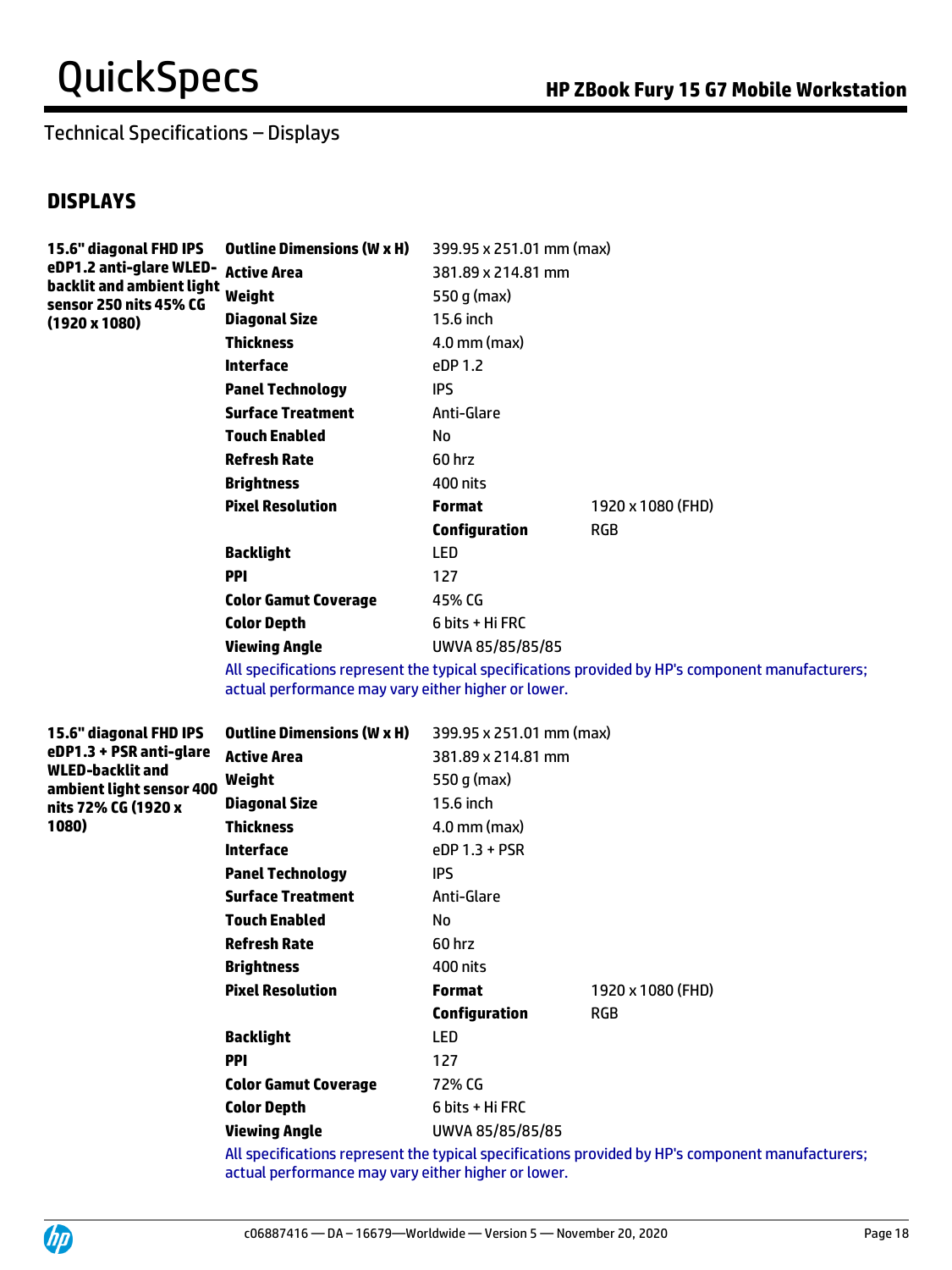### Technical Specifications – Displays

| <b>Next Gen HP SureView</b><br>Reflect 15.6" diagonal | <b>Outline Dimensions (W x H)</b> | 398.6 x 253 mm (max) (w/ bracket & PCB) |                                                                                                |
|-------------------------------------------------------|-----------------------------------|-----------------------------------------|------------------------------------------------------------------------------------------------|
|                                                       | <b>Active Area</b>                | 382.12 x 214.94 mm                      |                                                                                                |
| FHD IPS eDP1.3 + PSR<br>anti-glare WLED-backlit       | Weight                            | 550 g (max)                             |                                                                                                |
| and ambient light sensor                              | <b>Diagonal Size</b>              | 15.6 inch                               |                                                                                                |
| 1000 nits 72% CG (1920 x Thickness                    |                                   | $4.0$ mm (max)                          |                                                                                                |
| 1080)                                                 | <b>Interface</b>                  | eDP 1.3 + PSR                           |                                                                                                |
|                                                       | <b>Panel Technology</b>           | <b>IPS</b>                              |                                                                                                |
|                                                       | <b>Surface Treatment</b>          | Anti-Glare                              |                                                                                                |
|                                                       | <b>Touch Enabled</b>              | No                                      |                                                                                                |
|                                                       | <b>Contrast Ratio</b>             | 1000:1 (typ.)                           |                                                                                                |
|                                                       | <b>Refresh Rate</b>               | 60Hz                                    |                                                                                                |
|                                                       | <b>Brightness</b>                 | 1000 nits                               |                                                                                                |
|                                                       | <b>Pixel Resolution</b>           | <b>Pitch</b>                            | 1920 x 1080 (FHD)                                                                              |
|                                                       |                                   | <b>Format</b>                           | <b>RGB</b>                                                                                     |
|                                                       | <b>Backlight</b>                  | <b>LED</b>                              |                                                                                                |
|                                                       | <b>PPI</b>                        | 254                                     |                                                                                                |
|                                                       | <b>Color Gamut Coverage</b>       | 72% CG                                  |                                                                                                |
|                                                       | <b>Color Depth</b>                | 8 bits                                  |                                                                                                |
|                                                       | <b>Viewing Angle</b>              | UWVA 85/85/85/85                        |                                                                                                |
|                                                       |                                   |                                         | All concifications represent the typical specifications provided by HD's component manufacture |

All specifications represent the typical specifications provided by HP's component manufacturers; actual performance may vary either higher or lower.

| display 15.6" diagonal<br>UHD IPS HDR 400 eDP1.4<br>+ PSR2 anti-glare BV<br><b>LED-backlit and ambient</b> | Next Gen HP Dream Color Outline Dimensions (W x H) | 398.6 x 253 mm (max) (w/ bracket & PCB) |                   |
|------------------------------------------------------------------------------------------------------------|----------------------------------------------------|-----------------------------------------|-------------------|
|                                                                                                            | <b>Active Area</b>                                 | 382.12 x 214.94 mm                      |                   |
|                                                                                                            | Weight                                             | 550 g (max)                             |                   |
|                                                                                                            | <b>Diagonal Size</b>                               | 15.6 inch                               |                   |
| light sensor 600 nits                                                                                      | <b>Thickness</b>                                   | $4.0$ mm (max)                          |                   |
| 100% DCI-P3 (3840 x                                                                                        | Interface                                          | $eDP 1.4 + PSR2$                        |                   |
| 2160)                                                                                                      | <b>Panel Technology</b>                            | IPS.                                    |                   |
|                                                                                                            | <b>Surface Treatment</b>                           | Anti-Glare                              |                   |
|                                                                                                            | <b>Touch Enabled</b>                               | No                                      |                   |
|                                                                                                            | <b>Contrast Ratio</b>                              | 1000:1 (typ.)                           |                   |
|                                                                                                            | <b>Refresh Rate</b>                                | 60Hz                                    |                   |
|                                                                                                            | <b>Brightness</b>                                  | 600 nits                                |                   |
|                                                                                                            | <b>Pixel Resolution</b>                            | <b>Pitch</b>                            | 3840 x 2160 (UHD) |
|                                                                                                            |                                                    | <b>Format</b>                           | <b>RGB</b>        |
|                                                                                                            | <b>Backlight</b>                                   | <b>LED</b>                              |                   |
|                                                                                                            | <b>PPI</b>                                         | 254                                     |                   |
|                                                                                                            | <b>Color Gamut Coverage</b>                        | 100% DCI-P3                             |                   |
|                                                                                                            | <b>Color Depth</b>                                 | 8 bits                                  |                   |
|                                                                                                            | Viewing Angle                                      | UWVA 85/85/85/85                        |                   |

All specifications represent the typical specifications provided by HP's component manufacturers; actual performance may vary either higher or lower.

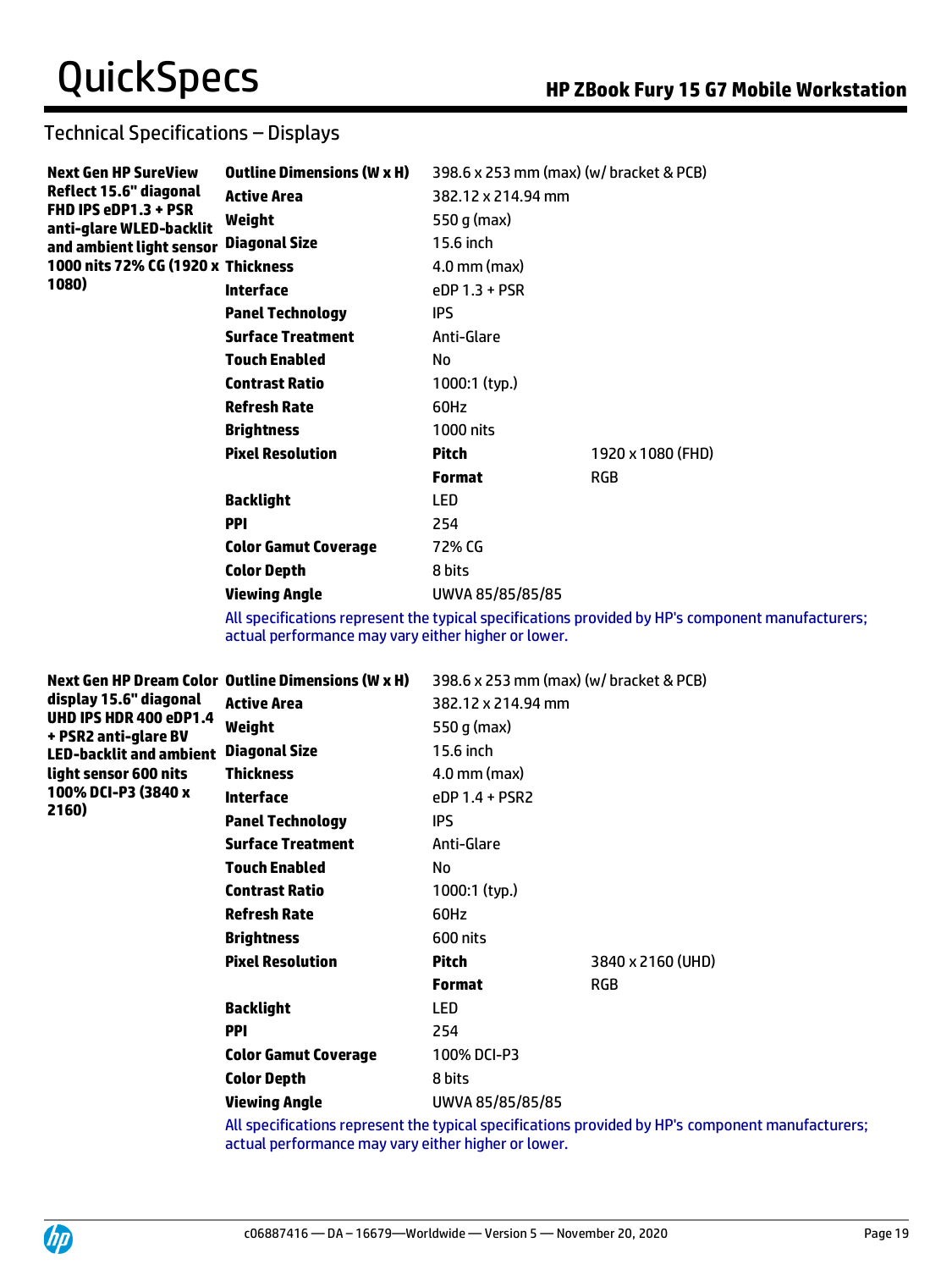## Technical Specifications – Displays

| 15.6" diagonal UHD IPS<br><b>HDR 400 eDP1.4 + PSR2</b><br><b>WLED-backlit touch</b><br>screen with Corning <sup>®</sup> | <b>Outline Dimensions (W x H)</b> | 398.6 x 253 mm (max) (w/ bracket & PCB) |                                                                                           |
|-------------------------------------------------------------------------------------------------------------------------|-----------------------------------|-----------------------------------------|-------------------------------------------------------------------------------------------|
|                                                                                                                         | <b>Active Area</b>                | 382.12 x 214.94 mm                      |                                                                                           |
|                                                                                                                         | Weight                            | 550 g (max)                             |                                                                                           |
| Gorilla® Glass 5 and                                                                                                    | <b>Diagonal Size</b>              | 15.6 inch                               |                                                                                           |
| ambient light sensor 600 Thickness                                                                                      |                                   | $4.0$ mm (max)                          |                                                                                           |
| nits 100% DCI-P3 (3840 x Interface                                                                                      |                                   | eDP 1.4 + PSR2                          |                                                                                           |
| 2160)                                                                                                                   | <b>Panel Technology</b>           | IPS.                                    |                                                                                           |
|                                                                                                                         | <b>Surface Treatment</b>          | Gorilla Glass 5 with Anti-Glare         |                                                                                           |
|                                                                                                                         | <b>Touch Enabled</b>              | No                                      |                                                                                           |
|                                                                                                                         | <b>Contrast Ratio</b>             | 1000:1 (typ.)                           |                                                                                           |
|                                                                                                                         | <b>Refresh Rate</b>               | 60Hz                                    |                                                                                           |
|                                                                                                                         | <b>Brightness</b>                 | 600 nits                                |                                                                                           |
|                                                                                                                         | <b>Pixel Resolution</b>           | <b>Pitch</b>                            | 3840 x 2160 (UHD)                                                                         |
|                                                                                                                         |                                   | <b>Format</b>                           | <b>RGB</b>                                                                                |
|                                                                                                                         | <b>Backlight</b>                  | <b>LED</b>                              |                                                                                           |
|                                                                                                                         | <b>PPI</b>                        | 254                                     |                                                                                           |
|                                                                                                                         | <b>Color Gamut Coverage</b>       | 100% DCI-P3                             |                                                                                           |
|                                                                                                                         | <b>Color Depth</b>                | 8 bits                                  |                                                                                           |
|                                                                                                                         | <b>Viewing Angle</b>              | UWVA 85/85/85/85                        |                                                                                           |
|                                                                                                                         |                                   |                                         | All concifications represent the typical specifications provided by HD's component manufa |

All specifications represent the typical specifications provided by HP's component manufacturers; actual performance may vary either higher or lower.

Anti-Glare surface treatment only available with non-touch option

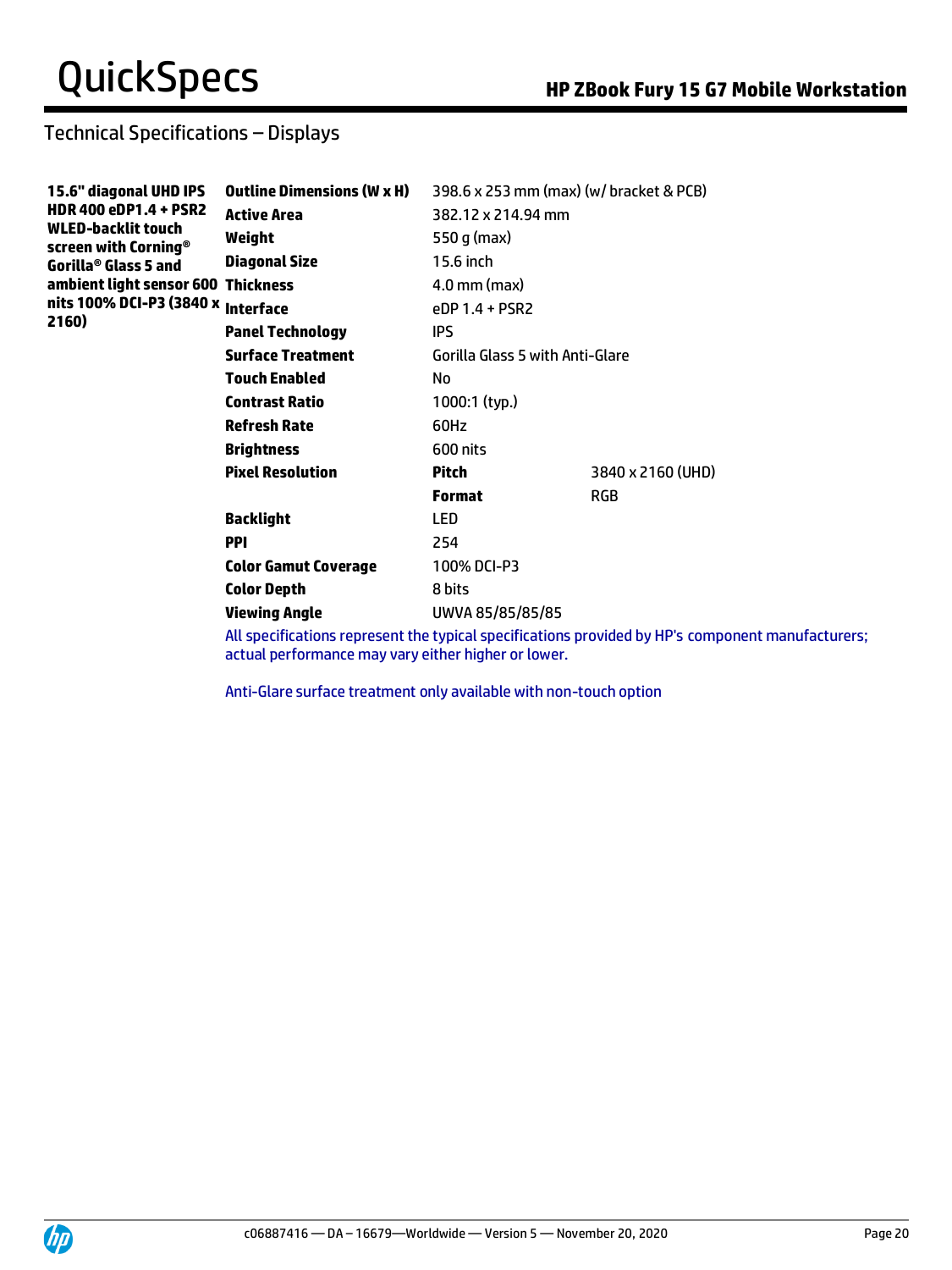### Technical Specifications – Storage

### **STORAGE AND DRIVES**

| 256GB PCIe NVMe TLC M.2 Form Factor |                              | M.2 2280                                               |                                                                                                                                                                  |
|-------------------------------------|------------------------------|--------------------------------------------------------|------------------------------------------------------------------------------------------------------------------------------------------------------------------|
| <b>2280 Solid State Drive</b>       | <b>Drive Weight</b>          | $0.02$ lb $(10 g)$                                     |                                                                                                                                                                  |
|                                     | <b>Capacity</b>              | 256GB                                                  |                                                                                                                                                                  |
|                                     | Generation                   | 1100                                                   |                                                                                                                                                                  |
|                                     | <b>NAND Type</b>             | <b>TLC</b>                                             |                                                                                                                                                                  |
|                                     | <b>Height</b>                | 2.6 mm Max                                             |                                                                                                                                                                  |
|                                     | Width                        | $0.87$ in (22 mm)                                      |                                                                                                                                                                  |
|                                     | <b>Interface</b>             | ACS-3, SATA 3.2                                        |                                                                                                                                                                  |
|                                     | <b>Performance</b>           | <b>Maximum Sequential Read</b>                         | <b>Maximum Sequential Write</b>                                                                                                                                  |
|                                     |                              | 3500 MB/s                                              | 2200 MB/s                                                                                                                                                        |
|                                     | <b>Logical Blocks</b>        | 1,000,215,216                                          |                                                                                                                                                                  |
|                                     | <b>Operating Temperature</b> | 32° to 158°F (0° to 70°C) [ambient temp]               |                                                                                                                                                                  |
|                                     | <b>Features</b>              | ATA Security; TCG Opal 2.0; FIPS<br>DIPM; TRIM; DEVSLP |                                                                                                                                                                  |
|                                     |                              | system recovery software.                              | <b>Note:</b> For storage drives, GB = 1 billion bytes. TB = 1 trillion bytes. Actual<br>formatted capacity is less. Up to 35 GB (for Windows 10) is reserved for |
| 256GB PCIe NVMe TLC M.2 Form Factor |                              | M.2 2280                                               |                                                                                                                                                                  |
| 2280 SED Opal 2 Solid               | <b>Drive Weight</b>          | $0.02$ lb $(10 g)$                                     |                                                                                                                                                                  |
| <b>State Drive</b>                  | <b>Capacity</b>              | 256GB                                                  |                                                                                                                                                                  |
|                                     | Generation                   | 1100                                                   |                                                                                                                                                                  |
|                                     | <b>NAND Type</b>             | <b>TLC</b>                                             |                                                                                                                                                                  |
|                                     | <b>Height</b>                | 2.6 mm Max                                             |                                                                                                                                                                  |
|                                     | <b>Width</b>                 | $0.87$ in (22 mm)                                      |                                                                                                                                                                  |
|                                     | <b>Interface</b>             | ACS-3, SATA 3.2                                        |                                                                                                                                                                  |
|                                     | <b>Performance</b>           | <b>Maximum Sequential Read</b>                         | <b>Maximum Sequential Write</b>                                                                                                                                  |
|                                     |                              | 3000 MB/s                                              | 1600 MB/s                                                                                                                                                        |
|                                     | <b>Logical Blocks</b>        | 1,000,215,216                                          |                                                                                                                                                                  |
|                                     | <b>Operating Temperature</b> | 32° to 158°F (0° to 70°C) [ambient temp]               |                                                                                                                                                                  |
|                                     | <b>Features</b>              | ATA Security; TCG Opal 2.0; FIPS<br>DIPM; TRIM; DEVSLP |                                                                                                                                                                  |
|                                     |                              | system recovery software.                              | <b>Note:</b> For storage drives, GB = 1 billion bytes. TB = 1 trillion bytes. Actual<br>formatted capacity is less. Up to 35 GB (for Windows 10) is reserved for |
| 512GB PCIe NVMe TLC M.2 Form Factor |                              | M.2 2280                                               |                                                                                                                                                                  |
| 2280 Solid State Drive              | <b>Drive Weight</b>          | $0.02$ lb $(10q)$                                      |                                                                                                                                                                  |
|                                     | Capacity                     | 512GB                                                  |                                                                                                                                                                  |
|                                     | Generation                   | 1100                                                   |                                                                                                                                                                  |
|                                     | <b>NAND Type</b>             | <b>TLC</b>                                             |                                                                                                                                                                  |
|                                     | <b>Height</b>                | 2.6 mm Max                                             |                                                                                                                                                                  |
|                                     | <b>Width</b>                 | $0.87$ in (22 mm)                                      |                                                                                                                                                                  |
|                                     | <b>Interface</b>             | ACS-3, SATA 3.2                                        |                                                                                                                                                                  |
|                                     | <b>Performance</b>           | <b>Maximum Sequential Read</b>                         | <b>Maximum Sequential Write</b>                                                                                                                                  |
|                                     |                              | 3400 MB/s                                              | 2956 MB/s                                                                                                                                                        |

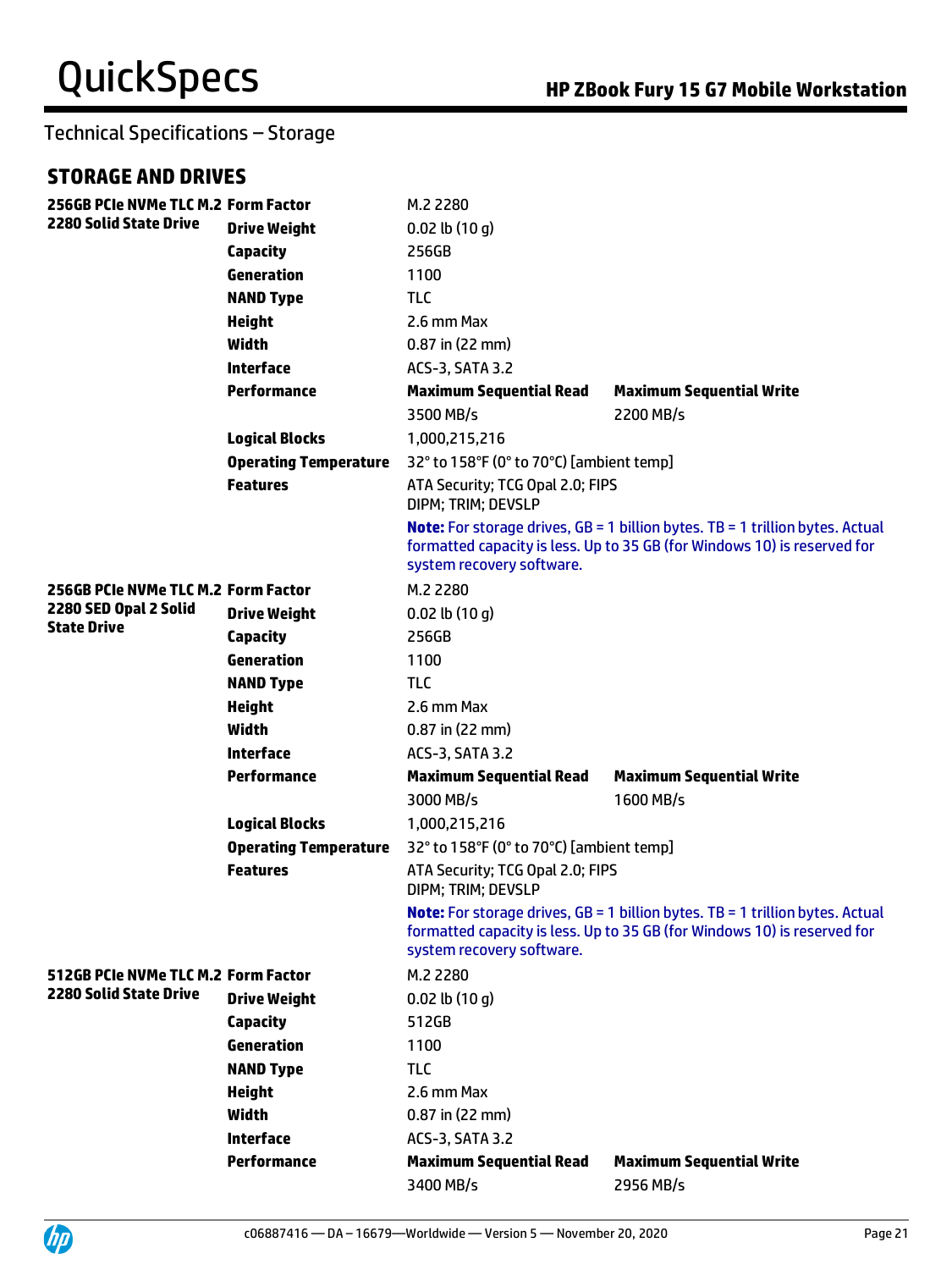## Technical Specifications – Storage

|                                            | <b>Logical Blocks</b>          | 1,000,215,216                                          |                                                                                                                                                                    |
|--------------------------------------------|--------------------------------|--------------------------------------------------------|--------------------------------------------------------------------------------------------------------------------------------------------------------------------|
|                                            | <b>Operating Temperature</b>   | 32° to 158°F (0° to 70°C) [ambient temp]               |                                                                                                                                                                    |
|                                            | <b>Features</b>                | ATA Security; TCG Opal 2.0; FIPS<br>DIPM; TRIM; DEVSLP |                                                                                                                                                                    |
|                                            |                                | system recovery software.                              | <b>Note:</b> For storage drives, GB = 1 billion bytes. TB = 1 trillion bytes. Actual<br>formatted capacity is less. Up to 35 GB (for Windows 10) is reserved for   |
| <b>512TB PCIe NVMe TLC M.2 Form Factor</b> |                                | M.2 2280                                               |                                                                                                                                                                    |
| 2280 SED Opal 2 Solid                      | <b>Drive Weight</b>            | $0.02$ lb $(10q)$                                      |                                                                                                                                                                    |
| <b>State Drive</b>                         | Capacity                       | 512GB                                                  |                                                                                                                                                                    |
|                                            | Generation                     | 1100                                                   |                                                                                                                                                                    |
|                                            | <b>NAND Type</b>               | <b>TLC</b>                                             |                                                                                                                                                                    |
|                                            | <b>Height</b>                  | 2.6 mm Max                                             |                                                                                                                                                                    |
|                                            | <b>Width</b>                   | $0.87$ in (22 mm)                                      |                                                                                                                                                                    |
|                                            | <b>Interface</b>               | <b>ACS-3, SATA 3.2</b>                                 |                                                                                                                                                                    |
|                                            | Performance                    | <b>Maximum Sequential Read</b><br>3400 MB/s            | <b>Maximum Sequential Write</b><br>2500 MB/s                                                                                                                       |
|                                            | <b>Logical Blocks</b>          | 1,000,215,216                                          |                                                                                                                                                                    |
|                                            | <b>Operating Temperature</b>   | 32° to 158°F (0° to 70°C) [ambient temp]               |                                                                                                                                                                    |
|                                            | <b>Features</b>                | ATA Security; TCG Opal 2.0; FIPS<br>DIPM; TRIM; DEVSLP |                                                                                                                                                                    |
|                                            |                                | system recovery software.                              | <b>Note:</b> For storage drives, $GB = 1$ billion bytes. TB = 1 trillion bytes. Actual<br>formatted capacity is less. Up to 35 GB (for Windows 10) is reserved for |
| <b>1TB PCIe NVMe TLC M.2</b>               | <b>Form Factor</b>             | M.2 2280                                               |                                                                                                                                                                    |
| <b>2280 Solid State Drive</b>              | <b>Drive Weight</b>            | $0.02$ lb $(10q)$                                      |                                                                                                                                                                    |
|                                            | Capacity                       | 1TB                                                    |                                                                                                                                                                    |
|                                            | <b>NAND Type</b>               | <b>TLC</b>                                             |                                                                                                                                                                    |
|                                            | <b>Height</b>                  | 2.6 mm Max                                             |                                                                                                                                                                    |
|                                            | Width                          | 0.87 in (22 mm)                                        |                                                                                                                                                                    |
|                                            | <b>Interface</b>               | <b>ACS-3, SATA 3.2</b>                                 |                                                                                                                                                                    |
|                                            | Performance                    | <b>Maximum Sequential Read</b>                         | <b>Maximum Sequential Write</b>                                                                                                                                    |
|                                            |                                | 3480 MB/s                                              | 2800 MB/s                                                                                                                                                          |
|                                            | <b>Logical Blocks</b>          | 1,000,215,216                                          |                                                                                                                                                                    |
|                                            | <b>Operating Temperature</b>   | 32° to 158°F (0° to 70°C) [ambient temp]               |                                                                                                                                                                    |
|                                            | <b>Features</b>                | ATA Security; TCG Opal 2.0; FIPS<br>DIPM; TRIM; DEVSLP |                                                                                                                                                                    |
|                                            | Available in RAID 1 config Yes |                                                        |                                                                                                                                                                    |
|                                            |                                | system recovery software.                              | <b>Note:</b> For storage drives, GB = 1 billion bytes. TB = 1 trillion bytes. Actual<br>formatted capacity is less. Up to 35 GB (for Windows 10) is reserved for   |
| 2TB PCIe NVMe TLC M.2                      | <b>Form Factor</b>             | M.2 2280                                               |                                                                                                                                                                    |
| <b>2280 Solid State Drive</b>              | <b>Drive Weight</b>            | $0.02$ lb $(10 g)$                                     |                                                                                                                                                                    |
|                                            | Capacity                       | 2TB                                                    |                                                                                                                                                                    |
|                                            | <b>NAND Type</b>               | <b>TLC</b>                                             |                                                                                                                                                                    |
|                                            | <b>Height</b>                  | 2.6 mm Max                                             |                                                                                                                                                                    |

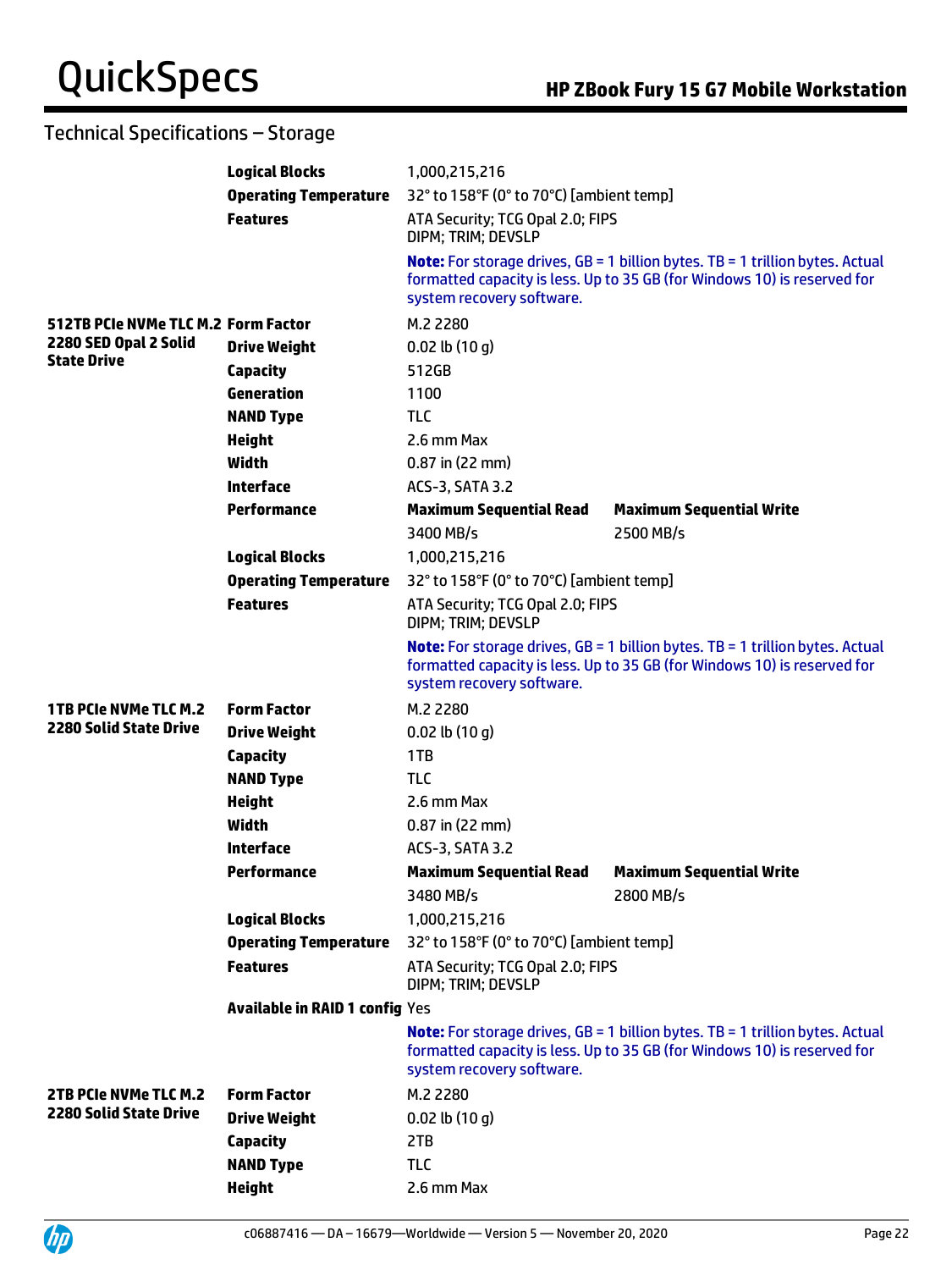## Technical Specifications – Storage

|                               | <b>Width</b>                          | $0.87$ in (22 mm)                                                                           |                                                                                                                                                                     |
|-------------------------------|---------------------------------------|---------------------------------------------------------------------------------------------|---------------------------------------------------------------------------------------------------------------------------------------------------------------------|
|                               | <b>Interface</b>                      | ACS-3, SATA 3.2                                                                             |                                                                                                                                                                     |
|                               | <b>Performance</b>                    | <b>Maximum Sequential Read</b>                                                              | <b>Maximum Sequential Write</b>                                                                                                                                     |
|                               |                                       | 3180 MB/s                                                                                   | 2920 MB/s                                                                                                                                                           |
|                               | <b>Logical Blocks</b>                 | 1,000,215,216                                                                               |                                                                                                                                                                     |
|                               | <b>Operating Temperature</b>          | 32° to 158°F (0° to 70°C) [ambient temp]                                                    |                                                                                                                                                                     |
|                               | <b>Features</b>                       | ATA Security; TCG Opal 2.0; FIPS<br>DIPM; TRIM; DEVSLP                                      |                                                                                                                                                                     |
|                               | <b>Available in RAID 1 config Yes</b> |                                                                                             |                                                                                                                                                                     |
|                               |                                       | system recovery software.                                                                   | <b>Note:</b> For storage drives, $GB = 1$ billion bytes. TB = 1 trillion bytes. Actual<br>formatted capacity is less. Up to 35 GB (for Windows 10) is reserved for  |
| <b>4TB PCIe NVMe TLC M.2</b>  | <b>Form Factor</b>                    | M.2 2280                                                                                    |                                                                                                                                                                     |
| <b>2280 Solid State Drive</b> | <b>Drive Weight</b>                   | $0.02$ lb $(10q)$                                                                           |                                                                                                                                                                     |
|                               | <b>Capacity</b>                       | 2TB                                                                                         |                                                                                                                                                                     |
|                               | <b>NAND Type</b>                      | <b>TLC</b>                                                                                  |                                                                                                                                                                     |
|                               | <b>Height</b>                         | 2.6 mm Max                                                                                  |                                                                                                                                                                     |
|                               | <b>Width</b>                          | $0.87$ in (22 mm)                                                                           |                                                                                                                                                                     |
|                               | <b>Interface</b>                      | ACS-3, SATA 3.2                                                                             |                                                                                                                                                                     |
|                               | <b>Performance</b>                    | <b>Maximum Sequential Read</b>                                                              | <b>Maximum Sequential Write</b>                                                                                                                                     |
|                               |                                       | 2780 MB/s                                                                                   | 3040 MB/s                                                                                                                                                           |
|                               | <b>Logical Blocks</b>                 | 1,000,215,216                                                                               |                                                                                                                                                                     |
|                               | <b>Operating Temperature</b>          | 32° to 158°F (0° to 70°C) [ambient temp]                                                    |                                                                                                                                                                     |
|                               | <b>Features</b>                       | ATA Security; TCG Opal 2.0; FIPS<br>DIPM; TRIM; DEVSLP                                      |                                                                                                                                                                     |
|                               |                                       | system recovery software.                                                                   | <b>Notes:</b> For storage drives, GB = 1 billion bytes. TB = 1 trillion bytes. Actual<br>formatted capacity is less. Up to 35 GB (for Windows 10) is reserved for   |
|                               |                                       | Optain available as out of cycle option<br>Can only be configured in Secondary Storage slot |                                                                                                                                                                     |
| <b>500GB SATA 2.5" HDD</b>    | <b>Form Factor</b>                    | 2.5"                                                                                        |                                                                                                                                                                     |
|                               | <b>Drive Weight</b>                   | $0.02$ lb $(10 g)$                                                                          |                                                                                                                                                                     |
|                               | <b>Capacity</b>                       | 500GB                                                                                       |                                                                                                                                                                     |
|                               | Generation                            | 1100                                                                                        |                                                                                                                                                                     |
|                               | <b>Height</b>                         | 2.6 mm Max                                                                                  |                                                                                                                                                                     |
|                               | Width                                 | $0.87$ in (22 mm)                                                                           |                                                                                                                                                                     |
|                               | <b>Interface</b>                      | ACS-3, SATA 3.2                                                                             |                                                                                                                                                                     |
|                               | <b>Performance</b>                    | <b>Maximum Sequential Read</b>                                                              | <b>Maximum Sequential Write</b>                                                                                                                                     |
|                               |                                       | 530                                                                                         | 400                                                                                                                                                                 |
|                               | <b>Logical Blocks</b>                 | 1,000,215,216                                                                               |                                                                                                                                                                     |
|                               | <b>Operating Temperature</b>          | 32° to 158°F (0° to 70°C) [ambient temp]                                                    |                                                                                                                                                                     |
|                               | <b>Features</b>                       | ATA Security; TCG Opal 2.0; FIPS<br>DIPM; TRIM; DEVSLP                                      |                                                                                                                                                                     |
|                               |                                       | system recovery software.                                                                   | <b>Notes:</b> For storage drives, $GB = 1$ billion bytes. TB = 1 trillion bytes. Actual<br>formatted capacity is less. Up to 35 GB (for Windows 10) is reserved for |

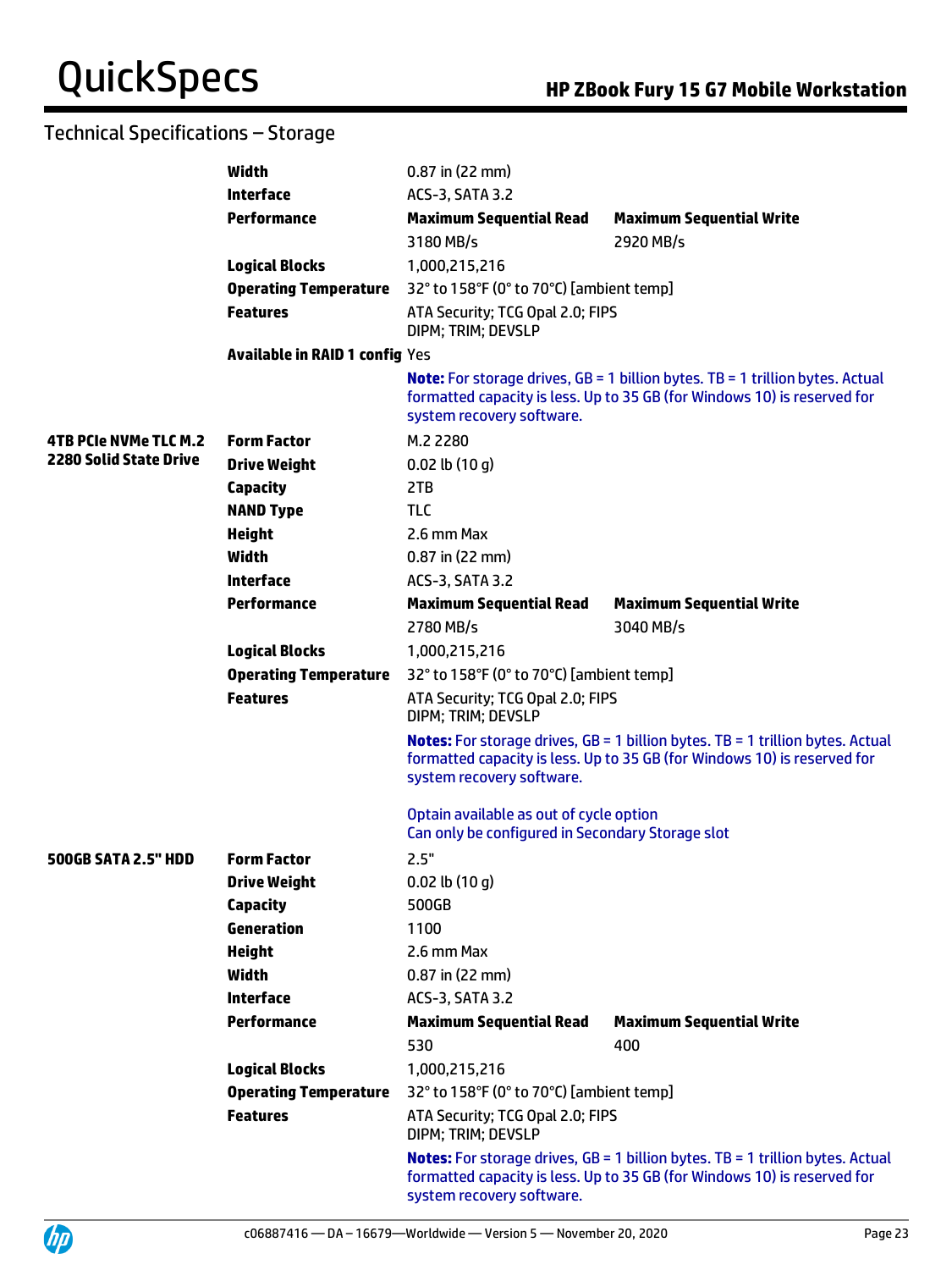## Technical Specifications – Storage

| <b>500GB SATA 2.5" SED</b> | <b>Form Factor</b>           | 2.5"                                                   |                                                                                                                                                                     |
|----------------------------|------------------------------|--------------------------------------------------------|---------------------------------------------------------------------------------------------------------------------------------------------------------------------|
| <b>HDD - FIPS-140-2</b>    | <b>Drive Weight</b>          | $0.02$ lb $(10 g)$                                     |                                                                                                                                                                     |
|                            | <b>Capacity</b>              | 500GB                                                  |                                                                                                                                                                     |
|                            | Generation                   | 1100                                                   |                                                                                                                                                                     |
|                            | <b>Height</b>                | 2.6 mm Max                                             |                                                                                                                                                                     |
|                            | <b>Width</b>                 | $0.87$ in (22 mm)                                      |                                                                                                                                                                     |
|                            | <b>Interface</b>             | ACS-3, SATA 3.2                                        |                                                                                                                                                                     |
|                            | <b>Performance</b>           | <b>Maximum Sequential Read</b>                         | <b>Maximum Sequential Write</b>                                                                                                                                     |
|                            |                              | 530                                                    | 400                                                                                                                                                                 |
|                            | <b>Logical Blocks</b>        | 1,000,215,216                                          |                                                                                                                                                                     |
|                            | <b>Operating Temperature</b> | 32° to 158°F (0° to 70°C) [ambient temp]               |                                                                                                                                                                     |
|                            | <b>Features</b>              | ATA Security; TCG Opal 2.0; FIPS<br>DIPM; TRIM; DEVSLP |                                                                                                                                                                     |
|                            |                              | system recovery software.                              | <b>Notes:</b> For storage drives, $GB = 1$ billion bytes. TB = 1 trillion bytes. Actual<br>formatted capacity is less. Up to 35 GB (for Windows 10) is reserved for |
| <b>1TB SATA 2.5" HDD</b>   | <b>Form Factor</b>           | 2.5"                                                   |                                                                                                                                                                     |
|                            | <b>Drive Weight</b>          | $0.02$ lb $(10 g)$                                     |                                                                                                                                                                     |
|                            | <b>Capacity</b>              | 1TB                                                    |                                                                                                                                                                     |
|                            | Generation                   | 1100                                                   |                                                                                                                                                                     |
|                            | <b>Height</b>                | 2.6 mm Max                                             |                                                                                                                                                                     |
|                            | Width                        | $0.87$ in (22 mm)                                      |                                                                                                                                                                     |
|                            | <b>Interface</b>             | ACS-3, SATA 3.2                                        |                                                                                                                                                                     |
|                            | <b>Performance</b>           | <b>Maximum Sequential Read</b>                         | <b>Maximum Sequential Write</b>                                                                                                                                     |
|                            |                              | 530                                                    | 400                                                                                                                                                                 |
|                            | <b>Logical Blocks</b>        | 1,000,215,216                                          |                                                                                                                                                                     |
|                            | <b>Operating Temperature</b> | 32° to 158°F (0° to 70°C) [ambient temp]               |                                                                                                                                                                     |
|                            | <b>Features</b>              | ATA Security; TCG Opal 2.0; FIPS<br>DIPM; TRIM; DEVSLP |                                                                                                                                                                     |
|                            |                              | system recovery software.                              | <b>Notes:</b> For storage drives, $GB = 1$ billion bytes. TB = 1 trillion bytes. Actual<br>formatted capacity is less. Up to 35 GB (for Windows 10) is reserved for |
| 2TB SATA 2.5" HDD          | <b>Form Factor</b>           | 2.5"                                                   |                                                                                                                                                                     |
|                            | <b>Drive Weight</b>          | $0.02$ lb $(10 g)$                                     |                                                                                                                                                                     |
|                            | <b>Capacity</b>              | 2TB                                                    |                                                                                                                                                                     |
|                            | Generation                   | 1100                                                   |                                                                                                                                                                     |
|                            | <b>Height</b>                | 2.6 mm Max                                             |                                                                                                                                                                     |
|                            | <b>Width</b>                 | 0.87 in (22 mm)                                        |                                                                                                                                                                     |
|                            | <b>Interface</b>             | ACS-3, SATA 3.2                                        |                                                                                                                                                                     |
|                            | <b>Performance</b>           | <b>Maximum Sequential Read</b>                         | <b>Maximum Sequential Write</b>                                                                                                                                     |
|                            |                              | 530                                                    | 400                                                                                                                                                                 |
|                            | <b>Logical Blocks</b>        | 1,000,215,216                                          |                                                                                                                                                                     |
|                            | <b>Operating Temperature</b> | 32° to 158°F (0° to 70°C) [ambient temp]               |                                                                                                                                                                     |
|                            | <b>Features</b>              | ATA Security; TCG Opal 2.0; FIPS<br>DIPM; TRIM; DEVSLP |                                                                                                                                                                     |

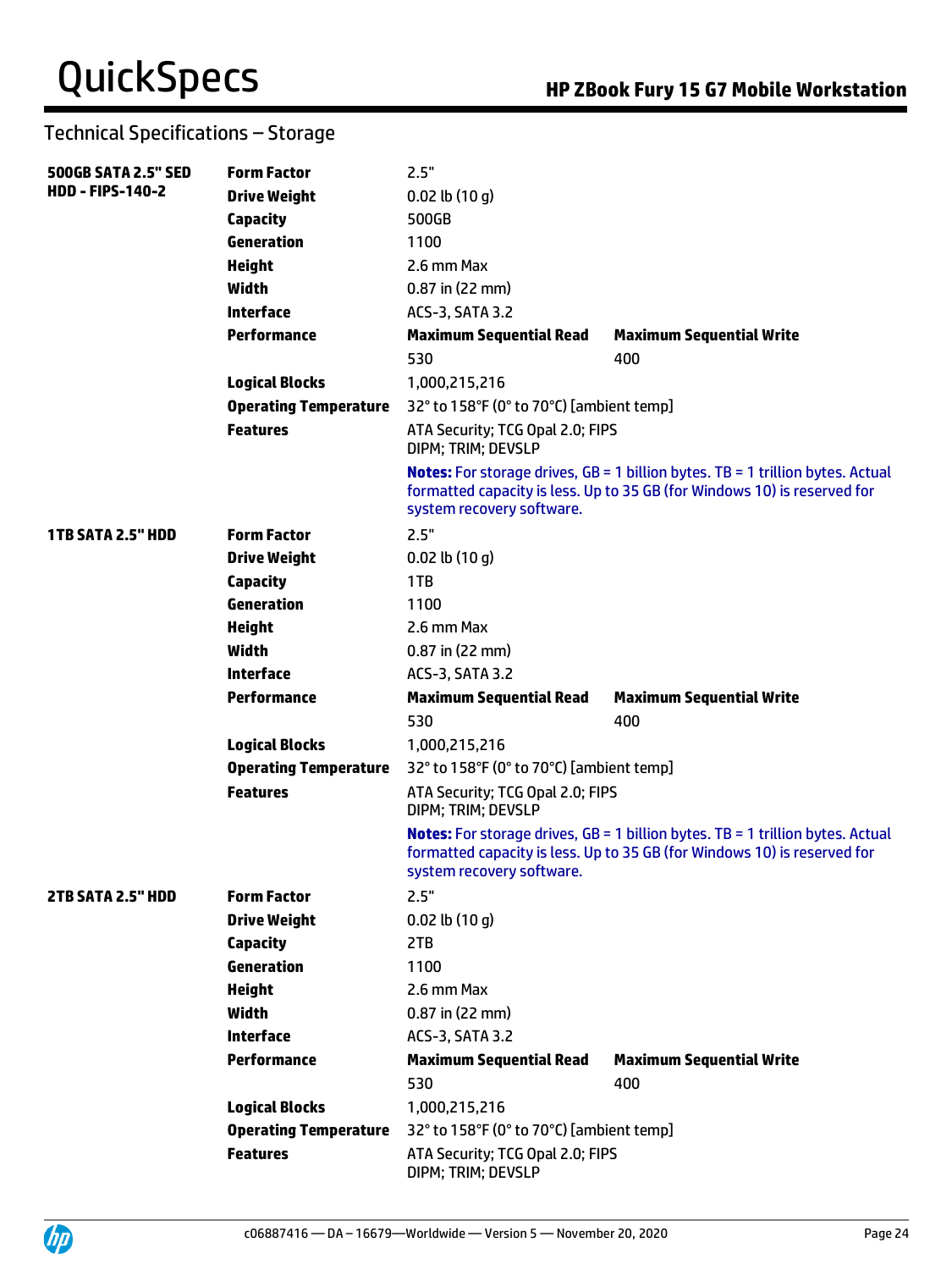## Technical Specifications – Storage

**Notes:** For storage drives, GB = 1 billion bytes. TB = 1 trillion bytes. Actual formatted capacity is less. Up to 35 GB (for Windows 10) is reserved for system recovery software.

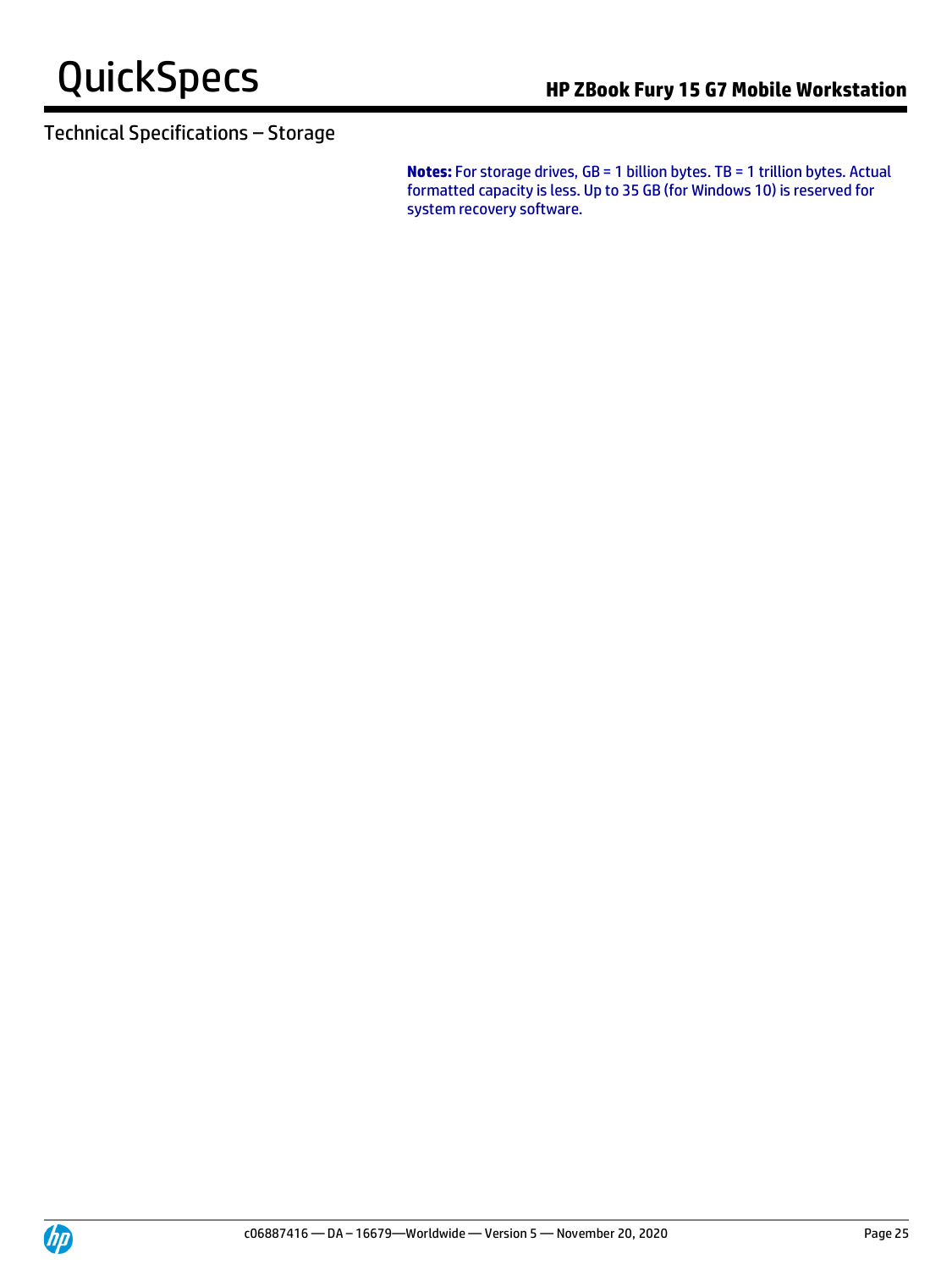### **NETWORKING/COMMUNICATION**

| Intel i219LM                  | <b>Connector</b>                  | <b>RJ-45</b>                                                                                                                                                                                                                                                                                                                                                             |
|-------------------------------|-----------------------------------|--------------------------------------------------------------------------------------------------------------------------------------------------------------------------------------------------------------------------------------------------------------------------------------------------------------------------------------------------------------------------|
| 10/100/1000 Integrated<br>NIC | <b>System Interface</b>           | PCI(Intel proprietary) + SMBus                                                                                                                                                                                                                                                                                                                                           |
|                               | <b>Data rates supported</b>       | 10 Mbit/s operation (10BASE-T; IEEE 802.3i; IEEE 802.3 clauses 13-14)<br>100 Mbit/s operation (100BASE-TX; IEEE 802.3u; IEEE 802.3 clauses 21-30)<br>1000 Mbit/s operation (1000BASE-T; IEEE 802.3ab; IEEE 8023 clauses 40)<br><b>Auto-Negotiation (Automatic Speed Selection)</b><br>Full Duplex Operation at all Speeds, Half Duplex operation at 10 and 100<br>Mbit/s |
|                               | <b>IEEE Compliance</b>            | IEEE 802.1p QoS (Quality of Service) Support<br>IEEE 802.1q VLAN support<br>IEEE 802.3x Flow Control (IEEE 802.3 clauses 31-32; configurable)<br>IEEE 802.3az EEE (Energy Efficient Ethernet)                                                                                                                                                                            |
|                               | <b>Performance</b>                | TCP/IP/UDP Checksum Offload (configurable)<br>Protocol Offload (ARP & NS)<br>Large send offload and Giant send offload<br><b>Receiving Side Scaling</b><br>Jumbo Frame 9K                                                                                                                                                                                                |
|                               | <b>Power consumption</b>          | <b>Cable Disconnetion: 25mW</b><br>100Mbps Full Run: 450mW<br>1000bp Full Run: 1000mW<br>WoL Enable(S3/S4/S5): 50mW<br>WoL Disable(S3/S4/S5): 25mW                                                                                                                                                                                                                       |
|                               | <b>Power</b><br><b>Management</b> | ACPI compliant - multiple power modes<br>Situation-sensitive features reduce power consumption<br>Advanced link down power saving for reducing link down power<br>consumption                                                                                                                                                                                            |
|                               | <b>Management Interface</b>       | Auto MDI/MDIX Crossover cable detection                                                                                                                                                                                                                                                                                                                                  |
|                               | <b>IT Manageability</b>           | Wake-on-LAN from standby and hibernation (Magic Packet and Microsoft<br>Wake-Up Frame); Wake-on-LAN from off (Magic Packet only)<br>PXE 2.1 Remote Boot<br>Statistics Gathering (SNMP MIB II, Ethernet-like MIB, Ethernet MIB (802.3x,<br>clause 30))<br>Comprehensive diagnostic and configuration software suite<br>Virtual Cable Doctor for Ethernet cable status     |
|                               |                                   | Security & Manageability Intel® vPro™ support with appropriate Intel® chipset components                                                                                                                                                                                                                                                                                 |
|                               |                                   |                                                                                                                                                                                                                                                                                                                                                                          |

| Intel i219v 10/100/1000<br><b>Integrated NIC</b> | Connector<br><b>System Interface</b><br>Data rates supported | RJ-45<br>PCI(Intel proprietary) + SMBus<br>10 Mbit/s operation (10BASE-T; IEEE 802.3i; IEEE 802.3 clauses 13-14)<br>100 Mbit/s operation (100BASE-TX; IEEE 802.3u; IEEE 802.3 clauses 21-30)<br>1000 Mbit/s operation (1000BASE-T; IEEE 802.3ab; IEEE 8023 clauses 40)<br>Auto-Negotiation (Automatic Speed Selection)<br>Full Duplex Operation at all Speeds, Half Duplex operation at 10 and 100<br>Mbit/s |
|--------------------------------------------------|--------------------------------------------------------------|--------------------------------------------------------------------------------------------------------------------------------------------------------------------------------------------------------------------------------------------------------------------------------------------------------------------------------------------------------------------------------------------------------------|
|                                                  | <b>IEEE Compliance</b>                                       | IEEE 802.1p QoS (Quality of Service) Support<br>IEEE 802.1q VLAN support                                                                                                                                                                                                                                                                                                                                     |

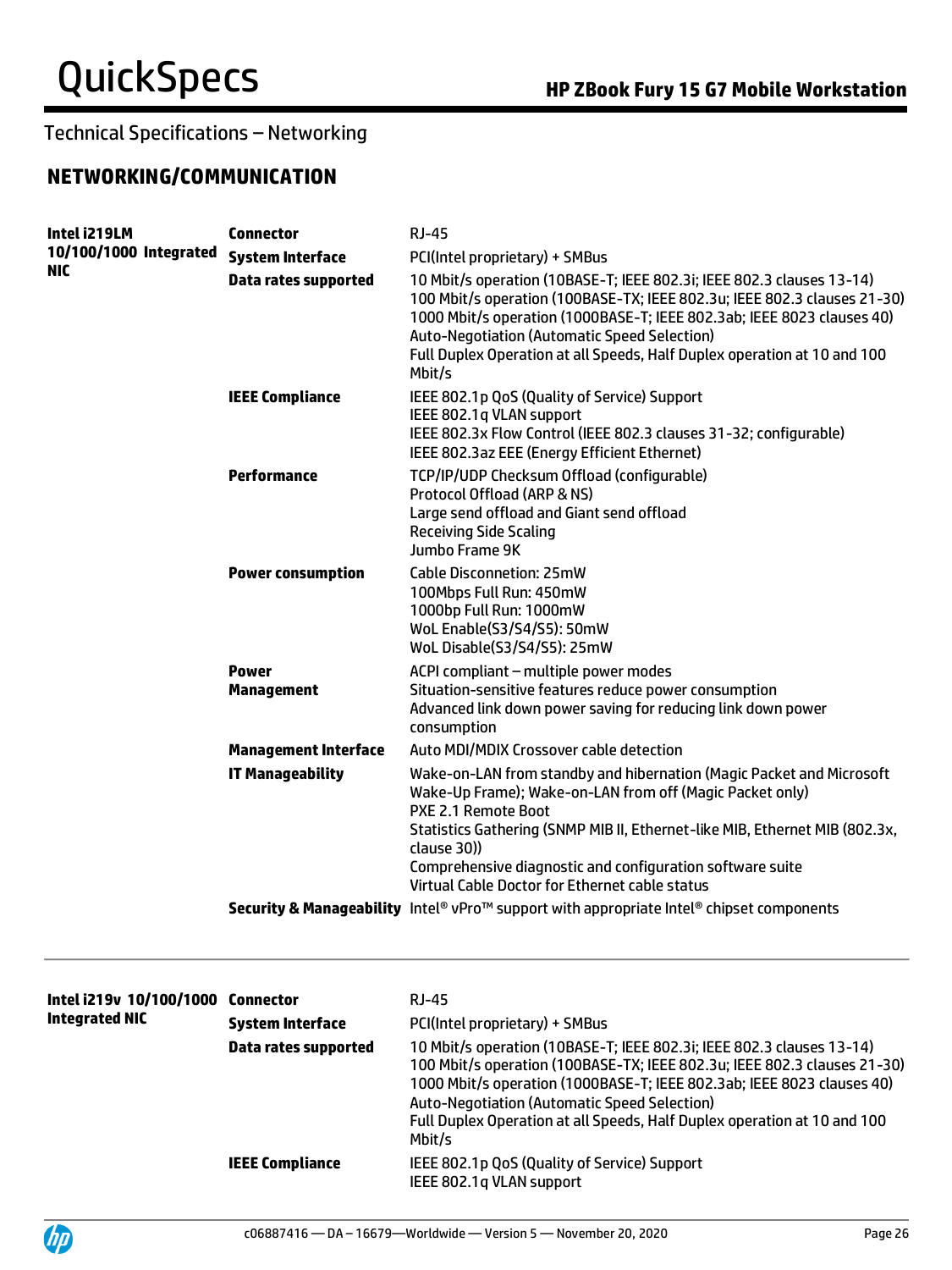|                             | IEEE 802.3x Flow Control (IEEE 802.3 clauses 31-32; configurable)<br>IEEE 802.3az EEE (Energy Efficient Ethernet)                                                         |
|-----------------------------|---------------------------------------------------------------------------------------------------------------------------------------------------------------------------|
| Performance                 | TCP/IP/UDP Checksum Offload (configurable)<br>Protocol Offload (ARP & NS)<br>Large send offload and Giant send offload<br><b>Receiving Side Scaling</b><br>Jumbo Frame 9K |
| <b>Power consumption</b>    | <b>Cable Disconnetion: 25mW</b><br>100Mbps Full Run: 450mW<br>1000bp Full Run: 1000mW<br>WoL Enable(S3/S4/S5): 50mW<br>WoL Disable(S3/S4/S5): 25mW                        |
| <b>Power</b>                | ACPI compliant - multiple power modes                                                                                                                                     |
| Management                  | Situation-sensitive features reduce power consumption<br>Advanced link down power saving for reducing link down power<br>consumption                                      |
| <b>Management Interface</b> | Auto MDI/MDIX Crossover cable detection                                                                                                                                   |
| <b>IT Manageability</b>     | Wake-on-LAN from standby and hibernation (Magic Packet and Microsoft<br>Wake-Up Frame); Wake-on-LAN from off (Magic Packet only)<br>PXE 2.1 Remote Boot                   |
|                             | Statistics Gathering (SNMP MIB II, Ethernet-like MIB, Ethernet MIB (802.3x,<br>clause 30))                                                                                |
|                             | Comprehensive diagnostic and configuration software suite<br>Virtual Cable Doctor for Ethernet cable status                                                               |
|                             |                                                                                                                                                                           |

#### **NFC (Near Field Communication) module (optional)**

| Dimensions (L x W                           |                                                                                                                                                                                                                                                        |
|---------------------------------------------|--------------------------------------------------------------------------------------------------------------------------------------------------------------------------------------------------------------------------------------------------------|
| x H)                                        | Module 50 mm by 23 mm by 2.89 mm                                                                                                                                                                                                                       |
| Chipset                                     | SiM3U156+SiM3U154+AMS3911                                                                                                                                                                                                                              |
| <b>System interface</b>                     | <b>USB 2.0</b>                                                                                                                                                                                                                                         |
|                                             | <b>System interface (I/O)</b> Audio signal output on card read                                                                                                                                                                                         |
| <b>NFC RF standards</b><br>(In reading CSN) | <b>ISO/IEC 14443 A</b><br><b>ISO/IEC 14443 B</b><br>ISO/IEC 15693<br>ISO/IEC 18092<br>ECMA-340 NFCIP-1                                                                                                                                                 |
| <b>NFC Forum Support</b>                    | Tag Type 1, Type 2, Type3 and Type 4 in reading CSN                                                                                                                                                                                                    |
| <b>Reader Mode</b>                          | 13.56MHz:<br><b>ISO/IEC 14443 A</b><br><b>ISO/IEC 14443 B</b><br><b>ISO/IEC 15693</b><br><b>MIFARE 1K</b><br><b>MIFARE 4K</b><br><b>MIFARE DESFire</b><br>FeliCa<br>Topaz cards<br><b>HID iClass ISO</b><br>125kHz:<br><b>HID Prox UID</b><br>AWID UID |

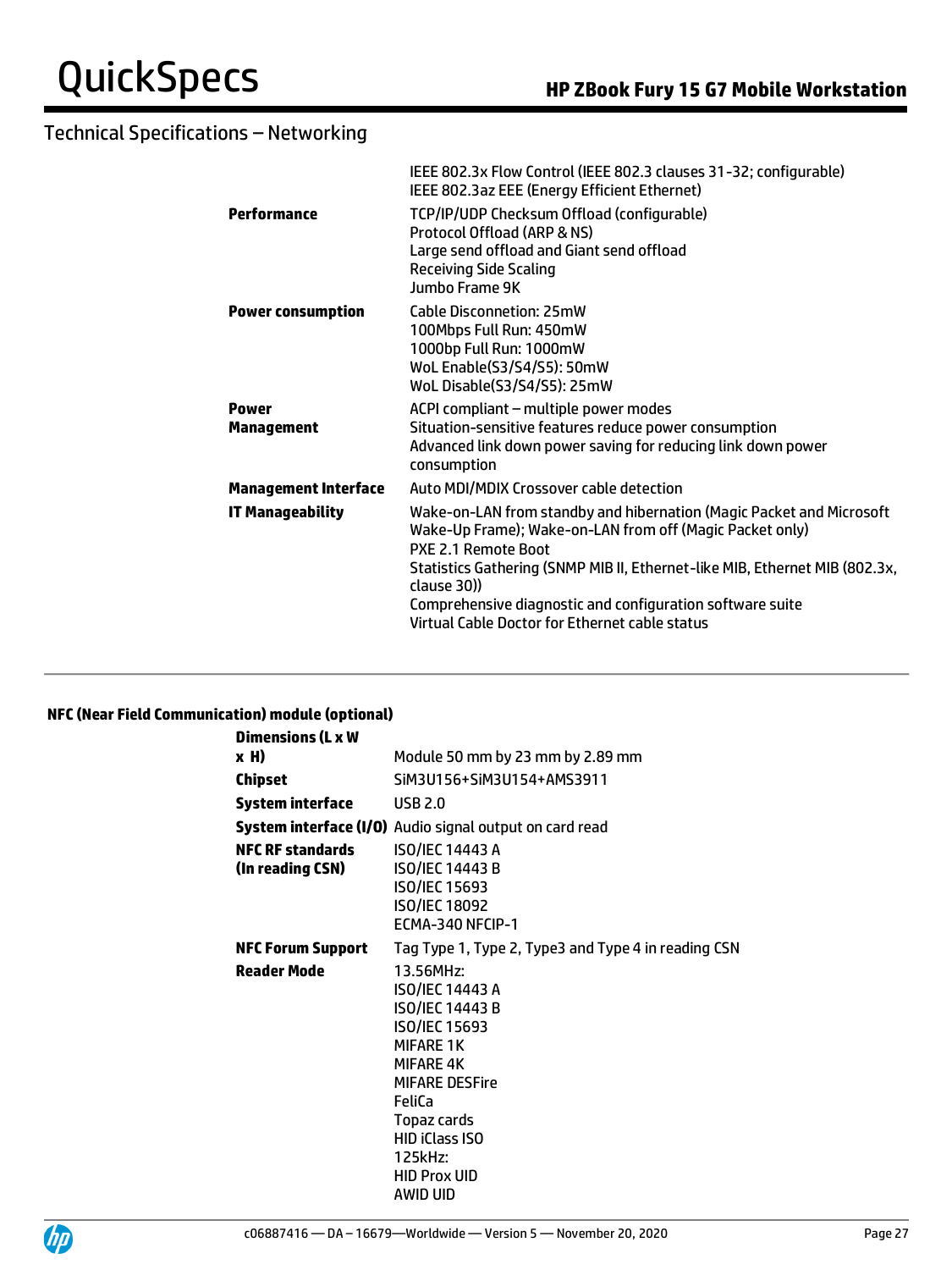|                                                                                                                   |                                    | <b>CASI-RUSCO UID</b><br>EM 410x UID<br>Indana ASP/ASP+ UID                                                                                                                                                           |                                                                                                                                                                                                                                                                                                                     |  |
|-------------------------------------------------------------------------------------------------------------------|------------------------------------|-----------------------------------------------------------------------------------------------------------------------------------------------------------------------------------------------------------------------|---------------------------------------------------------------------------------------------------------------------------------------------------------------------------------------------------------------------------------------------------------------------------------------------------------------------|--|
|                                                                                                                   | <b>Frequency</b>                   | 13.56MHz and 125kHz                                                                                                                                                                                                   |                                                                                                                                                                                                                                                                                                                     |  |
|                                                                                                                   | <b>NFC Modes Supported Reader</b>  |                                                                                                                                                                                                                       |                                                                                                                                                                                                                                                                                                                     |  |
|                                                                                                                   | <b>Raw RF Data Rates</b>           | 106, 212 kbps                                                                                                                                                                                                         |                                                                                                                                                                                                                                                                                                                     |  |
|                                                                                                                   | <b>Operating</b>                   |                                                                                                                                                                                                                       |                                                                                                                                                                                                                                                                                                                     |  |
|                                                                                                                   | temperature                        | $-30^{\circ}$ C to 70 $^{\circ}$ C                                                                                                                                                                                    |                                                                                                                                                                                                                                                                                                                     |  |
|                                                                                                                   | Storage temperature -40°C to 80°C  |                                                                                                                                                                                                                       |                                                                                                                                                                                                                                                                                                                     |  |
|                                                                                                                   | <b>Humidity</b>                    | 10-90% operating<br>5-95% non-operating                                                                                                                                                                               |                                                                                                                                                                                                                                                                                                                     |  |
|                                                                                                                   | <b>Supply Operating</b><br>voltage | 4.35 to 5.25 Volts                                                                                                                                                                                                    |                                                                                                                                                                                                                                                                                                                     |  |
|                                                                                                                   | <b>Power Consumption</b>           | Mode                                                                                                                                                                                                                  | Power Consumption, Typical                                                                                                                                                                                                                                                                                          |  |
|                                                                                                                   |                                    | <b>Polling</b>                                                                                                                                                                                                        | 75mA                                                                                                                                                                                                                                                                                                                |  |
|                                                                                                                   |                                    | <b>Comunication</b>                                                                                                                                                                                                   | 85mA                                                                                                                                                                                                                                                                                                                |  |
|                                                                                                                   | Antenna                            | connector FPC.                                                                                                                                                                                                        | 13.56MHz/125kHz combo antenna. Antenna connector, 0.5mm pitch, 16pin                                                                                                                                                                                                                                                |  |
| Intel Wi-Fi 6 AX201 +<br>BT5 (802.11ax 2x2, non-<br>vPro, supporting gigabit<br>file transfer speeds)<br>non-vPro | <b>Wireless LAN Standards</b>      | IEEE 802.11a<br>IEEE 802.11b<br>IEEE 802.11q<br>IEEE 802.11n<br>IEEE 802.11ac<br>IEEE 802.11ax<br>IEEE 802.11d<br>IEEE 802.11e<br>IEEE 802.11h<br>IEEE 802.11i<br><b>IEEE 802.11k</b><br>IEEE 802.11r<br>IEEE 802.11v |                                                                                                                                                                                                                                                                                                                     |  |
|                                                                                                                   | <b>Interoperability</b>            | Wi-Fi certified                                                                                                                                                                                                       |                                                                                                                                                                                                                                                                                                                     |  |
|                                                                                                                   | <b>Frequency Band</b>              | 802.11b/g/n/ax<br>$\bullet$ 2.402 - 2.482 GHz<br>802.11a/n/ac/ax<br>$-5.15 - 5.25$ GHz<br>$\cdot$ 5.25 – 5.35 GHz<br>$\cdot$ 5.47 – 5.725 GHz<br>$\cdot$ 5.825 – 5.850 GHz                                            | • 4.9 - 4.95 GHz (Japan)                                                                                                                                                                                                                                                                                            |  |
|                                                                                                                   | <b>Data Rates</b>                  | 160MHz)<br>& 160MHz)                                                                                                                                                                                                  | • 802.11b: 1, 2, 5.5, 11 Mbps<br>• 802.11g: 6, 9, 12, 18, 24, 36, 48, 54 Mbps<br>• 802.11a: 6, 9, 12, 18, 24, 36, 48, 54 Mbps<br>• 802.11n: MCS 0 ~ MCS 15, (20MHz, and 40MHz)<br>• 802.11 ac: MCS0 ~ MCS9, (1SS, and 2SS) (20MHz, 40MHz, ,80MHz &<br>• 802.11ax: MCS0 ~ MCS11, (1SS and 2SS) (20MHz, 40MHz, ,80MHz |  |

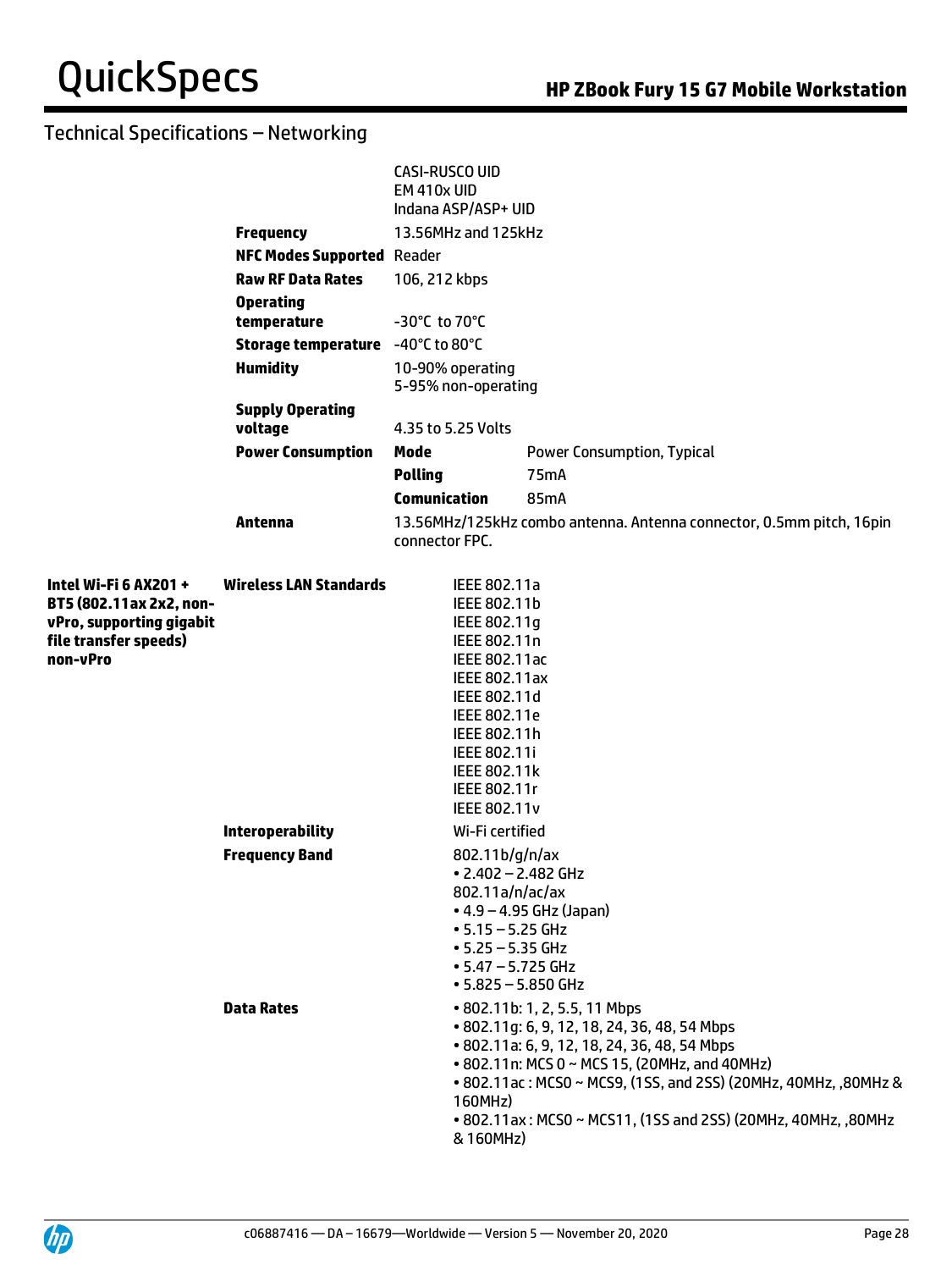| <b>Modulation</b>                            | Direct Sequence Spread Spectrum<br>OFDM, BPSK, QPSK, CCK, 16-QAM, 64-QAM, 256-QAM<br>, 1024QAM                                                                                                                                                                                                                                                                                                                                                         |  |
|----------------------------------------------|--------------------------------------------------------------------------------------------------------------------------------------------------------------------------------------------------------------------------------------------------------------------------------------------------------------------------------------------------------------------------------------------------------------------------------------------------------|--|
| Security <sup>1</sup>                        | • IEEE and WiFi compliant 64 / 128 bit WEP encryption for a/b/g<br>mode only<br>• AES-CCMP: 128 bit in hardware<br>• 802.1x authentication<br>• WPA, WPA2: 802.1x. WPA-PSK, WPA2-PSK, TKIP, and AES.<br>• WPA2 certification<br>• IEEE 802.11i<br>• WAPI                                                                                                                                                                                               |  |
| <b>Network Architecture</b><br><b>Models</b> | Ad-hoc (Peer to Peer)<br><b>Infrastructure (Access Point Required)</b>                                                                                                                                                                                                                                                                                                                                                                                 |  |
| <b>Roaming</b>                               | IEEE 802.11 compliant roaming between access points                                                                                                                                                                                                                                                                                                                                                                                                    |  |
| Output Power <sup>2</sup>                    | • 802.11b: +18.5dBm minimum<br>• 802.11g: +17.5dBm minimum<br>• 802.11a: +18.5dBm minimum<br>• 802.11n HT20(2.4GHz): +15.5dBm minimum<br>• 802.11n HT40(2.4GHz) : +14.5dBm minimum<br>• 802.11n HT20(5GHz): +15.5dBm minimum<br>• 802.11n HT40(5GHz): +14.5dBm minimum<br>• 802.11 ac VHT80(5GHz): +11.5dBm minimum<br>• 802.11ac VHT160(5GHz): +11.5dBm minimum<br>• 802.11ax HT40(2.4GHz): +10dBm minimum<br>• 802.11ax VHT160(5GHz): +10dBm minimum |  |
| <b>Power Consumption</b>                     | • Transmit mode 2.0 W<br>• Receive mode 1.6 W<br>· Idle mode (PSP) 180 mW (WLAN Associated)<br>· Idle mode 50 mW (WLAN unassociated)<br>• Connected Standby 10mW<br>• Radio disabled 8 mW                                                                                                                                                                                                                                                              |  |
| <b>Power Management</b>                      | ACPI and PCI Express compliant power management<br>802.11 compliant power saving mode                                                                                                                                                                                                                                                                                                                                                                  |  |
| Receiver Sensitivity <sup>3</sup>            | •802.11b, 1Mbps: -93.5dBm maximum<br>•802.11b, 11Mbps: -84dBm maximum<br>· 802.11a/g, 6Mbps: -86dBm maximum<br>· 802.11a/g, 54Mbps: -72dBm maximum<br>• 802.11n, MCS07: -67dBm maximum<br>• 802.11n, MCS15: -64dBm maximum<br>• 802.11ac, MCS0: -84dBm maximum<br>• 802.11ac, MCS9: -59dBm maximum<br>•802.11ax, MCS11(HT40): -59dBm maximum<br>•802.11ax, MCS11(VHT160): -58.5dBm maximum                                                             |  |
| <b>Antenna Type</b>                          | High efficiency antenna with spatial diversity, mounted in the<br>display enclosure                                                                                                                                                                                                                                                                                                                                                                    |  |
|                                              | Two embedded dual band 2.4/5 GHz antennas are provided to the<br>card to support WLAN MIMO communications and Bluetooth<br>communications                                                                                                                                                                                                                                                                                                              |  |
| <b>Form Factor</b>                           | PCI-Express M.2 MiniCard with CNVi Interface                                                                                                                                                                                                                                                                                                                                                                                                           |  |
| <b>Dimensions</b>                            | 1. Type 2230: 2.3 x 22.0 x 30.0 mm<br>2. Type 1216: 1.67 x 12.0 x 16.0 mm                                                                                                                                                                                                                                                                                                                                                                              |  |

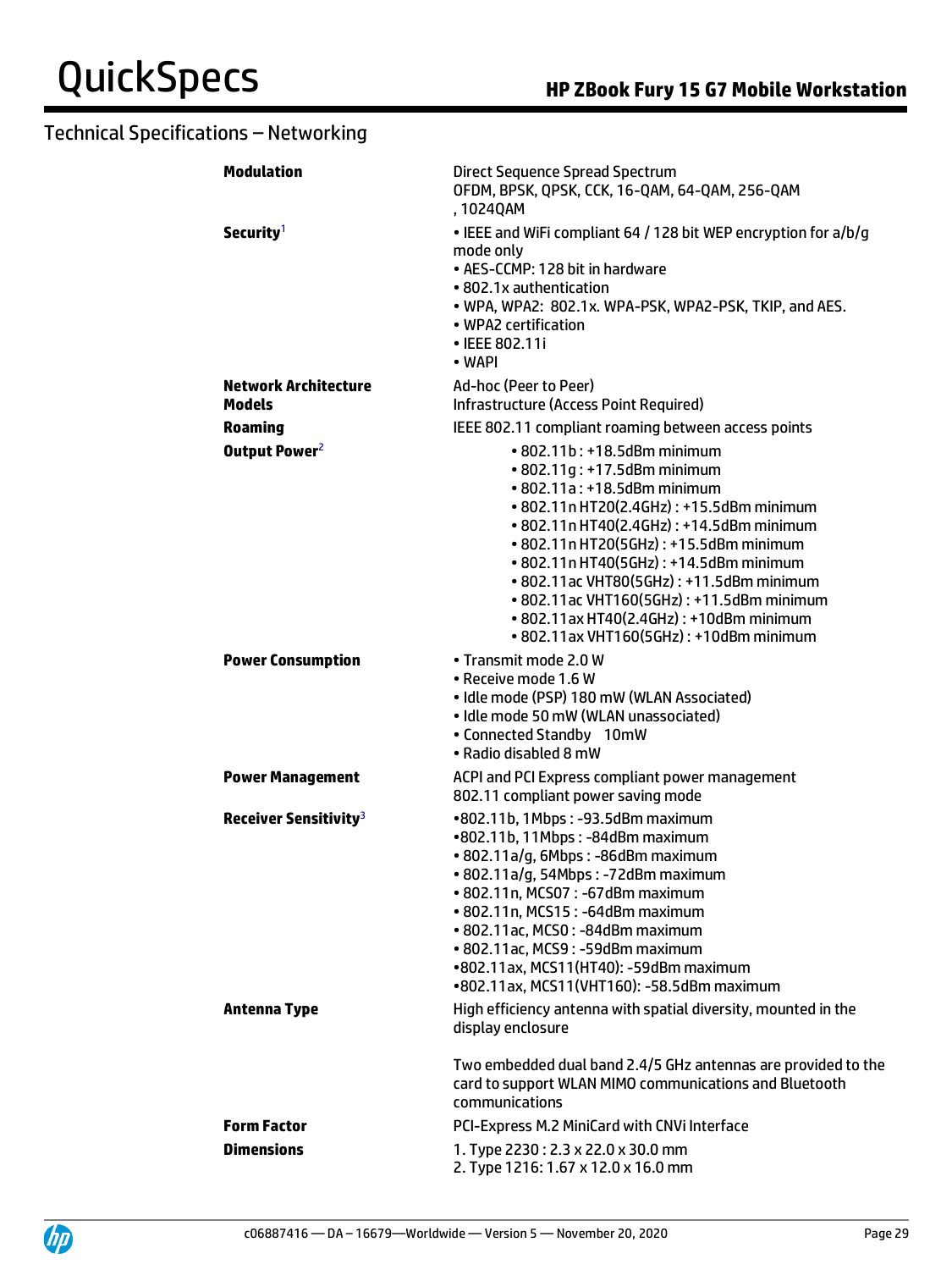| Weight                                                                      | 1. Type 2230: 2.8g<br>2. Type 126: 1.3g                                                                                                                                                                                                                                                                                |                                                                                                                              |
|-----------------------------------------------------------------------------|------------------------------------------------------------------------------------------------------------------------------------------------------------------------------------------------------------------------------------------------------------------------------------------------------------------------|------------------------------------------------------------------------------------------------------------------------------|
| <b>Operating Voltage</b>                                                    | $3.3v +/- 9%$                                                                                                                                                                                                                                                                                                          |                                                                                                                              |
| <b>Temperature</b>                                                          | <b>Operating</b>                                                                                                                                                                                                                                                                                                       | 14° to 158° F (-10° to 70° C)                                                                                                |
|                                                                             | Non-operating                                                                                                                                                                                                                                                                                                          | -40° to 176° F (-40° to 80° C)                                                                                               |
| <b>Humidity</b>                                                             | <b>Operating</b>                                                                                                                                                                                                                                                                                                       | 10% to 90% (non-condensing)                                                                                                  |
|                                                                             | Non-operating                                                                                                                                                                                                                                                                                                          | 5% to 95% (non-condensing)                                                                                                   |
| Altitude                                                                    | <b>Operating Non-</b><br>operating                                                                                                                                                                                                                                                                                     | 0 to 10,000 ft (3,048 m)<br>0 to 50,000 ft (15,240 m)                                                                        |
| <b>LED Activity</b>                                                         | LED Amber - Radio Off; LED Off - Radio ON                                                                                                                                                                                                                                                                              |                                                                                                                              |
| HP Integrated Module with Bluetooth 4.0/4.1/4.2/5.0/5.1 Wireless Technology |                                                                                                                                                                                                                                                                                                                        |                                                                                                                              |
| <b>Frequency Band</b>                                                       | 2402 to 2480 MHz                                                                                                                                                                                                                                                                                                       |                                                                                                                              |
| <b>Number of Available Channels</b>                                         | Legacy: 0~79 (1 MHz/CH)                                                                                                                                                                                                                                                                                                |                                                                                                                              |
|                                                                             | BLE: 0~39 (2 MHz/CH)                                                                                                                                                                                                                                                                                                   |                                                                                                                              |
| <b>Data Rates and Throughput</b>                                            | Legacy: 3 Mbps data rate; throughput up to 2.17 Mbps<br>BLE: 1 Mbps data rate; throughput up to 0.2 Mbps<br>Legacy: Synchronous Connection Oriented links up to 3, 64 kbps,<br>voice channels<br>Legacy: Asynchronous Connection Less links 2178.1 kbps/177.1<br>kbps asymmetric (3-DH5) or 864 kbps symmetric (3-EV5) |                                                                                                                              |
| <b>Transmit Power</b>                                                       | EDR.                                                                                                                                                                                                                                                                                                                   | The Bluetooth component shall operate as a Class II Bluetooth<br>device with a maximum transmit power of +9.5 dBm for BR and |
| <b>Power Consumption</b>                                                    | Peak (Tx): 330 mW<br>Peak (Rx): 230 mW<br>Selective Suspend: 17 mW                                                                                                                                                                                                                                                     |                                                                                                                              |
| <b>Bluetooth Software Supported</b><br><b>Link Topology</b>                 | Microsoft Windows Bluetooth Software                                                                                                                                                                                                                                                                                   |                                                                                                                              |
| <b>Power Management</b>                                                     |                                                                                                                                                                                                                                                                                                                        | Microsoft Windows ACPI, and USB Bus Support                                                                                  |
| <b>Certifications</b>                                                       |                                                                                                                                                                                                                                                                                                                        | FCC (47 CFR) Part 15C, Section 15.247 & 15.249                                                                               |
| <b>Power Management</b>                                                     | ETS 300 328, ETS 300 826                                                                                                                                                                                                                                                                                               |                                                                                                                              |
| <b>Certifications</b>                                                       | Low Voltage Directive IEC950                                                                                                                                                                                                                                                                                           |                                                                                                                              |
|                                                                             | UL, CSA, and CE Mark                                                                                                                                                                                                                                                                                                   |                                                                                                                              |
| <b>Bluetooth Profiles Supported</b>                                         | BT4.1-ESR 5/6/7 Compliance<br>LE Link Layer Ping                                                                                                                                                                                                                                                                       |                                                                                                                              |
|                                                                             | <b>LE Dual Mode</b>                                                                                                                                                                                                                                                                                                    |                                                                                                                              |
|                                                                             | LE Link Layer                                                                                                                                                                                                                                                                                                          |                                                                                                                              |
|                                                                             | LE Low Duty Cycle Directed Advertising                                                                                                                                                                                                                                                                                 |                                                                                                                              |
|                                                                             | LE L2CAP Connection Oriented Channels<br>Train Nudging & Interlaced Scan                                                                                                                                                                                                                                               |                                                                                                                              |
|                                                                             | BT4.2 ESR08 Compliance                                                                                                                                                                                                                                                                                                 |                                                                                                                              |
|                                                                             | LE Secure Connection-Basic/Full                                                                                                                                                                                                                                                                                        |                                                                                                                              |
|                                                                             | LE Privacy 1.2 - Link Layer Privacy                                                                                                                                                                                                                                                                                    |                                                                                                                              |
|                                                                             |                                                                                                                                                                                                                                                                                                                        | LE Privacy 1.2 - Extended Scanner Filter Policies                                                                            |
|                                                                             | LE Data Packet Length Extension<br><b>FAX Profile (FAX)</b>                                                                                                                                                                                                                                                            |                                                                                                                              |
|                                                                             | <b>Basic Imaging Profile (BIP)2</b>                                                                                                                                                                                                                                                                                    |                                                                                                                              |
|                                                                             | <b>Headset Profile (HSP)</b>                                                                                                                                                                                                                                                                                           |                                                                                                                              |
|                                                                             | Hands Free Profile (HFP)                                                                                                                                                                                                                                                                                               |                                                                                                                              |
|                                                                             | Advanced Audio Distribution Profile (A2DP)                                                                                                                                                                                                                                                                             |                                                                                                                              |

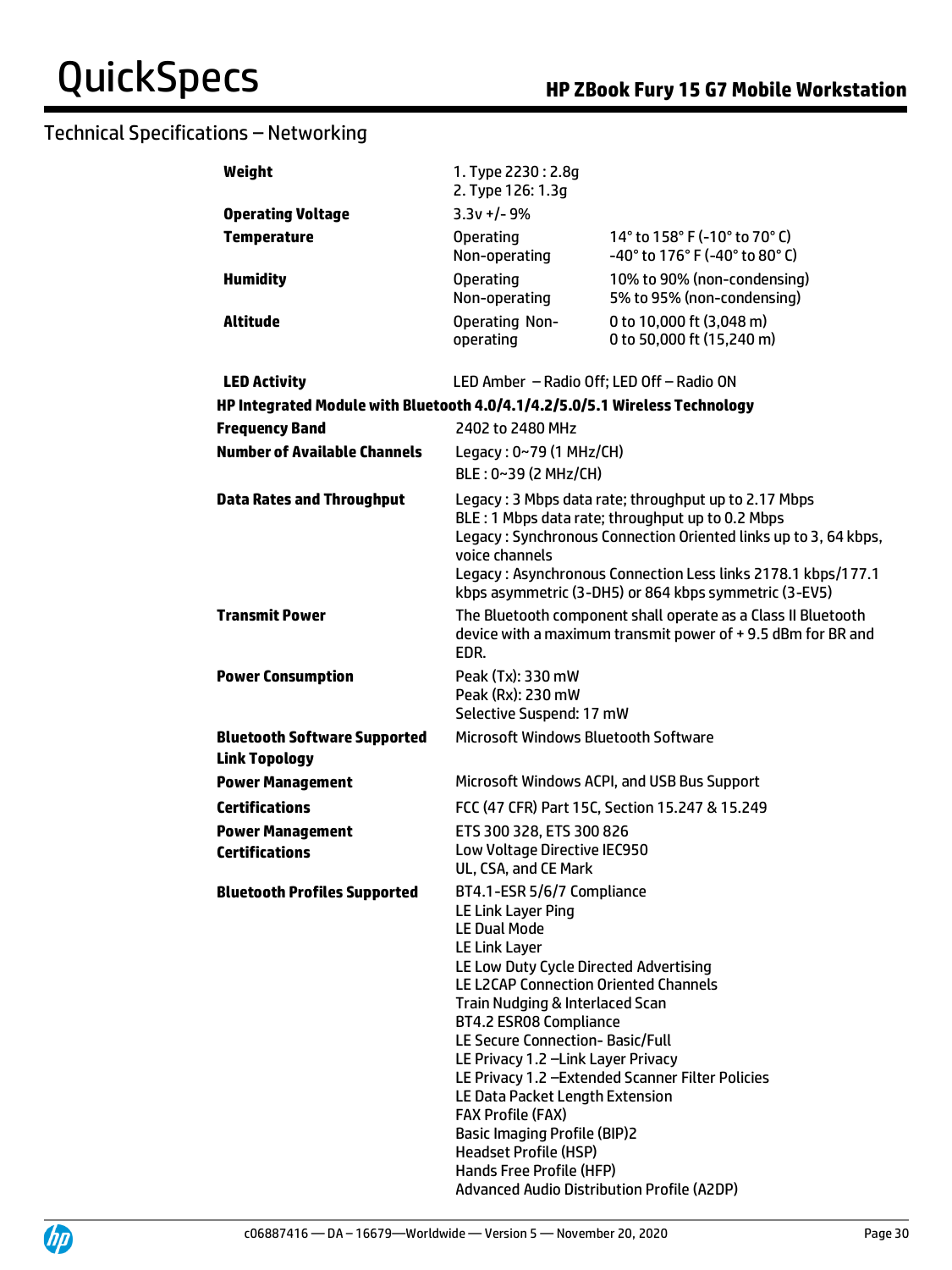| Intel Wi-Fi 6 AX201 +<br>BT5 (802.11ax 2x2,<br>vPro, supporting gigabit<br>file transfer speeds)<br>vPro | <b>Wireless LAN Standards</b>                | IEEE 802.11a<br>IEEE 802.11b<br>IEEE 802.11g<br>IEEE 802.11n<br>IEEE 802.11ac<br>IEEE 802.11ax<br>IEEE 802.11d<br>IEEE 802.11e<br>IEEE 802.11h<br><b>IEEE 802.11i</b><br>IEEE 802.11k<br>IEEE 802.11r<br>IEEE 802.11v                                                                                                                       |
|----------------------------------------------------------------------------------------------------------|----------------------------------------------|---------------------------------------------------------------------------------------------------------------------------------------------------------------------------------------------------------------------------------------------------------------------------------------------------------------------------------------------|
|                                                                                                          | <b>Interoperability</b>                      | Wi-Fi certified                                                                                                                                                                                                                                                                                                                             |
|                                                                                                          | <b>Frequency Band</b>                        | 802.11b/g/n/ax<br>$\cdot$ 2.402 - 2.482 GHz<br>802.11a/n/ac/ax<br>$\bullet$ 4.9 – 4.95 GHz (Japan)<br>$-5.15 - 5.25$ GHz<br>$• 5.25 - 5.35$ GHz<br>$\cdot$ 5.47 – 5.725 GHz<br>$\cdot$ 5.825 – 5.850 GHz                                                                                                                                    |
|                                                                                                          | <b>Data Rates</b>                            | • 802.11b: 1, 2, 5.5, 11 Mbps<br>• 802.11q: 6, 9, 12, 18, 24, 36, 48, 54 Mbps<br>• 802.11a: 6, 9, 12, 18, 24, 36, 48, 54 Mbps<br>• 802.11n: MCS 0 ~ MCS 15, (20MHz, and 40MHz)<br>• 802.11 ac: MCS0 ~ MCS9, (1SS, and 2SS) (20MHz, 40MHz, ,80MHz &<br>160MHz)<br>• 802.11ax: MCS0 ~ MCS11, (1SS and 2SS) (20MHz, 40MHz, ,80MHz<br>& 160MHz) |
|                                                                                                          | <b>Modulation</b>                            | Direct Sequence Spread Spectrum<br>OFDM, BPSK, QPSK, CCK, 16-QAM, 64-QAM, 256-QAM<br>, 1024QAM                                                                                                                                                                                                                                              |
|                                                                                                          | Security <sup>1</sup>                        | • IEEE and WiFi compliant 64 / 128 bit WEP encryption for a/b/g<br>mode only<br>• AES-CCMP: 128 bit in hardware<br>• 802.1x authentication<br>• WPA, WPA2: 802.1x. WPA-PSK, WPA2-PSK, TKIP, and AES.<br>• WPA2 certification<br>• IEEE 802.11i<br>• WAPI                                                                                    |
|                                                                                                          | <b>Network Architecture</b><br><b>Models</b> | Ad-hoc (Peer to Peer)<br><b>Infrastructure (Access Point Required)</b>                                                                                                                                                                                                                                                                      |
|                                                                                                          | <b>Roaming</b>                               | IEEE 802.11 compliant roaming between access points                                                                                                                                                                                                                                                                                         |
|                                                                                                          | Output Power <sup>2</sup>                    | • 802.11b: +18.5dBm minimum<br>• 802.11g: +17.5dBm minimum<br>• 802.11a: +18.5dBm minimum<br>• 802.11n HT20(2.4GHz): +15.5dBm minimum<br>• 802.11n HT40(2.4GHz): +14.5dBm minimum<br>• 802.11n HT20(5GHz): +15.5dBm minimum<br>• 802.11n HT40(5GHz): +14.5dBm minimum                                                                       |

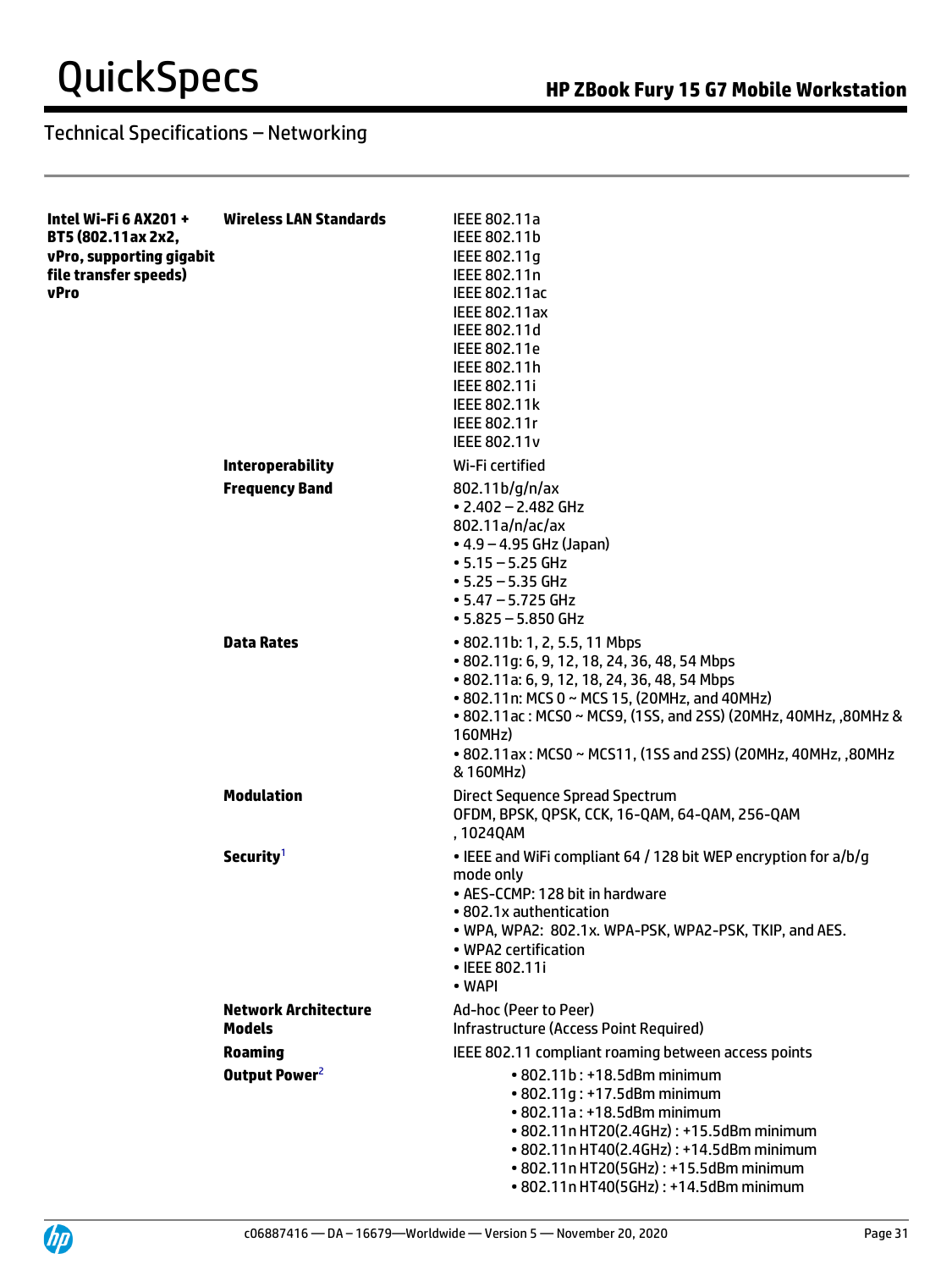|                                                                             |                                                                                                                                                                                                                                                                                                    | • 802.11ac VHT80(5GHz): +11.5dBm minimum<br>• 802.11ac VHT160(5GHz): +11.5dBm minimum<br>• 802.11ax HT40(2.4GHz): +10dBm minimum<br>• 802.11ax VHT160(5GHz): +10dBm minimum                                                                                                                          |
|-----------------------------------------------------------------------------|----------------------------------------------------------------------------------------------------------------------------------------------------------------------------------------------------------------------------------------------------------------------------------------------------|------------------------------------------------------------------------------------------------------------------------------------------------------------------------------------------------------------------------------------------------------------------------------------------------------|
| <b>Power Consumption</b>                                                    | • Transmit mode: 2.0 W<br>• Receive mode: 1.6 W<br>• Idle mode: 50 mW (WLAN unassociated)<br>· Radio disabled: 8 mW                                                                                                                                                                                | · Idle mode (PSP) 180 mW (WLAN Associated)<br>• Connected Standby/Modern Standby: 10mW                                                                                                                                                                                                               |
| <b>Power Management</b>                                                     | 802.11 compliant power saving mode                                                                                                                                                                                                                                                                 | ACPI and PCI Express compliant power management                                                                                                                                                                                                                                                      |
| Receiver Sensitivity <sup>3</sup>                                           | •802.11b, 1Mbps: -93.5dBm maximum<br>•802.11b, 11Mbps: -84dBm maximum<br>· 802.11a/g, 6Mbps: -86dBm maximum<br>• 802.11a/g, 54Mbps: -72dBm maximum<br>• 802.11n, MCS07: -67dBm maximum<br>• 802.11n, MCS15: -64dBm maximum<br>• 802.11ac, MCS0: -84dBm maximum<br>• 802.11ac, MCS9: -59dBm maximum | •802.11ax, MCS11(HT40): -59dBm maximum<br>•802.11ax, MCS11(VHT160): -58.5dBm maximum                                                                                                                                                                                                                 |
| <b>Antenna Type</b>                                                         | display enclosure<br>communications                                                                                                                                                                                                                                                                | High efficiency antenna with spatial diversity, mounted in the<br>Two embedded dual band 2.4/5 GHz antennas are provided to the<br>card to support WLAN MIMO communications and Bluetooth                                                                                                            |
| <b>Form Factor</b>                                                          | PCI-Express M.2 MiniCard with CNVi Interface                                                                                                                                                                                                                                                       |                                                                                                                                                                                                                                                                                                      |
| <b>Dimensions</b>                                                           | 1. Type 2230: 2.3 x 22.0 x 30.0 mm<br>2. Type 1216: 1.67 x 12.0 x 16.0 mm                                                                                                                                                                                                                          |                                                                                                                                                                                                                                                                                                      |
| Weight                                                                      | 1. Type 2230: 2.8g<br>2. Type 126: 1.3q                                                                                                                                                                                                                                                            |                                                                                                                                                                                                                                                                                                      |
| <b>Operating Voltage</b>                                                    | $3.3v +/- 9%$                                                                                                                                                                                                                                                                                      |                                                                                                                                                                                                                                                                                                      |
| <b>Temperature</b>                                                          | <b>Operating</b><br>Non-operating                                                                                                                                                                                                                                                                  | 14 $^{\circ}$ to 158 $^{\circ}$ F (-10 $^{\circ}$ to 70 $^{\circ}$ C)<br>-40° to 176° F (-40° to 80° C)                                                                                                                                                                                              |
| <b>Humidity</b>                                                             | <b>Operating</b><br>Non-operating                                                                                                                                                                                                                                                                  | 10% to 90% (non-condensing)<br>5% to 95% (non-condensing)                                                                                                                                                                                                                                            |
| Altitude                                                                    | <b>Operating Non-</b><br>operating                                                                                                                                                                                                                                                                 | 0 to 10,000 ft (3,048 m)<br>0 to 50,000 ft (15,240 m)                                                                                                                                                                                                                                                |
| <b>LED Activity</b>                                                         |                                                                                                                                                                                                                                                                                                    | LED Amber - Radio OFF; LED White - Radio ON                                                                                                                                                                                                                                                          |
| HP Integrated Module with Bluetooth 4.0/4.1/4.2/5.0/5.1 Wireless Technology |                                                                                                                                                                                                                                                                                                    |                                                                                                                                                                                                                                                                                                      |
| <b>Frequency Band</b>                                                       | 2402 to 2480 MHz                                                                                                                                                                                                                                                                                   |                                                                                                                                                                                                                                                                                                      |
| <b>Number of Available Channels</b>                                         | Legacy: $0~79$ (1 MHz/CH)<br>BLE: 0~39 (2 MHz/CH)                                                                                                                                                                                                                                                  |                                                                                                                                                                                                                                                                                                      |
| <b>Data Rates and Throughput</b>                                            | voice channels                                                                                                                                                                                                                                                                                     | Legacy: 3 Mbps data rate; throughput up to 2.17 Mbps<br>BLE: 1 Mbps data rate; throughput up to 0.2 Mbps<br>Legacy: Synchronous Connection Oriented links up to 3, 64 kbps,<br>Legacy: Asynchronous Connection Less links 2178.1 kbps/177.1<br>kbps asymmetric (3-DH5) or 864 kbps symmetric (3-EV5) |

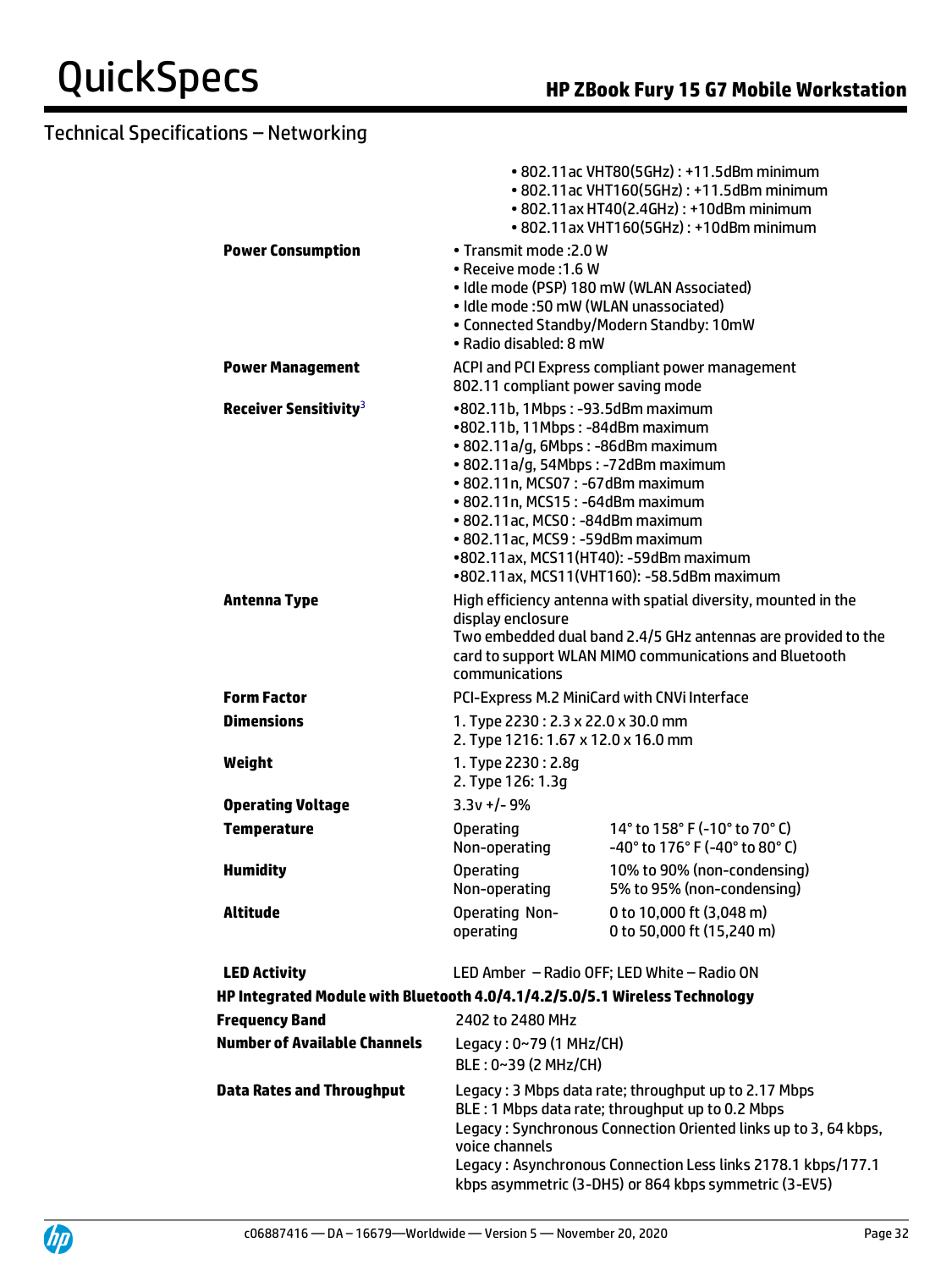|                                                                                                                                                                      | <b>Transmit Power</b>                                       | The Bluetooth component shall operate as a Class II Bluetooth<br>device with a maximum transmit power of +9.5 dBm for BR and<br>EDR.                                                                                                                                                                                                                                                                                                                                              |
|----------------------------------------------------------------------------------------------------------------------------------------------------------------------|-------------------------------------------------------------|-----------------------------------------------------------------------------------------------------------------------------------------------------------------------------------------------------------------------------------------------------------------------------------------------------------------------------------------------------------------------------------------------------------------------------------------------------------------------------------|
|                                                                                                                                                                      | <b>Power Consumption</b>                                    | Peak (Tx): 330 mW<br>Peak (Rx): 230 mW<br>Selective Suspend: 17 mW                                                                                                                                                                                                                                                                                                                                                                                                                |
|                                                                                                                                                                      | <b>Bluetooth Software Supported</b><br><b>Link Topology</b> | <b>Microsoft Windows Bluetooth Software</b>                                                                                                                                                                                                                                                                                                                                                                                                                                       |
|                                                                                                                                                                      | <b>Power Management</b>                                     | Microsoft Windows ACPI, and USB Bus Support                                                                                                                                                                                                                                                                                                                                                                                                                                       |
|                                                                                                                                                                      | <b>Certifications</b>                                       | FCC (47 CFR) Part 15C, Section 15.247 & 15.249                                                                                                                                                                                                                                                                                                                                                                                                                                    |
|                                                                                                                                                                      | <b>Power Management</b><br><b>Certifications</b>            | ETS 300 328, ETS 300 826<br>Low Voltage Directive IEC950<br>UL, CSA, and CE Mark                                                                                                                                                                                                                                                                                                                                                                                                  |
| <b>Bluetooth Profiles Supported</b><br><b>LE Link Layer Ping</b><br><b>LE Dual Mode</b><br>LE Link Layer<br><b>FAX Profile (FAX)</b><br><b>Headset Profile (HSP)</b> |                                                             | BT4.1-ESR 5/6/7 Compliance<br>LE Low Duty Cycle Directed Advertising<br><b>LE L2CAP Connection Oriented Channels</b><br>Train Nudging & Interlaced Scan<br>BT4.2 ESR08 Compliance<br><b>LE Secure Connection-Basic/Full</b><br>LE Privacy 1.2 -Link Layer Privacy<br>LE Privacy 1.2 - Extended Scanner Filter Policies<br>LE Data Packet Length Extension<br><b>Basic Imaging Profile (BIP)2</b><br>Hands Free Profile (HFP)<br><b>Advanced Audio Distribution Profile (A2DP)</b> |
|                                                                                                                                                                      | <b>Security &amp; Manageability</b>                         | Intel <sup>®</sup> vPro <sup>™</sup> support with appropriate Intel® chipset components                                                                                                                                                                                                                                                                                                                                                                                           |
|                                                                                                                                                                      |                                                             |                                                                                                                                                                                                                                                                                                                                                                                                                                                                                   |

#### **Intel® XMM™ 7360 LTE-Advanced CAT9 (Pandora)\***

| <b>Technology/Operating</b><br>bands  | FDD LTE: 2100 (Band 1), 1900 (Band 2), 1800 (Band 3),<br>1700/2100 (Band 4), 850 (Band 5), 2600 (Band 7), 900 (Band 8), 1400 (Band 11), 700 (Band 12 lower),<br>700 (Band 13 upper), 700 (Band 17 lower), 850 (Band 18 lower), 850 (Band 19 upper), 800 (Band 20),<br>1400 (Band 21), 850 (Band 26), 700 (Band 28), 700 (Band 29 RX only), 2300 (Band 30), 1700/2100<br>(Band 66).<br>TDD LTE: 2600 (Band 38), 1900 (Band 39), 2400 (Band 40), 2500 (Band 41).<br>HSPA+: 2100 (Band 1), 1900 (Band 2), 1700/2100 (Band 4),<br>850 (Band 5), 900 (Band 8) MHz |
|---------------------------------------|--------------------------------------------------------------------------------------------------------------------------------------------------------------------------------------------------------------------------------------------------------------------------------------------------------------------------------------------------------------------------------------------------------------------------------------------------------------------------------------------------------------------------------------------------------------|
| <b>Wireless protocol</b><br>standards | 3GPP Release 11 LTE Specification CAT.9, DL 60MHz BW throughput up to 450Mbps; UL 20MHz<br>throughput up to 50Mbps<br>WCDMA R99, 3GPP Release 5, 6, 7 and 8 UMTS Specification                                                                                                                                                                                                                                                                                                                                                                               |
| <b>GPS</b>                            | Standalone. A-GPS (MS-A. MS-B)                                                                                                                                                                                                                                                                                                                                                                                                                                                                                                                               |
| <b>GPS bands</b>                      | 1575.42 MHz ± 1.023 MHz, GLONASS 1596-1607MHz, Beidou 1561.098 MHz                                                                                                                                                                                                                                                                                                                                                                                                                                                                                           |

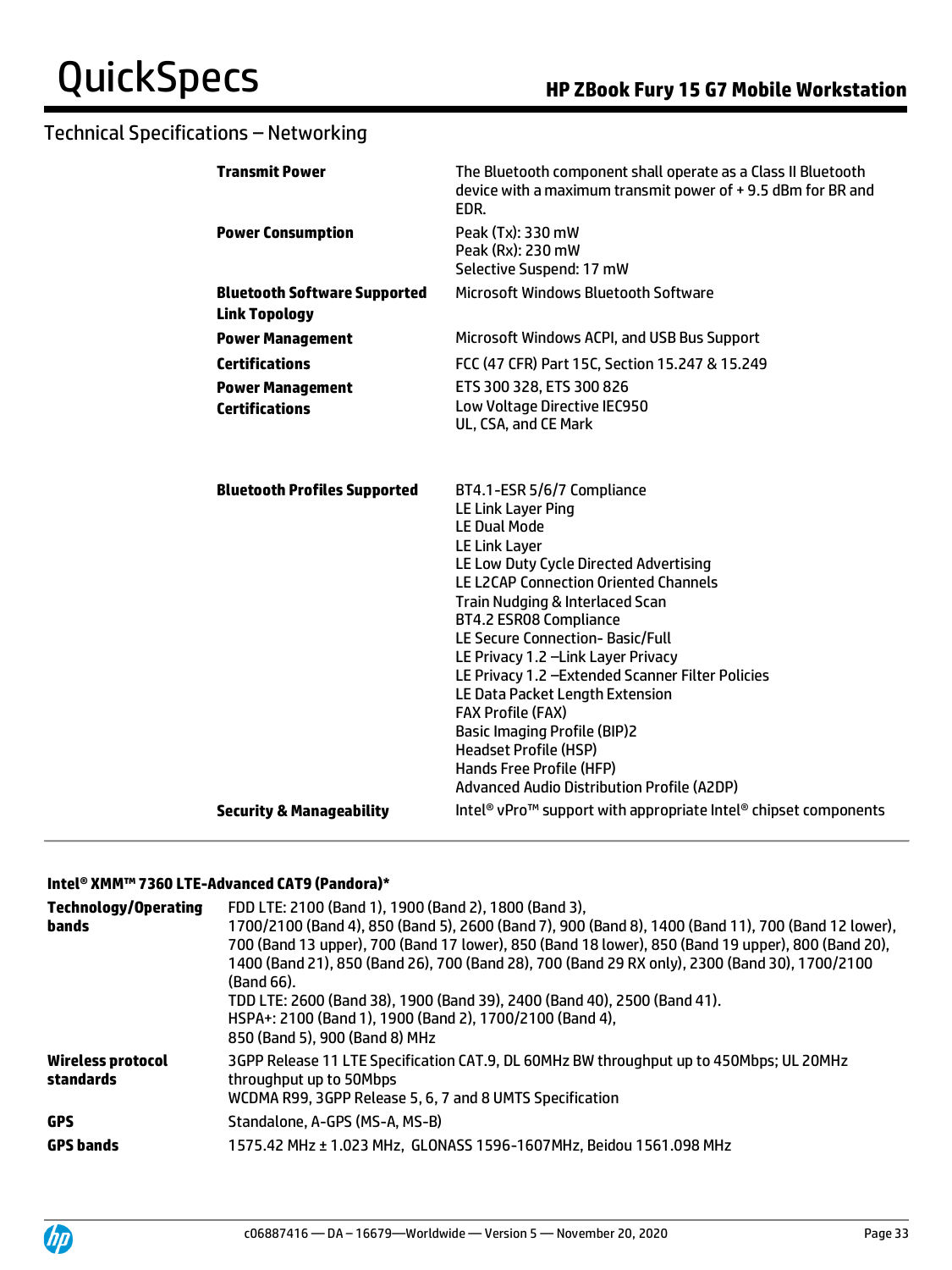### Technical Specifications – Networking

| Maximum data rates                                   | LTE: 450 Mbps (Download), 50 Mbps (Upload)<br>DC-HSPA+: 42 Mbps (Download), 5.76 Mbps (Upload)<br>HSPA+: 21Mbps (Download), 5.76 Mbps (Upload) |
|------------------------------------------------------|------------------------------------------------------------------------------------------------------------------------------------------------|
| Maximum output power                                 | $LTE: 23$ dBm<br>HSPA+: 23.5 dBm                                                                                                               |
| <b>Maximum power</b><br>consumption                  | LTE: 1,200 mA (peak); 900 mA (average)<br>HSPA+: 1,100 mA (peak); 800 mA (average)                                                             |
| <b>Form Factor</b>                                   | M.2, 3042-S3 Key B                                                                                                                             |
| Weight                                               | 5.8 q                                                                                                                                          |
| <b>Dimensions</b><br>(Length x Width x<br>Thickness) | 42 x 30 x 2.3 mm                                                                                                                               |

\* Mobile Broadband is an optional feature and requires configuration at purchase. Connection requires wireless data service contract, network support, and is not available in all areas. Contact service provider to determine the coverage area and availability. Connection speeds will vary due to location, environment, network conditions, and other factors. 4G LTE not available on all products or in all countries.

#### **Near Field Communications Controller (optional)**

| <b>Dimensions (L x W</b>                               |                                                                                                                                                                       |
|--------------------------------------------------------|-----------------------------------------------------------------------------------------------------------------------------------------------------------------------|
| x H)                                                   | Module 25 mm by 10 mm by 2.0 mm                                                                                                                                       |
| <b>Chipset</b>                                         | <b>NPC100</b>                                                                                                                                                         |
| <b>System interface</b>                                | 12C                                                                                                                                                                   |
| <b>NFC RF standards</b>                                | <b>ISO/IEC 14443 A</b><br><b>ISO/IEC 14443 B</b><br>ISO/IEC 15693<br><b>ISO/IEC 18092</b><br>ECMA-340 NFCIP-1 Target and Initiator<br>ECMA-320 NFCIP-2                |
| <b>NFC Forum Support</b>                               | Tag Type 1, Type 2, Type3 and Type 4, NFCIP-1 and NFCIP-2                                                                                                             |
| <b>Reader (PCD-VCD)</b><br>Mode(1)                     | <b>ISO/IEC 14443 A</b><br><b>ISO/IEC 14443 B</b><br>ISO/IEC 15693<br><b>MIFARE 1K</b><br><b>MIFARE 4K</b><br><b>MIFARE DESFire</b><br>FeliCa<br>Jewel and Topaz cards |
| Card Emulation (PICC- ISO/IEC 14443 A<br>VICC) Mode(1) | ISO/IEC 14443 B and B'<br><b>MIFARE</b><br>FeliCa                                                                                                                     |
| <b>Frequency</b>                                       | 13.56 MHz                                                                                                                                                             |
|                                                        | NFC Modes Supported Reader/Writer, Peer-to-Peer                                                                                                                       |
| <b>Raw RF Data Rates</b>                               | 106, 212, 424, 848 kbps                                                                                                                                               |
| <b>Operating</b><br>temperature                        | 0°C to 70°C                                                                                                                                                           |
| Storage temperature                                    | $-20^{\circ}$ C to 125 $^{\circ}$ C                                                                                                                                   |
| <b>Humidity</b>                                        | 10-90% operating<br>5-95% non-operating                                                                                                                               |

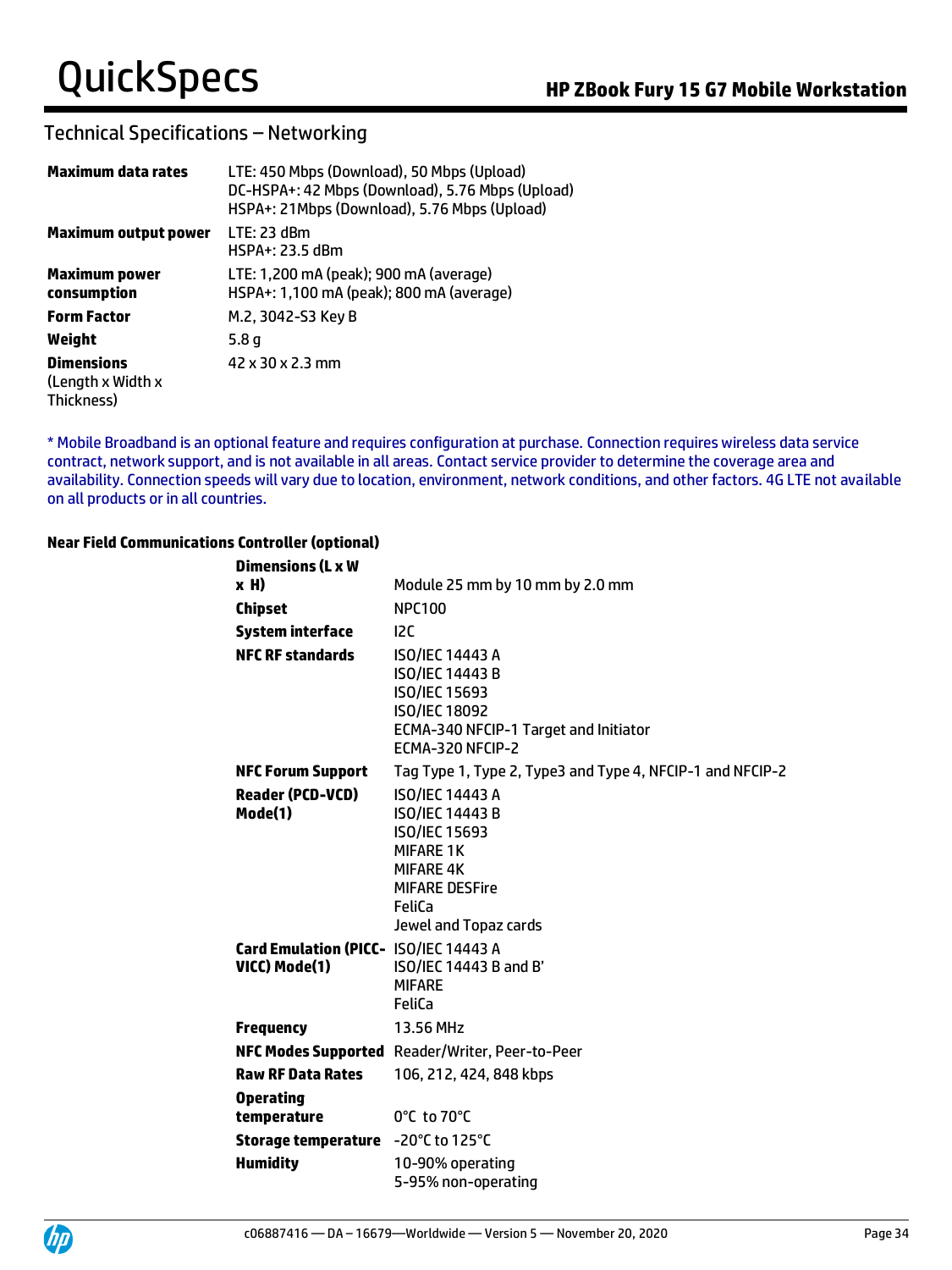| <b>Supply Operating</b>  |                                                                                      |                                    |                                                                      |
|--------------------------|--------------------------------------------------------------------------------------|------------------------------------|----------------------------------------------------------------------|
| voltage                  | 4.35 to 5.25 Volts                                                                   |                                    |                                                                      |
| I/O Voltage              | 1.8V or 3.3V                                                                         |                                    |                                                                      |
| <b>Power Consumption</b> | Booster enable,                                                                      | <b>VBAT = 3.3V,</b>                |                                                                      |
|                          | $VC$ <sub>D</sub> BOOST = 5V)<br><b>Mode Power</b><br>Consumption,<br><b>Typical</b> | <b>Polling</b>                     | 7.3 mA                                                               |
|                          |                                                                                      | Detected Test<br>Tag Type 1        | Total 283.8 mA<br>Net Module 236.8 mA                                |
|                          |                                                                                      | <b>Detected Test</b><br>Tag Type 2 | <b>Total 288.8 mA</b><br>Net Module 241.8 mA                         |
|                          |                                                                                      | <b>Detected Test</b><br>Tag Type 3 | <b>Total 287.7 mA</b><br>Net Module 240.7 mA                         |
|                          |                                                                                      | <b>Detected Test</b><br>Tag Type 4 | Total 282.3 mA<br>Net Module 235.3 mA                                |
| Antenna                  | external to module.                                                                  |                                    | Antenna connector, 0.5mm pitch, 7 connector FPC. Antenna matching is |

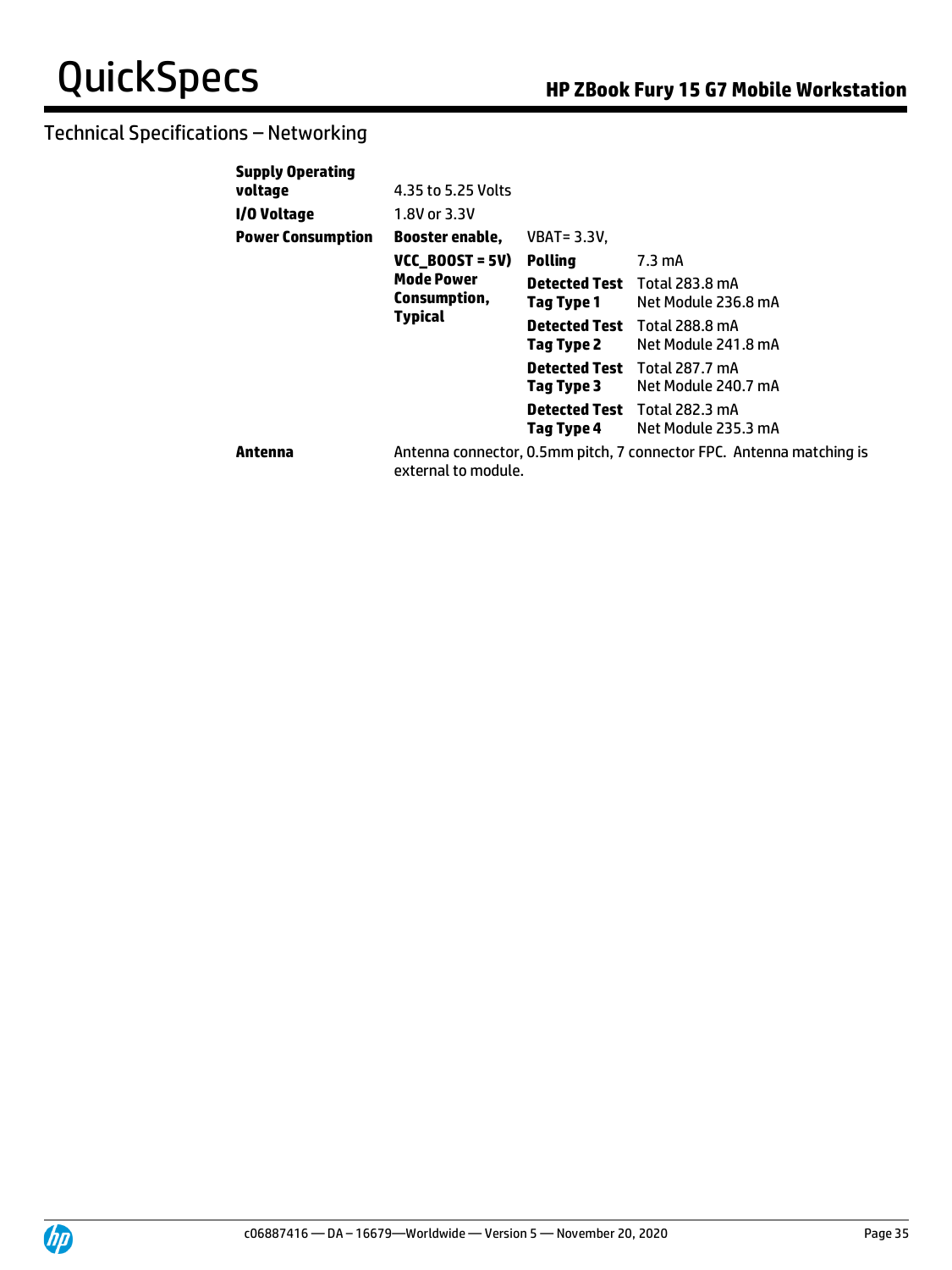## Technical Specifications – Power

## **POWER**

| <b>120 Watt Slim Smart AC</b> | <b>Dimensions</b>                        | 138x68.5x25.4mm                           |                                                                                                                                                                                                                                                                                                                |
|-------------------------------|------------------------------------------|-------------------------------------------|----------------------------------------------------------------------------------------------------------------------------------------------------------------------------------------------------------------------------------------------------------------------------------------------------------------|
| Adapter                       | Weight                                   | unit: $350g +/- 10g$                      |                                                                                                                                                                                                                                                                                                                |
|                               | <b>Input</b>                             | <b>Input Efficiency</b>                   | 88% at 115 Vac and 89% at 230Vac                                                                                                                                                                                                                                                                               |
|                               |                                          | <b>Input frequency</b><br>range           | $47 - 63$ Hz                                                                                                                                                                                                                                                                                                   |
|                               |                                          | Input AC current                          | 1.7 A at 90 Vac and Maximum Load                                                                                                                                                                                                                                                                               |
|                               | <b>Output</b>                            | <b>Output power</b>                       | 120W                                                                                                                                                                                                                                                                                                           |
|                               |                                          | <b>DC</b> output                          | 19.5V                                                                                                                                                                                                                                                                                                          |
|                               |                                          | Hold-up time                              | 5ms at 115 Vac input                                                                                                                                                                                                                                                                                           |
|                               |                                          | <b>Output current limit</b>               | $18.0A$                                                                                                                                                                                                                                                                                                        |
|                               | <b>Connector</b>                         | C <sub>14</sub>                           |                                                                                                                                                                                                                                                                                                                |
|                               | <b>Environmental Design</b>              | <b>Operating</b><br>temperature           | 32° to 95° F (0° to 35° C)                                                                                                                                                                                                                                                                                     |
|                               |                                          | Non-operating<br>(storage)<br>temperature | $-4^{\circ}$ to 185 $^{\circ}$ F (-20 $^{\circ}$ to 85 $^{\circ}$ C)                                                                                                                                                                                                                                           |
|                               |                                          | <b>Altitude</b>                           | 0 to 16,400 ft (0 to 5,000 m)                                                                                                                                                                                                                                                                                  |
|                               |                                          | <b>Humidity</b>                           | 5% to 95%                                                                                                                                                                                                                                                                                                      |
|                               |                                          | <b>Storage Humidity</b>                   | 5% to 95%                                                                                                                                                                                                                                                                                                      |
|                               | <b>EMI and Safety Certifications Eg:</b> |                                           | *CE Mark - full compliance with LVD and EMC directives<br>* Worldwide safety standards - IEC60950, EN60950, UL60950, Class1,<br>SELV; Agency approvals - C-UL-US, NORDICS, DENAN, EN55022 Class B,<br>FCC Class B, CISPR22 Class B, CCC, NOM-1 NYCE.<br>* MTBF - over 200,000 hours at 25°C ambient condition. |

\*Can only be configured with Intel UMA Graphics option

| <b>150 Watt Slim Smart AC</b> | <b>Dimensions</b>           | 138x66x22mm                     |                                  |
|-------------------------------|-----------------------------|---------------------------------|----------------------------------|
| <b>Adapter</b>                | Weight                      | unit: $325q +/- 10q$            |                                  |
|                               | Input                       | <b>Input Efficiency</b>         | 88% at 115 Vac and 89% at 230Vac |
|                               |                             | Input frequency<br>range        | $47 - 63$ Hz                     |
|                               |                             | Input AC current                | 2.7 A at 90 Vac and Maximum Load |
|                               | <b>Output</b>               | Output power                    | 150W                             |
|                               |                             | DC output                       | 19.5V                            |
|                               |                             | Hold-up time                    | 5ms at 115 Vac input             |
|                               |                             | <b>Output current limit</b>     | $16.0A$                          |
|                               | <b>Connector</b>            | C <sub>14</sub>                 |                                  |
|                               | <b>Environmental Design</b> | <b>Operating</b><br>temperature | 32° to 95° F (0° to 35° C)       |

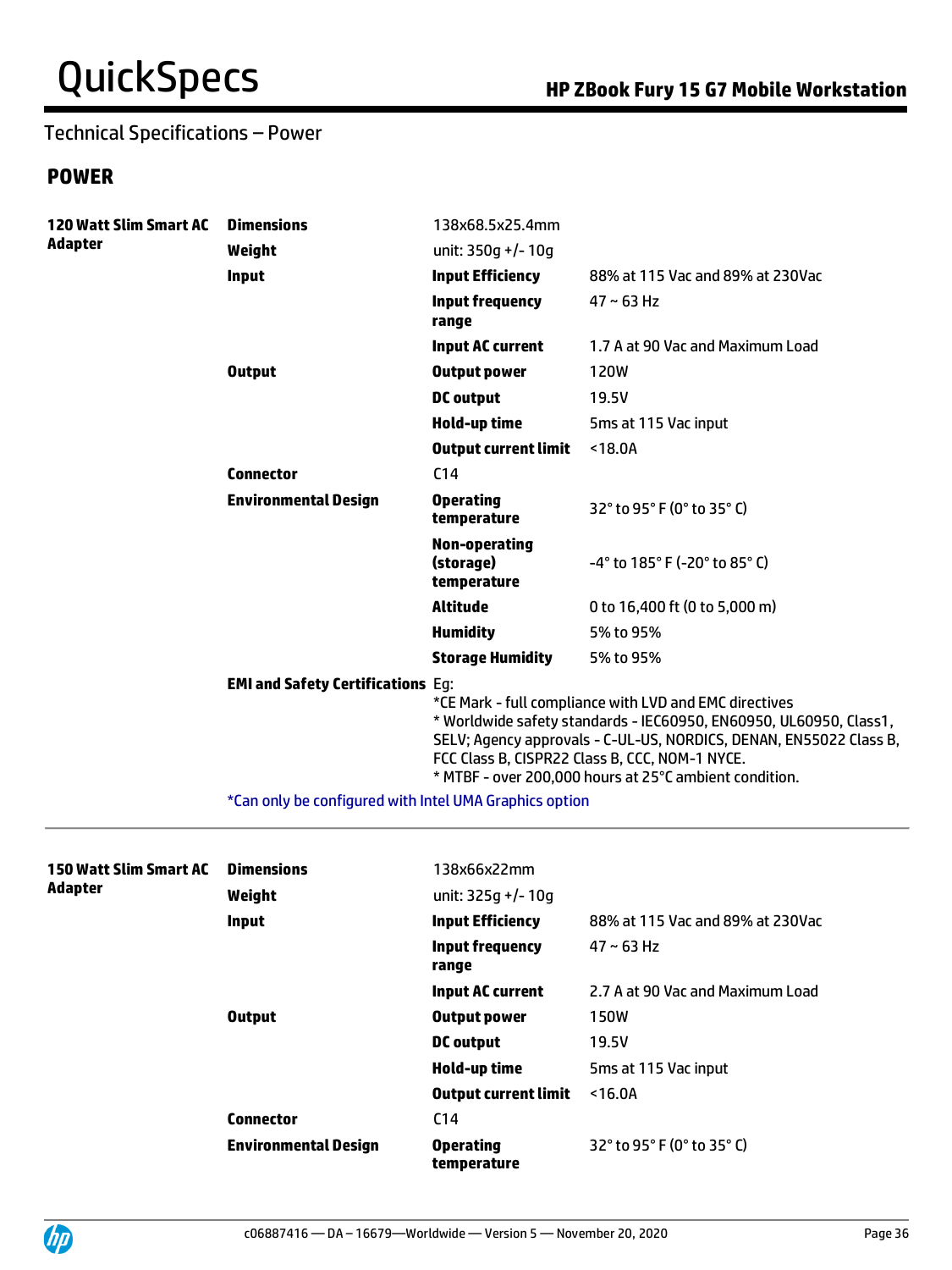### Technical Specifications – Power

|                                                                     | Non-operating<br>(storage)<br>temperature | $-4^{\circ}$ to 185 $^{\circ}$ F (-20 $^{\circ}$ to 85 $^{\circ}$ C)                                                                                                                                                                                                                                           |
|---------------------------------------------------------------------|-------------------------------------------|----------------------------------------------------------------------------------------------------------------------------------------------------------------------------------------------------------------------------------------------------------------------------------------------------------------|
|                                                                     | <b>Altitude</b>                           | 0 to 16,400 ft (0 to 5000m)                                                                                                                                                                                                                                                                                    |
|                                                                     | <b>Humidity</b>                           | 5% to 95%                                                                                                                                                                                                                                                                                                      |
|                                                                     | <b>Storage Humidity</b>                   | 5% to 95%                                                                                                                                                                                                                                                                                                      |
| <b>EMI and Safety Certifications Eq:</b>                            |                                           | *CE Mark - full compliance with LVD and EMC directives<br>* Worldwide safety standards - IEC60950, EN60950, UL60950, Class1,<br>SELV; Agency approvals - C-UL-US, NORDICS, DENAN, EN55022 Class B,<br>FCC Class B, CISPR22 Class B, CCC, NOM-1 NYCE.<br>* MTBF - over 200.000 hours at 25°C ambient condition. |
| *Can only be configured with Quadro T1000 and T2000 Graphics option |                                           |                                                                                                                                                                                                                                                                                                                |

| <b>200 Watt UltraSlim</b> | <b>Dimensions</b>       | 152x73x23.5mm                                  |                                                   |                                                                                                                                                                                                                                                                  |
|---------------------------|-------------------------|------------------------------------------------|---------------------------------------------------|------------------------------------------------------------------------------------------------------------------------------------------------------------------------------------------------------------------------------------------------------------------|
|                           | <b>Smart AC Adapter</b> | Weight                                         | unit: 530q +/- 10q                                |                                                                                                                                                                                                                                                                  |
|                           |                         | <b>Input</b>                                   | <b>Input Efficiency</b>                           | 88% at 115 Vac and 89% at 230Vac                                                                                                                                                                                                                                 |
|                           |                         |                                                | Input frequency range                             | $47 - 63$ Hz                                                                                                                                                                                                                                                     |
|                           |                         |                                                | <b>Input AC current</b>                           | 2.9 A at 90 Vac and Maximum Load                                                                                                                                                                                                                                 |
|                           |                         | <b>Output</b>                                  | <b>Output power</b>                               | 200W                                                                                                                                                                                                                                                             |
|                           |                         |                                                | DC output                                         | 19.5V                                                                                                                                                                                                                                                            |
|                           |                         |                                                | Hold-up time                                      | 5 <sub>ms</sub> at 115 Vac input                                                                                                                                                                                                                                 |
|                           |                         |                                                | <b>Output current limit</b>                       | $16.0A$                                                                                                                                                                                                                                                          |
|                           |                         | <b>Connector</b>                               | C <sub>14</sub>                                   |                                                                                                                                                                                                                                                                  |
|                           |                         | <b>Environmental Design</b>                    | <b>Operating</b><br>temperature                   | 32° to 95° F (0° to 35° C)                                                                                                                                                                                                                                       |
|                           |                         |                                                | temperature                                       | Non-operating (storage) -4° to 185° F (-20° to 85° C)                                                                                                                                                                                                            |
|                           |                         |                                                | <b>Altitude</b>                                   | 0 to 16,400 ft (0 to 5000m)                                                                                                                                                                                                                                      |
|                           |                         |                                                | <b>Humidity</b>                                   | 5% to 95%                                                                                                                                                                                                                                                        |
|                           |                         |                                                | <b>Storage Humidity</b>                           | 5% to 95%                                                                                                                                                                                                                                                        |
|                           |                         | <b>EMI and Safety</b><br><b>Certifications</b> | Eg:<br>Class B, CISPR22 Class B, CCC, NOM-1 NYCE. | *CE Mark - full compliance with LVD and EMC directives<br>* Worldwide safety standards - IEC60950, EN60950, UL60950, Class1,<br>SELV; Agency approvals - C-UL-US, NORDICS, DENAN, EN55022 Class B, FCC<br>* MTBF - over 100,000 hours at 25°C ambient condition. |
|                           |                         |                                                |                                                   | *Can only be configured with Quadro RTX3000, RTX4000, RTX5000 Graphics and Radeon W5500M, RX                                                                                                                                                                     |

5500M Graphics option

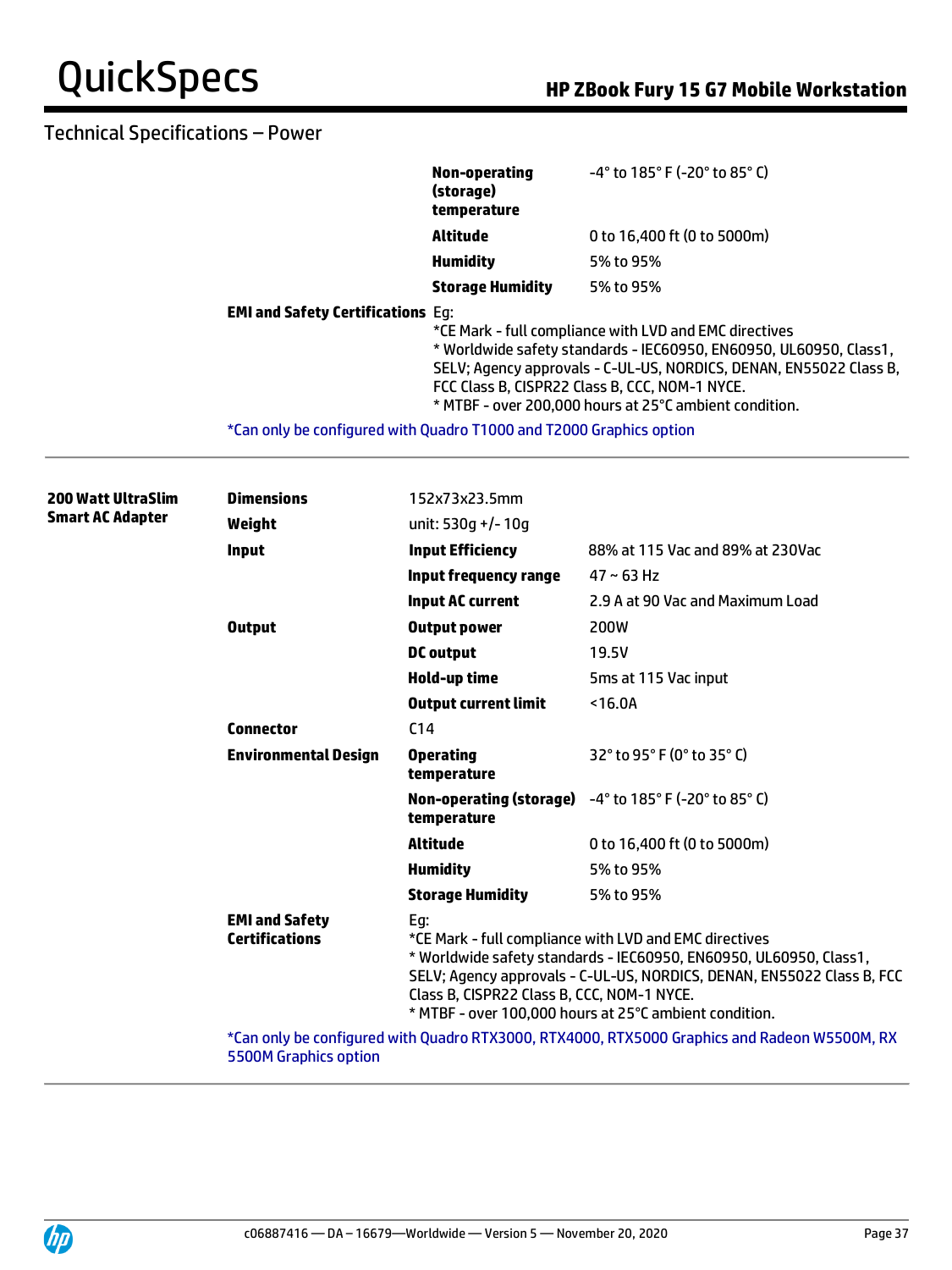## Technical Specifications – Power

| <b>HP Long Life 8-cell</b><br><b>Polymer (94Wh) Battery</b> | Cells/Type                                                                                                                                                     | 8 cell                     |                                                                                       |
|-------------------------------------------------------------|----------------------------------------------------------------------------------------------------------------------------------------------------------------|----------------------------|---------------------------------------------------------------------------------------|
|                                                             | <b>Energy</b>                                                                                                                                                  | Voltage                    | 11.55V                                                                                |
|                                                             |                                                                                                                                                                | Amp-hour capacity          | 4.15Ah                                                                                |
|                                                             | <b>Temperature</b>                                                                                                                                             | Operating (Charging)       | $0^{\circ}$ to 60 $^{\circ}$ C                                                        |
|                                                             |                                                                                                                                                                | Operating (Discharging)    | $-20^\circ$ to 70 $^\circ$ C                                                          |
|                                                             | <b>Fuel Gauge LED</b>                                                                                                                                          | ΝA                         |                                                                                       |
|                                                             | <b>Warranty</b>                                                                                                                                                | Depends on system offering |                                                                                       |
|                                                             | <b>Optional Travel Battery</b><br>Available                                                                                                                    | No.                        |                                                                                       |
|                                                             | * Batteries have a default one year limited warranty except for Long Life batteries which will have<br>same 1-year or 3-year limited warranty as the platform. |                            |                                                                                       |
|                                                             |                                                                                                                                                                |                            | Refer to http://www.hp.com/support/batterywarranty/ for battery warranty information. |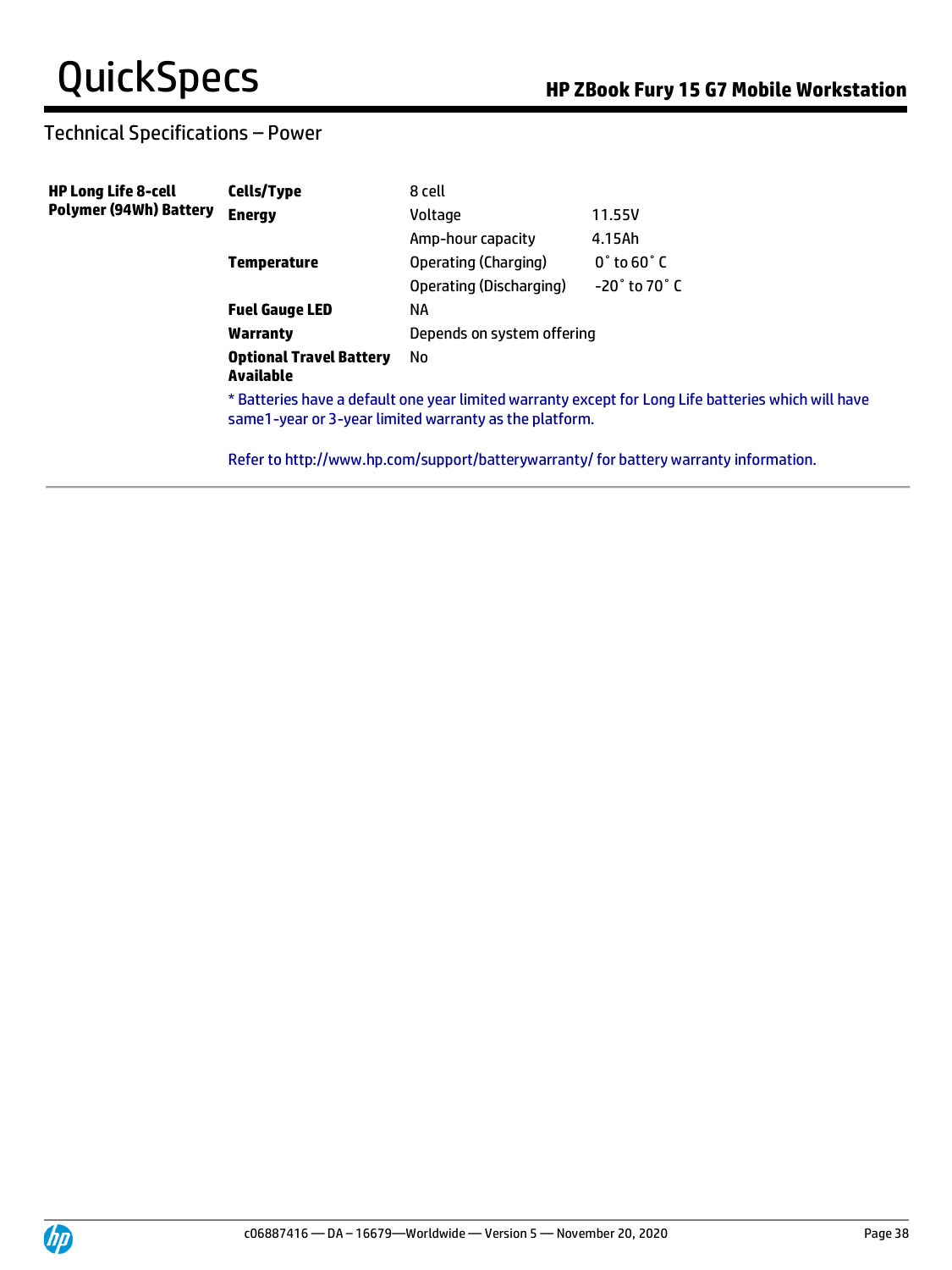### **ENVIRONMENTAL DATA**

| <b>Eco-Label Certifications &amp;</b><br>declarations                                               | This product has received or is in the process of being certified to the following approvals and<br>may be labeled with one or more of these marks:<br>IT ECO declaration<br>$\bullet$<br>US ENERGY STAR®<br>$\bullet$<br>EPEAT® Gold registered in the United States. See http://www.epeat.net for registration<br>$\bullet$<br>status in your country.                                                                                                                                                                                                      |                         |                                                                                                  |
|-----------------------------------------------------------------------------------------------------|---------------------------------------------------------------------------------------------------------------------------------------------------------------------------------------------------------------------------------------------------------------------------------------------------------------------------------------------------------------------------------------------------------------------------------------------------------------------------------------------------------------------------------------------------------------|-------------------------|--------------------------------------------------------------------------------------------------|
| <b>System Configuration</b>                                                                         | The configuration used for the Energy Consumption and Declared Noise Emissions data for the<br>Notebook model is based on a "Typically Configured Notebook".                                                                                                                                                                                                                                                                                                                                                                                                  |                         |                                                                                                  |
| <b>Energy Consumption</b><br>(in accordance with US ENERGY<br><b>STAR<sup>®</sup> test method</b> ) | 115VAC, 60Hz                                                                                                                                                                                                                                                                                                                                                                                                                                                                                                                                                  |                         |                                                                                                  |
| Normal Operation (Short idle)                                                                       | 7.38 W                                                                                                                                                                                                                                                                                                                                                                                                                                                                                                                                                        | 230VAC, 50Hz<br>10.02 W | 100VAC, 50Hz<br>7.29 W                                                                           |
| Normal Operation (Long idle)                                                                        | 4.94 W                                                                                                                                                                                                                                                                                                                                                                                                                                                                                                                                                        | 6.21 W                  | 4.87 W                                                                                           |
| Sleep                                                                                               | 1.69W                                                                                                                                                                                                                                                                                                                                                                                                                                                                                                                                                         | 1.68W                   | 1.59W                                                                                            |
| <b>Off</b>                                                                                          | 0.41W                                                                                                                                                                                                                                                                                                                                                                                                                                                                                                                                                         | 0.42W                   | 0.41W                                                                                            |
|                                                                                                     |                                                                                                                                                                                                                                                                                                                                                                                                                                                                                                                                                               |                         |                                                                                                  |
|                                                                                                     | NOTE:<br>Energy efficiency data listed is for an ENERGY STAR® compliant product if offered within the<br>model family. HP computers marked with the ENERGY STAR® Logo are compliant with the<br>applicable U.S. Environmental Protection Agency (EPA) ENERGY STAR® specifications for<br>computers. If a model family does not offer ENERGY STAR® compliant configurations, then<br>energy efficiency data listed is for a typically configured PC featuring a hard disk drive, a high<br>efficiency power supply, and a Microsoft Windows® operating system. |                         |                                                                                                  |
| <b>Heat Dissipation*</b>                                                                            | 115VAC, 60Hz                                                                                                                                                                                                                                                                                                                                                                                                                                                                                                                                                  | 230VAC, 50Hz            | 100VAC, 60Hz                                                                                     |
| Normal Operation (Short idle)                                                                       | 25.24 BTU/hr                                                                                                                                                                                                                                                                                                                                                                                                                                                                                                                                                  | 34.27 BTU/hr            | 24.93 BTU/hr                                                                                     |
| Normal Operation (Long idle)                                                                        | 16.89 BTU/hr                                                                                                                                                                                                                                                                                                                                                                                                                                                                                                                                                  | 21.24 BTU/hr            | 16.66 BTU/hr                                                                                     |
| Sleep                                                                                               | 5.78 BTU/hr                                                                                                                                                                                                                                                                                                                                                                                                                                                                                                                                                   | 5.75 BTU/hr             | 5.44 BTU/hr                                                                                      |
| <b>Off</b>                                                                                          | 1.4 BTU/hr                                                                                                                                                                                                                                                                                                                                                                                                                                                                                                                                                    | 1.44 BTU/hr             | 1.4 BTU/hr                                                                                       |
|                                                                                                     | attained for one hour.                                                                                                                                                                                                                                                                                                                                                                                                                                                                                                                                        |                         | *NOTE: Heat dissipation is calculated based on the measured watts, assuming the service level is |
| <b>Declared Noise Emissions</b><br>(in accordance with<br>ISO 7779 and ISO 9296)                    | <b>Sound Power</b><br>$(L_{WAd},$ bels)                                                                                                                                                                                                                                                                                                                                                                                                                                                                                                                       |                         | <b>Sound Pressure</b><br>(L <sub>pAm</sub> , decibels)                                           |
| Typically Configured - Idle                                                                         | 2.6                                                                                                                                                                                                                                                                                                                                                                                                                                                                                                                                                           |                         | 14.2                                                                                             |
| Fixed Disk - Random writes                                                                          | 2.8                                                                                                                                                                                                                                                                                                                                                                                                                                                                                                                                                           |                         | 15.4                                                                                             |
| Optical Drive - Sequential reads                                                                    | 2.9                                                                                                                                                                                                                                                                                                                                                                                                                                                                                                                                                           |                         | 19.4                                                                                             |
| <b>Longevity and Upgrading</b>                                                                      | "This product can be upgraded, possibly extending its useful life by several years. Upgradeable<br>features and/or components contained in the product may include:<br>• AC adapter<br>• Battery<br>· WLAN/WWAN module<br>• 4 storage slots (M.2 and HDD)                                                                                                                                                                                                                                                                                                     |                         |                                                                                                  |



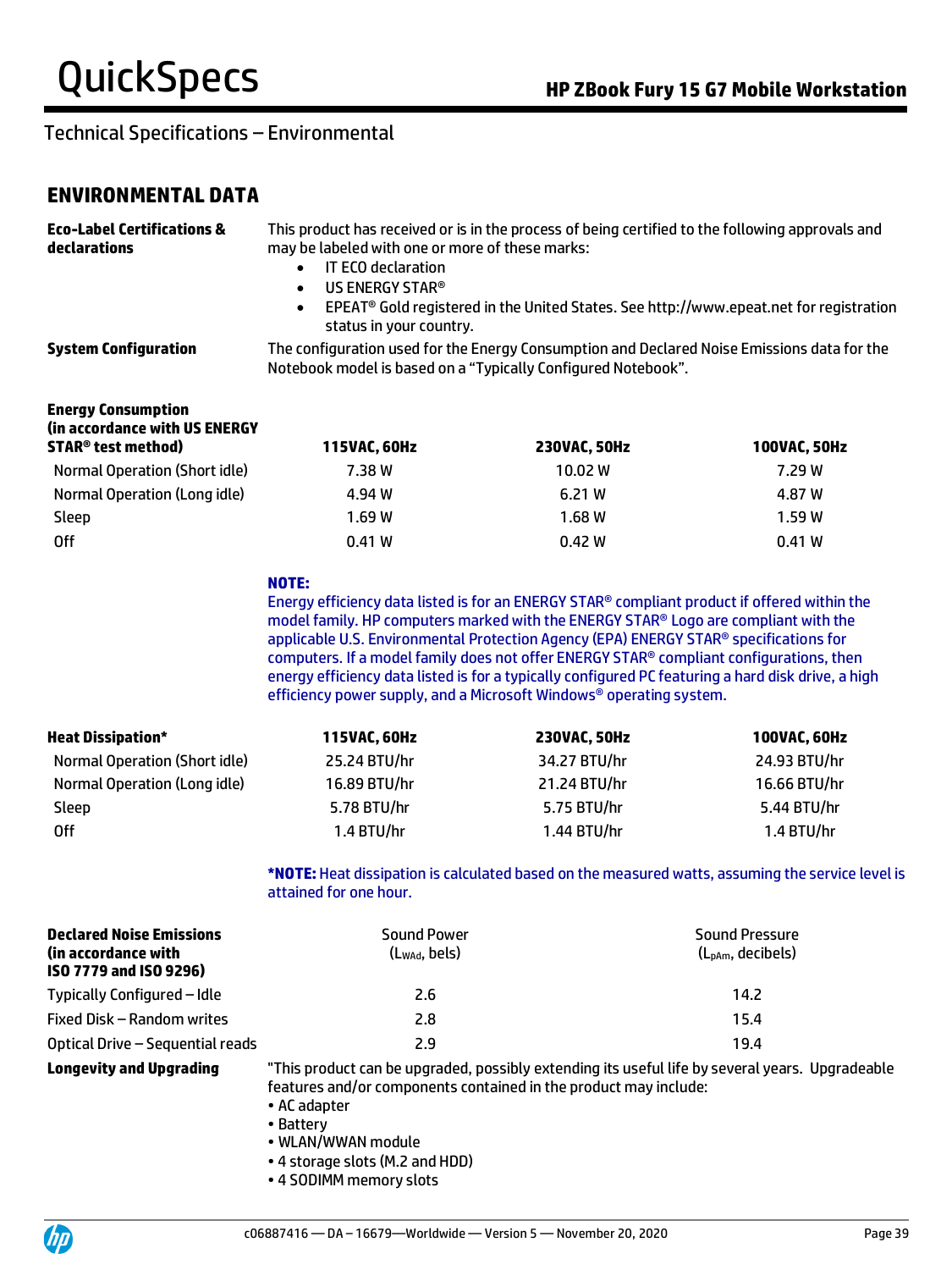|                                                                                                                          | of production.               | Spare parts are available throughout the warranty period and or for up to "5" years after the end                                                                                                                                                                                                                                                                                                                                                                                                                                                                                                                                                                                                                                                                                                                                    |           |  |
|--------------------------------------------------------------------------------------------------------------------------|------------------------------|--------------------------------------------------------------------------------------------------------------------------------------------------------------------------------------------------------------------------------------------------------------------------------------------------------------------------------------------------------------------------------------------------------------------------------------------------------------------------------------------------------------------------------------------------------------------------------------------------------------------------------------------------------------------------------------------------------------------------------------------------------------------------------------------------------------------------------------|-----------|--|
| <b>Batteries</b>                                                                                                         |                              | This battery(s) in this product comply with EU Directive 2006/66/EC                                                                                                                                                                                                                                                                                                                                                                                                                                                                                                                                                                                                                                                                                                                                                                  |           |  |
|                                                                                                                          | <b>Battery type: Lithium</b> | Batteries used in the product do not contain:<br>Mercury greater the1ppm by weight<br>Cadmium greater than 20ppm by weight<br>Battery description: CR2032 (coin cell)<br>Battery description: 8 cell HP Long Life Polymer 94Wh (4.15Ah)                                                                                                                                                                                                                                                                                                                                                                                                                                                                                                                                                                                              |           |  |
| <b>Additional Information</b><br>$\bullet$<br>$\bullet$<br>$\bullet$<br>$\bullet$<br>$\bullet$<br>$\bullet$<br>$\bullet$ |                              | This product is in compliance with the Restrictions of Hazardous Substances (RoHS)<br>directive - 2011/65/EC.<br>This HP product is designed to comply with the Waste Electrical and Electronic<br>Equipment (WEEE) Directive - 2002/96/EC.<br>This product is in compliance with California Proposition 65 (State of California; Safe<br>Drinking Water and Toxic Enforcement Act of 1986).<br>This product is in compliance with the IEEE 1680 (EPEAT) standard at the Gold level, see<br>www.epeat.net<br>Plastics parts weighing over 25 grams used in the product are marked per ISO11469<br>and ISO1043.<br>This product contains 11.09% post-consumer recycled plastic (by wt.) according to IEEE<br>1680.1-2018 standard, criterion 4.2.1.1.<br>This product is 94.0% recycle-able when properly disposed of at end of life. |           |  |
| <b>Packaging Materials</b>                                                                                               | <b>External:</b>             | PAPER/Corrugated                                                                                                                                                                                                                                                                                                                                                                                                                                                                                                                                                                                                                                                                                                                                                                                                                     | 0.316 g   |  |
|                                                                                                                          |                              | <b>PAPER/Molded Pulp</b>                                                                                                                                                                                                                                                                                                                                                                                                                                                                                                                                                                                                                                                                                                                                                                                                             | $0.181$ g |  |
|                                                                                                                          | Internal:                    | PLASTIC/Polyethylene low density - LDPE                                                                                                                                                                                                                                                                                                                                                                                                                                                                                                                                                                                                                                                                                                                                                                                              | 0.010 g   |  |
|                                                                                                                          |                              | PLASTIC/Polypropylene - PP                                                                                                                                                                                                                                                                                                                                                                                                                                                                                                                                                                                                                                                                                                                                                                                                           | $0.005$ g |  |
|                                                                                                                          |                              | The plastic packaging material contains at least 50% recycled content.                                                                                                                                                                                                                                                                                                                                                                                                                                                                                                                                                                                                                                                                                                                                                               |           |  |
|                                                                                                                          |                              | The corrugated paper packaging materials contains at least 12.6 recycled content.                                                                                                                                                                                                                                                                                                                                                                                                                                                                                                                                                                                                                                                                                                                                                    |           |  |
| <b>RoHS Compliance</b>                                                                                                   |                              | HP Inc. complies fully with materials regulations. We were among the first companies to extend<br>the restrictions in the European Union (EU) Restriction of Hazardous Substances (RoHS) Directive<br>to our products worldwide through the HP GSE. HP has contributed to the development of<br>related legislation in Europe, as well as China, India, and Vietnam.                                                                                                                                                                                                                                                                                                                                                                                                                                                                 |           |  |
|                                                                                                                          |                              | We believe the RoHS directive and similar laws play an important role in promoting industry-<br>wide elimination of substances of concern. We have supported the inclusion of additional<br>substances—including PVC, BFRs, and certain phthalates—in future RoHS legislation that<br>pertains to electrical and electronics products.                                                                                                                                                                                                                                                                                                                                                                                                                                                                                               |           |  |
|                                                                                                                          | evolve.                      | We met our voluntary objective to achieve worldwide compliance with the new EU RoHS<br>requirements for virtually all relevant products by July 2013, and we will continue to extend the<br>scope of the commitment to include further restricted substances as regulations continue to                                                                                                                                                                                                                                                                                                                                                                                                                                                                                                                                              |           |  |
|                                                                                                                          |                              | To obtain a copy of the HP RoHS Compliance Statement, see HP RoHS position statement.                                                                                                                                                                                                                                                                                                                                                                                                                                                                                                                                                                                                                                                                                                                                                |           |  |

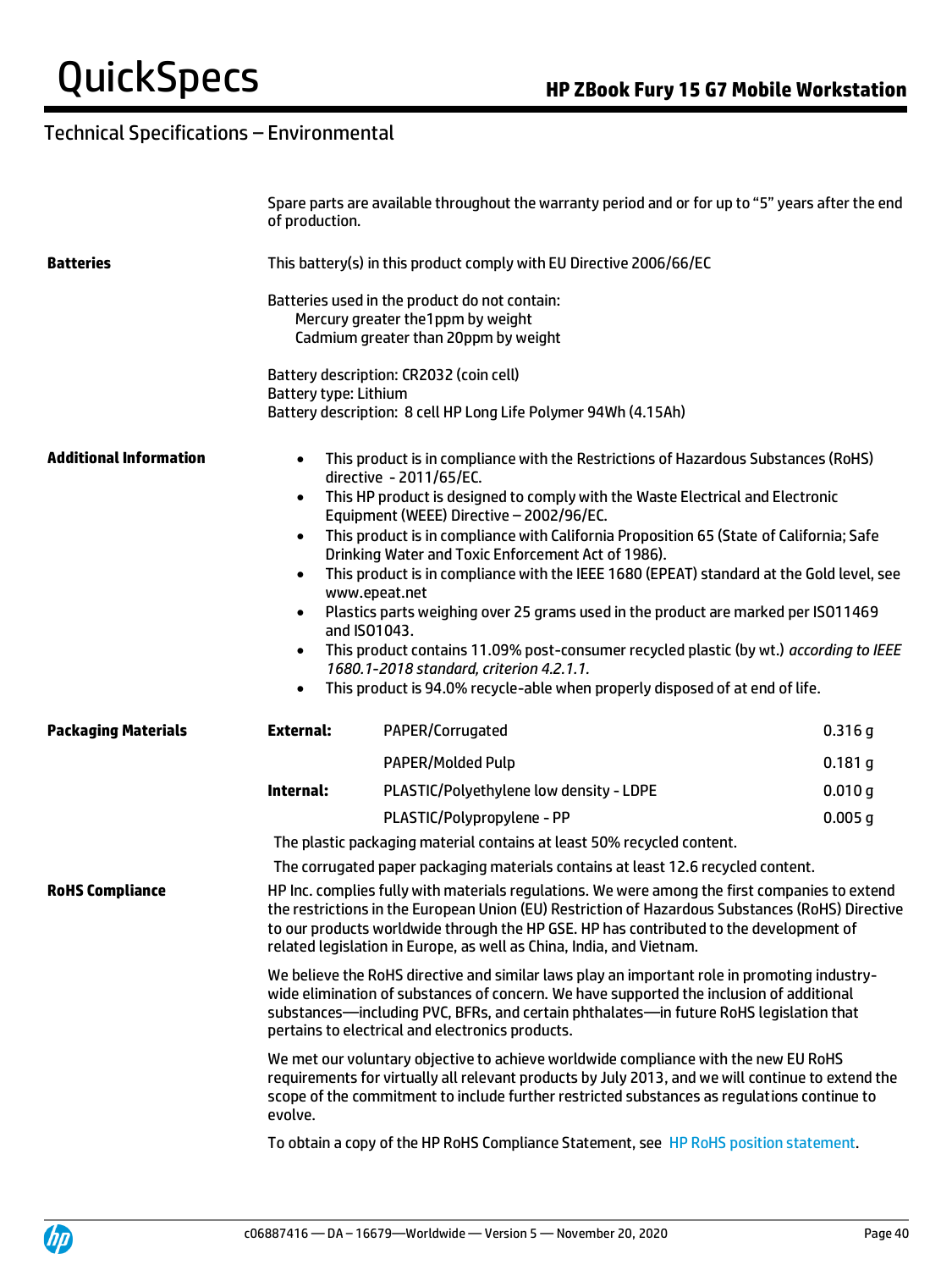**Material Usage** This product does not contain any of the following substances in excess of regulatory limits (refer to the HP General Specification for the Environment at [http://www.hp.com/hpinfo/globalcitizenship/environment/supplychain/gen\\_specifications.html](http://www.hp.com/hpinfo/globalcitizenship/environment/supplychain/gen_specifications.html) ):

- Asbestos
- Certain Azo Colorants
- Certain Brominated Flame Retardants may not be used as flame retardants in plastics
- Cadmium
- Chlorinated Hydrocarbons
- Chlorinated Paraffins
- Bis(2-Ethylhexyl) phthalate (DEHP)
- Benzyl butyl phthalate (BBP)
- Dibutyl phthalate (DBP)
- Diisobutyl phthalate (DIBP)
- Formaldehyde
- Halogenated Diphenyl Methanes
- Lead carbonates and sulfates
- Lead and Lead compounds
- Mercuric Oxide Batteries
- Nickel finishes must not be used on the external surface designed to be frequently handled or carried by the user.
- Ozone Depleting Substances
- Polybrominated Biphenyls (PBBs)
- Polybrominated Biphenyl Ethers (PBBEs)
- Polybrominated Biphenyl Oxides (PBBOs)
- Polychlorinated Biphenyl (PCB)
- Polychlorinated Terphenyls (PCT)
- Polyvinyl Chloride (PVC) except for wires and cables, and certain retail packaging has been voluntarily removed from most applications.
- Radioactive Substances
- Tributyl Tin (TBT), Triphenyl Tin (TPT), Tributyl Tin Oxide (TBTO)

**Packaging Usage HP follows these guidelines to decrease the environmental impact of product packaging:** 

- Eliminate the use of heavy metals such as lead, chromium, mercury and cadmium in packaging materials.
- Eliminate the use of ozone-depleting substances (ODS) in packaging materials.
- Design packaging materials for ease of disassembly.
- Maximize the use of post-consumer recycled content materials in packaging materials.
- Use readily recyclable packaging materials such as paper and corrugated materials.
- Reduce size and weight of packages to improve transportation fuel efficiency.
- Plastic packaging materials are marked according to ISO 11469 and DIN 6120 standards.

**End-of-life Management and Recycling** Hewlett-Packard offers end-of-life HP product return and recycling programs in many geographic areas. To recycle your product, please go to:<http://www.hp.com/go/reuse-recycle> or contact your nearest HP sales office. Products returned to HP will be recycled, recovered or disposed of in a responsible manner.

> The EU WEEE directive (2002/95/EC) requires manufacturers to provide treatment information for each product type for use by treatment facilities. This information (product disassembly instructions) is posted on the Hewlett Packard web site at: [http://www.hp.com/go/recyclers.](http://www.hp.com/go/recyclers)

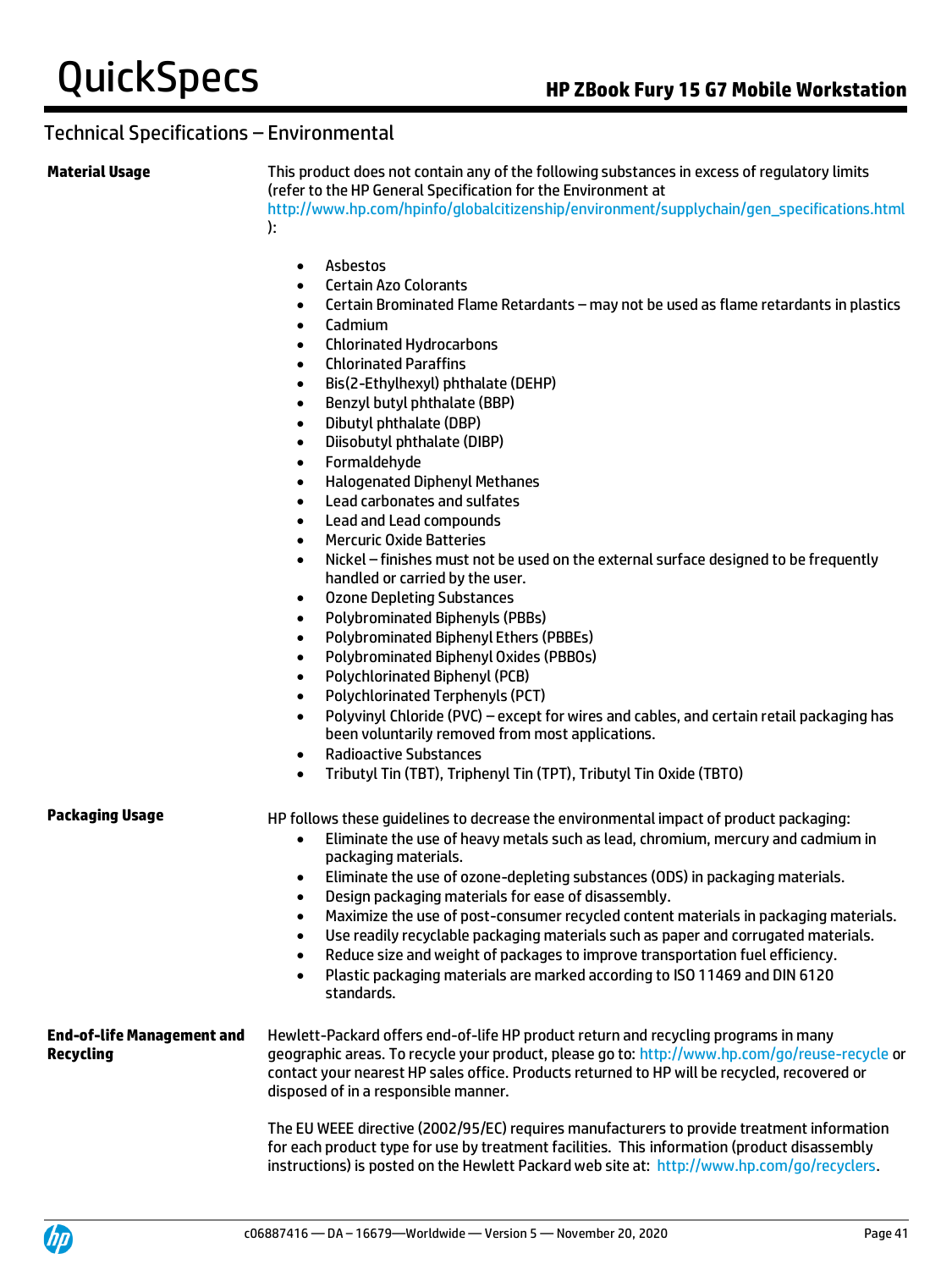These instructions may be used by recyclers and other WEEE treatment facilities as well as HP OEM customers who integrate and re-sell HP equipment.

| <b>HP Inc. Corporate</b><br><b>Environmental Information</b> | For more information about HP's commitment to the environment:      |
|--------------------------------------------------------------|---------------------------------------------------------------------|
|                                                              | <b>Global Citizenship Report</b>                                    |
|                                                              | http://www.hp.com/hpinfo/qlobalcitizenship/gcreport/index.html      |
|                                                              | Eco-label certifications                                            |
|                                                              | http://www8.hp.com/us/en/hp-information/environment/ecolabels.html  |
|                                                              | ISO 14001 certificates:                                             |
|                                                              | http://h20195.www2.hp.com/V2/GetDocument.aspx?docname=c04755842     |
|                                                              | and                                                                 |
|                                                              | http://www.hp.com/hpinfo/globalcitizenship/environment/pdf/cert.pdf |
|                                                              |                                                                     |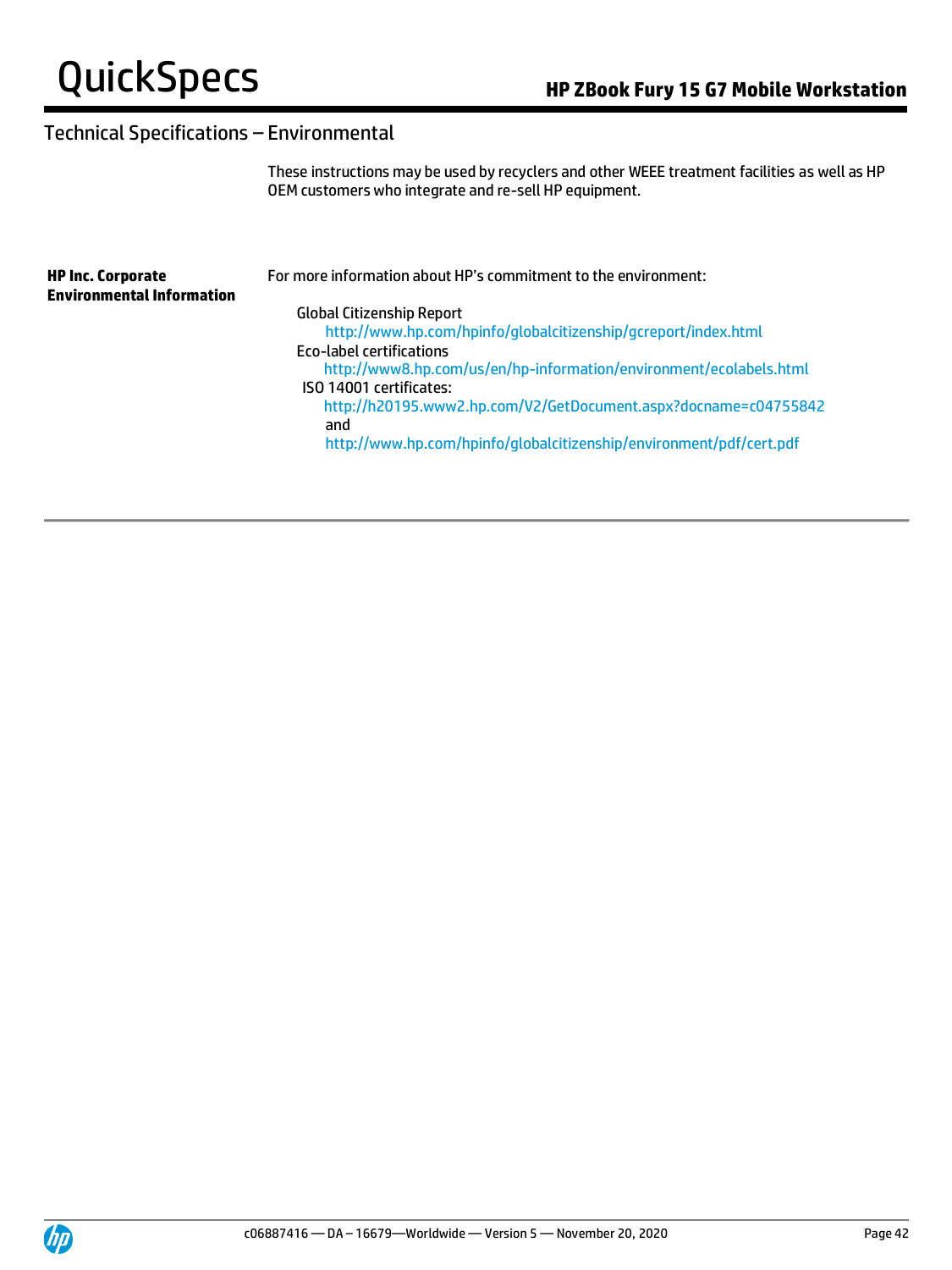## Options and Accessories (sold separately and availability may vary by country)

| <b>Type</b>            | <b>Description</b>                                                             | Part #         |
|------------------------|--------------------------------------------------------------------------------|----------------|
| <b>Displays</b>        | HP Z32 31.5" 4k UHD Display                                                    | 1AA81A8#XXX    |
|                        | HP Z38c 37.5" Curved Display                                                   | Z4W65A8#XXX    |
| Case                   | HP Essential Top Load Case (up to 15.6")                                       | <b>H2W17AA</b> |
|                        | HP Essential Backpack (up to 15.6")                                            | <b>H1D24AA</b> |
|                        | HP Exec 17.3 Midnight Backpack                                                 | 1KM17AA        |
|                        | HP Business Case(up to 15.6")                                                  | 2SC66AA        |
|                        | HP Executive 15.6 Midnight Top Load                                            | <b>1KM15AA</b> |
|                        | HP Exec 15.6 Midnight Backpack                                                 | <b>1KM16AA</b> |
|                        | HP Executive 15.6 Black Leather Top Load                                       | 1LG83AA        |
| <b>Docking</b>         | HP Adjustable Dual Monitor Stand                                               | AW664AA        |
| <b>Accessories</b>     | HP Adjustable Display Stand                                                    | AW663AA        |
|                        | HP Display and Notebook Stand II                                               | E8G00AA        |
|                        | <b>HP Monitor Stand</b>                                                        | <b>M9X76AA</b> |
|                        | HP Dual Hinge II Notebook Stand                                                | E8F99AA        |
|                        | HP Hot Desk Stand (up to 32" monitor)                                          | W3Z73AA        |
|                        | HP Hot Desk Stand Monitor Arm (for use with W3Z73AA; supports two 24" monitors | W3Z74AA        |
|                        | HP TB Audio Module (comp with Hook dock)                                       | 3AQ21AA        |
|                        | HP TB Dock G2 Combo Cable (this is 230W) comp with Hook dock                   | 3XB96AA        |
| <b>Docking station</b> | HP USB-C Mini Dock - power not supported on mWKS                               | 1PM64AA        |
|                        | HP TB Dock G2 w/ Combo Cable (this is 230W)                                    | 3TR87AA        |
|                        | HP Thunderbolt Dock 230W G2                                                    | 2UK38AA        |
|                        | HP USB-C/A Universal Dock G2 Power Not Supported on Mobile Workstations        | 5TW13AA        |
|                        | HP USB-C Dock G5 Power Not Supported on Mobile Workstation                     | 5TW10AA        |
| Input/Output -         | HP Comfort Grip Wireless Mouse (See Link 5 Tab)                                | H2L63AA        |
| Mice                   | <b>HP 3-button USB Laser Mouse</b>                                             | <b>H4B81AA</b> |
|                        | <b>HP Bluetooth Travel Mouse</b>                                               | 6SP30AA        |
|                        | <b>HP USB Travel Mouse</b>                                                     | G1K28AA        |
|                        | HP Wireless Premium Mouse (See Link 5 Tab)                                     | 1JR31AA        |
|                        | <b>HP Elite Presenter Mouse</b>                                                | 2CE30AA        |
| Input/Output -         | HP Slim USB Keyboard and Mouse                                                 | T6T83AA        |
| <b>Keyboard</b>        | HP Slim Wireless Keyboard and Mouse                                            | <b>T6L04AA</b> |
| Input/Output -         | <b>HP USB-C to USB-A Hub</b>                                                   | Z6A00AA        |
| <b>Adapter</b>         | <b>HDMI to VGA Adapter</b>                                                     | H4F02AA        |
|                        | HP HDMI to DVI Adapter                                                         | <b>F5A28AA</b> |
|                        | HP USB-C to USB 3.0 Adapter                                                    | N2Z63AA        |
|                        | HP USB-C to DisplayPort Adapter                                                | N9K78AA        |
|                        | HP USB-C to VGA Adapter                                                        | N9K76AA        |

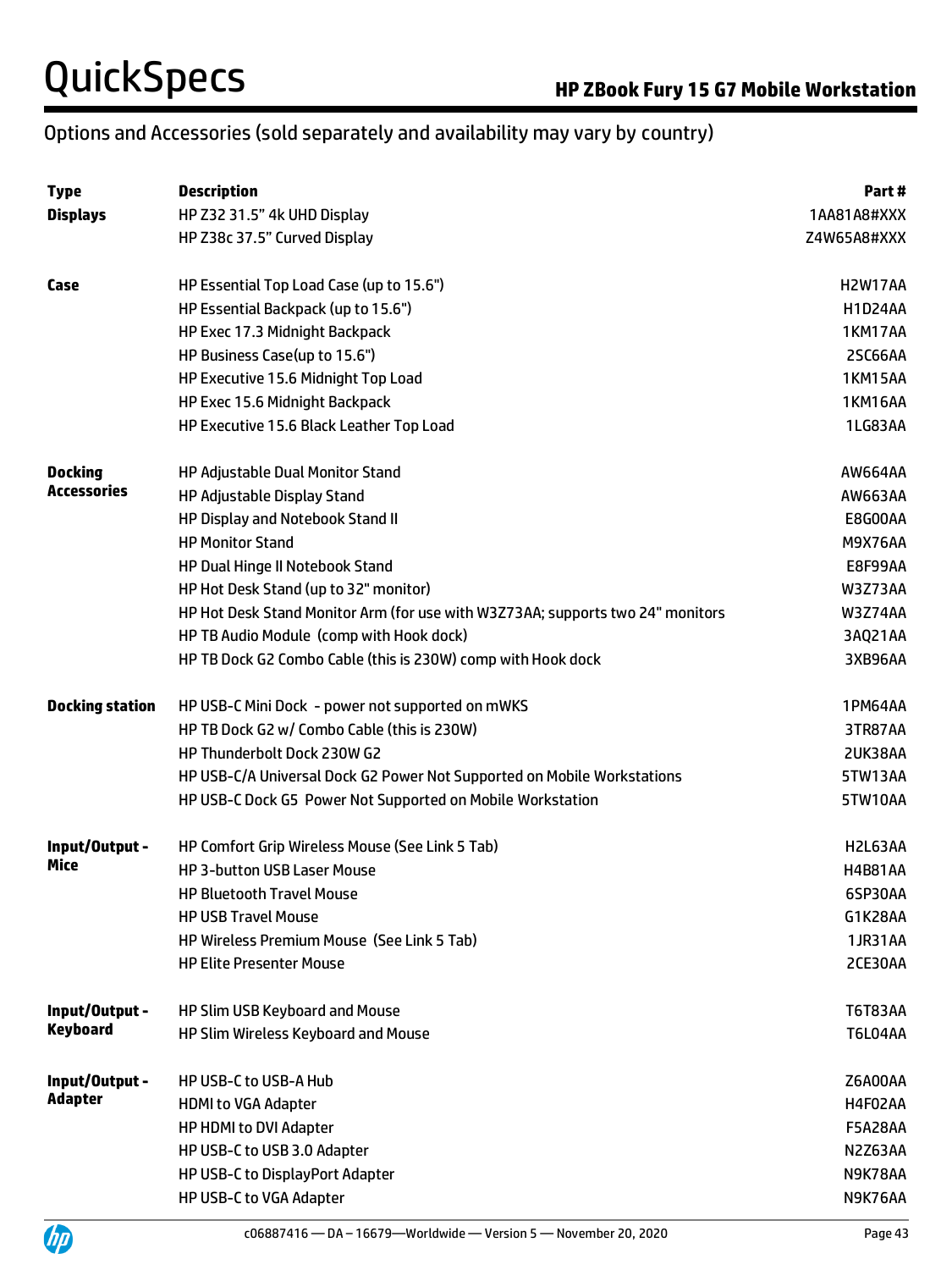## Options and Accessories (sold separately and availability may vary by country)

|                       | HP Single miniDP-to-DP Adapter Cable                  | 2MY05AA        |
|-----------------------|-------------------------------------------------------|----------------|
| <b>Collaboration</b>  | <b>HP UC Wired Headset</b>                            | <b>K7V17AA</b> |
| <b>Memory</b>         | HP 8GB 2666Mhz DDR4                                   | 4VN06AA        |
|                       | <b>HP 16GB 2666Mhz DDR4</b>                           | 4VN07AA        |
|                       | <b>HP 32GB 2666MHz DDR4</b>                           | 6NX83AA        |
|                       | HP 8GB 2666MHz DDR4 ECC                               | 4UY11AA        |
|                       | HP 16GB 2666MHz DDR4 ECC                              | <b>4UY12AA</b> |
| Power - A/C           | HP 200W Smart AC Adapter (4.5mm)                      |                |
| <b>Adapter</b>        | HP 200W Smart AC Adapter (4.5mm)                      |                |
| <b>Adapter Dongle</b> | HP 7.4mm to 4.5mm DC Dongle                           | K0Q39AA        |
| <b>Security</b>       | <b>HP Essential Combination Lock</b>                  | <b>T0Y16AA</b> |
|                       | HP Keyed Cable Lock 10mm                              | T1A62AA        |
|                       | HP Dual Head Keyed Cable Lock                         | T1A64AA        |
|                       | <b>Storage - External HP External USB DVDRW Drive</b> | <b>F2B56AA</b> |
| Storage - SS M2       | HP 256GB PCIe 3x4 NVMe SSD (2280)                     | <b>V3K66AA</b> |
|                       | HP 512GB PCIe 3x4 NVMe DS SSD (2280)                  | V3K67AA        |